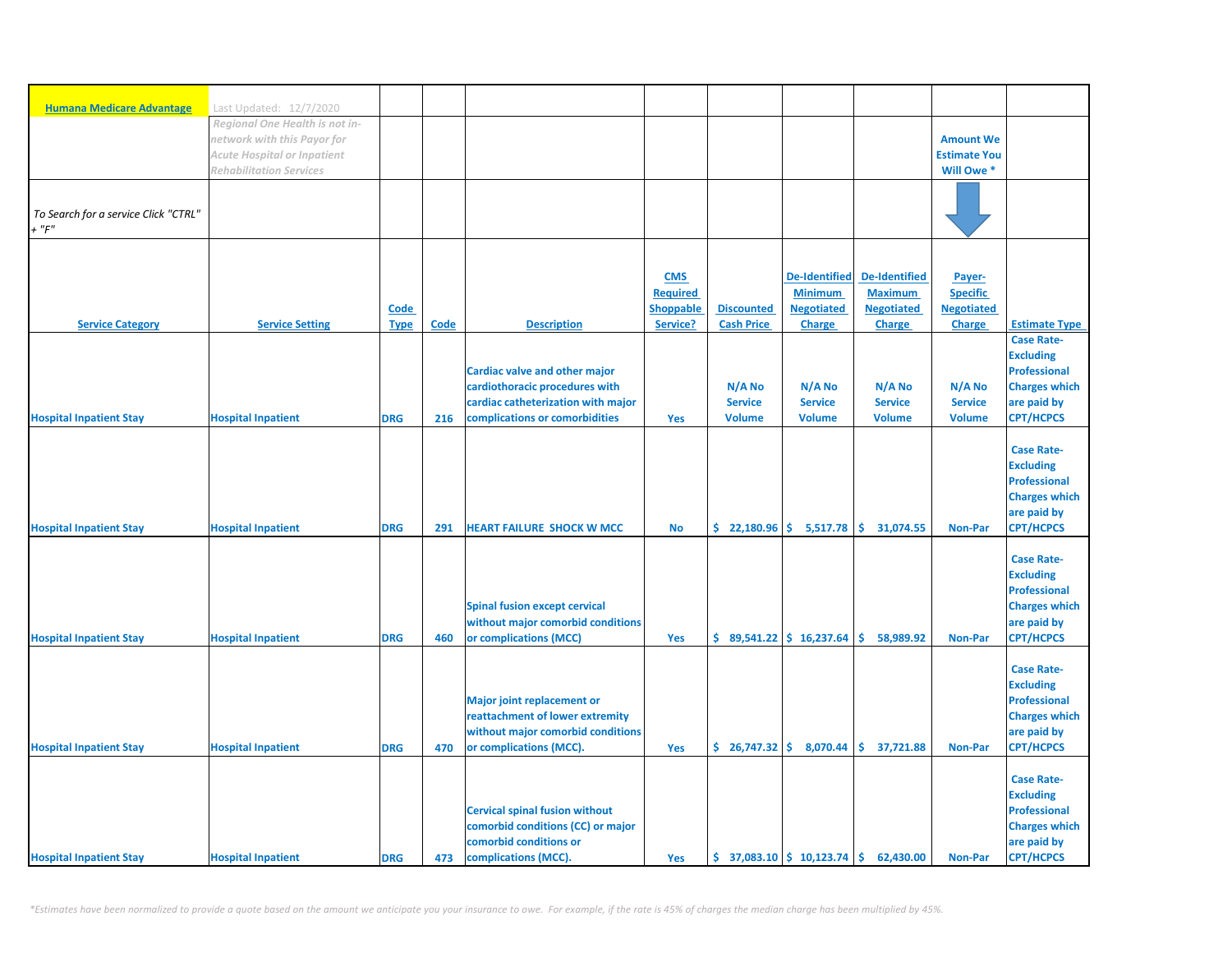|                                      | Regional One Health is not in- |             |             |                                     |                  |                            |                      |                                                   |                     |                      |
|--------------------------------------|--------------------------------|-------------|-------------|-------------------------------------|------------------|----------------------------|----------------------|---------------------------------------------------|---------------------|----------------------|
|                                      | network with this Payor for    |             |             |                                     |                  |                            |                      |                                                   | <b>Amount We</b>    |                      |
|                                      | Acute Hospital or Inpatient    |             |             |                                     |                  |                            |                      |                                                   | <b>Estimate You</b> |                      |
|                                      |                                |             |             |                                     |                  |                            |                      |                                                   |                     |                      |
|                                      | <b>Rehabilitation Services</b> |             |             |                                     |                  |                            |                      |                                                   | Will Owe *          |                      |
|                                      |                                |             |             |                                     |                  |                            |                      |                                                   |                     |                      |
|                                      |                                |             |             |                                     |                  |                            |                      |                                                   |                     |                      |
| To Search for a service Click "CTRL" |                                |             |             |                                     |                  |                            |                      |                                                   |                     |                      |
| $+$ " $F$ "                          |                                |             |             |                                     |                  |                            |                      |                                                   |                     |                      |
|                                      |                                |             |             |                                     |                  |                            |                      |                                                   |                     |                      |
|                                      |                                |             |             |                                     |                  |                            |                      |                                                   |                     |                      |
|                                      |                                |             |             |                                     |                  |                            |                      |                                                   |                     |                      |
|                                      |                                |             |             |                                     | <b>CMS</b>       |                            | <b>De-Identified</b> | <b>De-Identified</b>                              | Payer-              |                      |
|                                      |                                |             |             |                                     | Required         |                            | <b>Minimum</b>       | <b>Maximum</b>                                    | <b>Specific</b>     |                      |
|                                      |                                | <b>Code</b> |             |                                     | <b>Shoppable</b> | <b>Discounted</b>          | <b>Negotiated</b>    | <b>Negotiated</b>                                 | <b>Negotiated</b>   |                      |
|                                      |                                |             |             |                                     |                  |                            |                      |                                                   |                     |                      |
| <b>Service Category</b>              | <b>Service Setting</b>         | <b>Type</b> | <b>Code</b> | <b>Description</b>                  | Service?         | <b>Cash Price</b>          | <b>Charge</b>        | <b>Charge</b>                                     | <b>Charge</b>       | <b>Estimate Type</b> |
|                                      |                                |             |             |                                     |                  |                            |                      |                                                   |                     |                      |
|                                      |                                |             |             |                                     |                  |                            |                      |                                                   |                     |                      |
|                                      |                                |             |             |                                     |                  |                            |                      |                                                   |                     | <b>Case Rate-</b>    |
|                                      |                                |             |             |                                     |                  |                            |                      |                                                   |                     |                      |
|                                      |                                |             |             |                                     |                  |                            |                      |                                                   |                     | <b>Excluding</b>     |
|                                      |                                |             |             |                                     |                  |                            |                      |                                                   |                     | <b>Professional</b>  |
|                                      |                                |             |             |                                     |                  |                            |                      |                                                   |                     | <b>Charges which</b> |
|                                      |                                |             |             | <b>HIP FEMUR PROCEDURES EXCEPT</b>  |                  |                            |                      |                                                   |                     | are paid by          |
|                                      |                                |             |             |                                     |                  |                            |                      |                                                   |                     |                      |
| <b>Hospital Inpatient Stay</b>       | <b>Hospital Inpatient</b>      | <b>DRG</b>  | 480         | <b>MAJOR JOINT W MCC</b>            | <b>No</b>        | $$69,180.99$$ $$12,375.85$ |                      | Ŝ.<br>48,933.51                                   | <b>Non-Par</b>      | <b>CPT/HCPCS</b>     |
|                                      |                                |             |             |                                     |                  |                            |                      |                                                   |                     |                      |
|                                      |                                |             |             |                                     |                  |                            |                      |                                                   |                     |                      |
|                                      |                                |             |             |                                     |                  |                            |                      |                                                   |                     | <b>Case Rate-</b>    |
|                                      |                                |             |             |                                     |                  |                            |                      |                                                   |                     |                      |
|                                      |                                |             |             |                                     |                  |                            |                      |                                                   |                     | <b>Excluding</b>     |
|                                      |                                |             |             |                                     |                  |                            |                      |                                                   |                     | <b>Professional</b>  |
|                                      |                                |             |             |                                     |                  |                            |                      |                                                   |                     | <b>Charges which</b> |
|                                      |                                |             |             | <b>HIP FEMUR PROCEDURES EXCEPT</b>  |                  |                            |                      |                                                   |                     | are paid by          |
|                                      |                                |             |             |                                     |                  |                            |                      |                                                   |                     |                      |
| <b>Hospital Inpatient Stay</b>       | <b>Hospital Inpatient</b>      | <b>DRG</b>  | 481         | <b>MAJOR JOINT W CC</b>             | <b>No</b>        | $$45,651.13$$ $$8,559.98$  |                      | \$<br>38,996.68                                   | <b>Non-Par</b>      | <b>CPT/HCPCS</b>     |
|                                      |                                |             |             |                                     |                  |                            |                      |                                                   |                     |                      |
|                                      |                                |             |             |                                     |                  |                            |                      |                                                   |                     |                      |
|                                      |                                |             |             |                                     |                  |                            |                      |                                                   |                     |                      |
|                                      |                                |             |             |                                     |                  |                            |                      |                                                   |                     |                      |
|                                      |                                |             |             |                                     |                  |                            |                      |                                                   |                     | <b>Case Rate-</b>    |
|                                      |                                |             |             |                                     |                  |                            |                      |                                                   |                     | <b>Excluding</b>     |
|                                      |                                |             |             |                                     |                  |                            |                      |                                                   |                     | <b>Professional</b>  |
|                                      |                                |             |             |                                     |                  |                            |                      |                                                   |                     | <b>Charges which</b> |
|                                      |                                |             |             | <b>HIP FEMUR PROCEDURES EXCEPT</b>  |                  |                            |                      |                                                   |                     |                      |
|                                      |                                |             |             |                                     |                  |                            |                      |                                                   |                     | are paid by          |
| <b>Hospital Inpatient Stay</b>       | <b>Hospital Inpatient</b>      | <b>DRG</b>  | 482         | <b>MAJOR JOINT W/O CC/MCC</b>       | <b>No</b>        | \$36,964.29                | 6,745.73             | \$.<br>37,731.25                                  | <b>Non-Par</b>      | <b>CPT/HCPCS</b>     |
|                                      |                                |             |             |                                     |                  |                            |                      |                                                   |                     |                      |
|                                      |                                |             |             |                                     |                  |                            |                      |                                                   |                     |                      |
|                                      |                                |             |             |                                     |                  |                            |                      |                                                   |                     |                      |
|                                      |                                |             |             |                                     |                  |                            |                      |                                                   |                     |                      |
|                                      |                                |             |             |                                     |                  |                            |                      |                                                   |                     | <b>Case Rate-</b>    |
|                                      |                                |             |             |                                     |                  |                            |                      |                                                   |                     | <b>Excluding</b>     |
|                                      |                                |             |             |                                     |                  |                            |                      |                                                   |                     | Professional         |
|                                      |                                |             |             |                                     |                  |                            |                      |                                                   |                     |                      |
|                                      |                                |             |             |                                     |                  |                            |                      |                                                   |                     | <b>Charges which</b> |
|                                      |                                |             |             | <b>LOWER EXTREM HUMER PROC</b>      |                  |                            |                      |                                                   |                     | are paid by          |
| <b>Hospital Inpatient Stay</b>       | <b>Hospital Inpatient</b>      | <b>DRG</b>  | 493         | <b>EXCEPT HIP, FOOT, FEMUR W CC</b> | <b>No</b>        |                            |                      | $\binom{1}{2}$ 45,467.21 \$ 9,438.20 \$ 41,283.64 | <b>Non-Par</b>      | <b>CPT/HCPCS</b>     |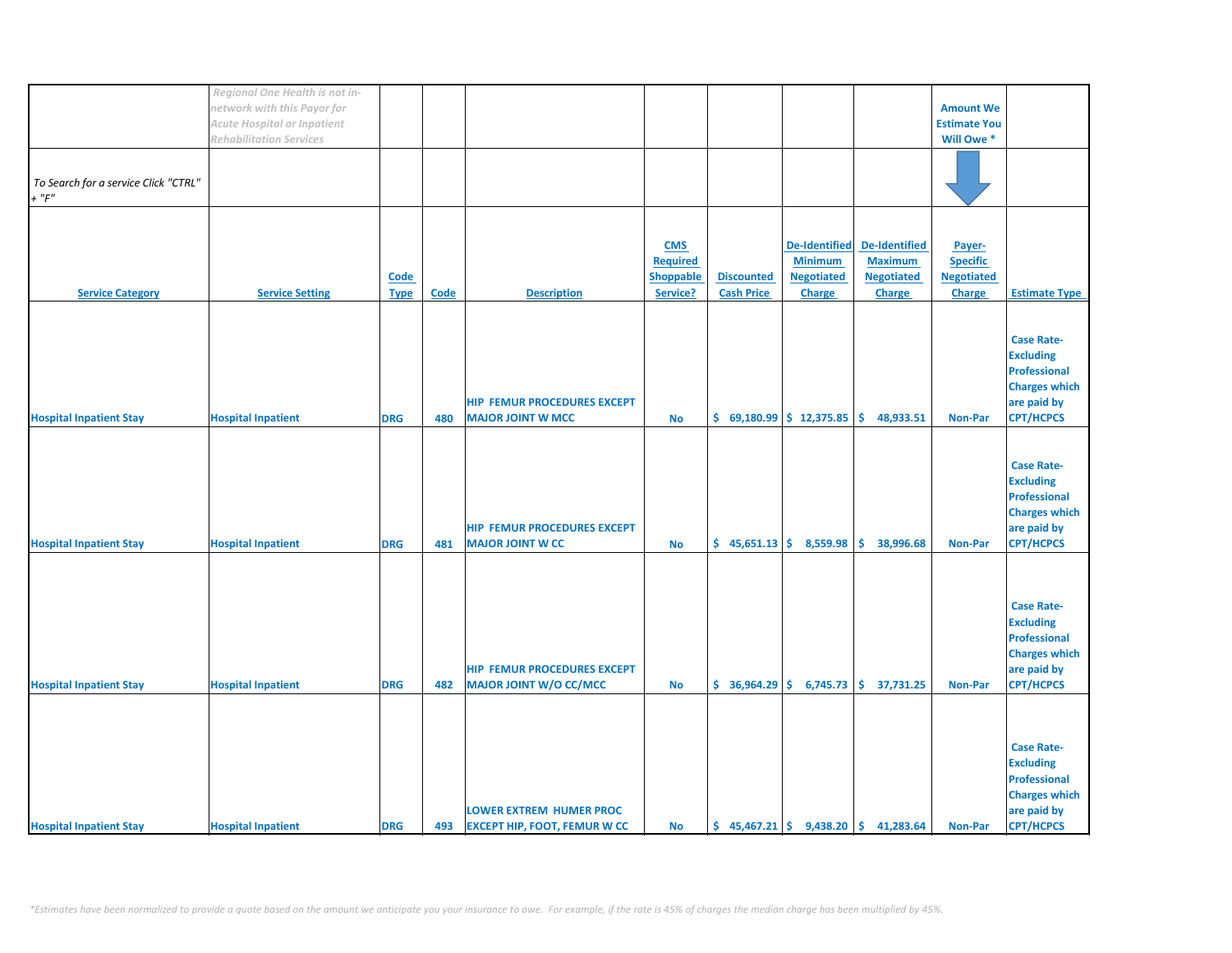|                                      | Regional One Health is not in-     |             |             |                                          |                 |                             |                                                                  |                      |                     |                      |
|--------------------------------------|------------------------------------|-------------|-------------|------------------------------------------|-----------------|-----------------------------|------------------------------------------------------------------|----------------------|---------------------|----------------------|
|                                      | network with this Payor for        |             |             |                                          |                 |                             |                                                                  |                      | <b>Amount We</b>    |                      |
|                                      | <b>Acute Hospital or Inpatient</b> |             |             |                                          |                 |                             |                                                                  |                      | <b>Estimate You</b> |                      |
|                                      |                                    |             |             |                                          |                 |                             |                                                                  |                      |                     |                      |
|                                      | <b>Rehabilitation Services</b>     |             |             |                                          |                 |                             |                                                                  |                      | Will Owe *          |                      |
|                                      |                                    |             |             |                                          |                 |                             |                                                                  |                      |                     |                      |
|                                      |                                    |             |             |                                          |                 |                             |                                                                  |                      |                     |                      |
| To Search for a service Click "CTRL" |                                    |             |             |                                          |                 |                             |                                                                  |                      |                     |                      |
|                                      |                                    |             |             |                                          |                 |                             |                                                                  |                      |                     |                      |
| $+$ " $F$ "                          |                                    |             |             |                                          |                 |                             |                                                                  |                      |                     |                      |
|                                      |                                    |             |             |                                          |                 |                             |                                                                  |                      |                     |                      |
|                                      |                                    |             |             |                                          |                 |                             |                                                                  |                      |                     |                      |
|                                      |                                    |             |             |                                          |                 |                             |                                                                  |                      |                     |                      |
|                                      |                                    |             |             |                                          | <b>CMS</b>      |                             | <b>De-Identified</b>                                             | <b>De-Identified</b> | Payer-              |                      |
|                                      |                                    |             |             |                                          | <b>Required</b> |                             | <b>Minimum</b>                                                   | <b>Maximum</b>       | <b>Specific</b>     |                      |
|                                      |                                    | Code        |             |                                          | Shoppable       | <b>Discounted</b>           | <b>Negotiated</b>                                                | <b>Negotiated</b>    | <b>Negotiated</b>   |                      |
|                                      |                                    |             |             |                                          |                 |                             |                                                                  |                      |                     |                      |
| <b>Service Category</b>              | <b>Service Setting</b>             | <b>Type</b> | <b>Code</b> | <b>Description</b>                       | Service?        | <b>Cash Price</b>           | Charge                                                           | Charge               | Charge              | <b>Estimate Type</b> |
|                                      |                                    |             |             |                                          |                 |                             |                                                                  |                      |                     |                      |
|                                      |                                    |             |             |                                          |                 |                             |                                                                  |                      |                     |                      |
|                                      |                                    |             |             |                                          |                 |                             |                                                                  |                      |                     |                      |
|                                      |                                    |             |             |                                          |                 |                             |                                                                  |                      |                     |                      |
|                                      |                                    |             |             |                                          |                 |                             |                                                                  |                      |                     |                      |
|                                      |                                    |             |             |                                          |                 |                             |                                                                  |                      |                     |                      |
|                                      |                                    |             |             |                                          |                 |                             |                                                                  |                      |                     | <b>Case Rate-</b>    |
|                                      |                                    |             |             |                                          |                 |                             |                                                                  |                      |                     | <b>Excluding</b>     |
|                                      |                                    |             |             |                                          |                 |                             |                                                                  |                      |                     | <b>Professional</b>  |
|                                      |                                    |             |             |                                          |                 |                             |                                                                  |                      |                     |                      |
|                                      |                                    |             |             | <b>LOWER EXTREM HUMER PROC</b>           |                 |                             |                                                                  |                      |                     | <b>Charges which</b> |
|                                      |                                    |             |             | <b>EXCEPT HIP, FOOT, FEMUR W/O</b>       |                 |                             |                                                                  |                      |                     | are paid by          |
| <b>Hospital Inpatient Stay</b>       | <b>Hospital Inpatient</b>          | <b>DRG</b>  | 494         | <b>CC/MCC</b>                            | <b>No</b>       | $$34,101.03 \mid $7,426.74$ |                                                                  | \$<br>43,066.25      | <b>Non-Par</b>      | <b>CPT/HCPCS</b>     |
|                                      |                                    |             |             |                                          |                 |                             |                                                                  |                      |                     |                      |
|                                      |                                    |             |             |                                          |                 |                             |                                                                  |                      |                     |                      |
|                                      |                                    |             |             |                                          |                 |                             |                                                                  |                      |                     | <b>Case Rate-</b>    |
|                                      |                                    |             |             |                                          |                 |                             |                                                                  |                      |                     | <b>Excluding</b>     |
|                                      |                                    |             |             |                                          |                 |                             |                                                                  |                      |                     |                      |
|                                      |                                    |             |             | <b>Uterine and adnexa procedures for</b> |                 |                             |                                                                  |                      |                     | <b>Professional</b>  |
|                                      |                                    |             |             | non-malignancy without comorbid          |                 |                             |                                                                  |                      |                     | <b>Charges which</b> |
|                                      |                                    |             |             | conditions (CC) or major comorbid        |                 |                             |                                                                  |                      |                     | are paid by          |
|                                      |                                    |             |             |                                          |                 |                             |                                                                  |                      |                     |                      |
| <b>Hospital Inpatient Stay</b>       | <b>Hospital Inpatient</b>          | <b>DRG</b>  | 743         | conditions or complications (MCC)        | Yes             | \$18,033.90                 | 3,828.29                                                         | 28,968.03<br>Ŝ.      | <b>Non-Par</b>      | <b>CPT/HCPCS</b>     |
|                                      |                                    |             |             |                                          |                 |                             |                                                                  |                      |                     |                      |
|                                      |                                    |             |             |                                          |                 |                             |                                                                  |                      |                     | <b>Case Rate-</b>    |
|                                      |                                    |             |             |                                          |                 |                             |                                                                  |                      |                     |                      |
|                                      |                                    |             |             |                                          |                 |                             |                                                                  |                      |                     | <b>Excluding</b>     |
|                                      |                                    |             |             |                                          |                 |                             |                                                                  |                      |                     | <b>Professional</b>  |
|                                      |                                    |             |             |                                          |                 |                             |                                                                  |                      |                     | <b>Charges which</b> |
|                                      |                                    |             |             |                                          |                 |                             |                                                                  |                      |                     |                      |
|                                      |                                    |             |             | <b>RED BLOOD CELL DISORDERS W</b>        |                 |                             |                                                                  |                      |                     | are paid by          |
| <b>Hospital Inpatient Stay</b>       | <b>Hospital Inpatient</b>          | <b>DRG</b>  | 811         | <b>MCC</b>                               | <b>No</b>       |                             | $\frac{1}{2}$ 16,643.21 \$ 4,255.93                              | Ŝ.<br>31,015.82      | <b>Non-Par</b>      | <b>CPT/HCPCS</b>     |
|                                      |                                    |             |             |                                          |                 |                             |                                                                  |                      |                     |                      |
|                                      |                                    |             |             |                                          |                 |                             |                                                                  |                      |                     |                      |
|                                      |                                    |             |             |                                          |                 |                             |                                                                  |                      |                     | <b>Case Rate-</b>    |
|                                      |                                    |             |             |                                          |                 |                             |                                                                  |                      |                     | <b>Excluding</b>     |
|                                      |                                    |             |             |                                          |                 |                             |                                                                  |                      |                     | <b>Professional</b>  |
|                                      |                                    |             |             |                                          |                 |                             |                                                                  |                      |                     |                      |
|                                      |                                    |             |             |                                          |                 |                             |                                                                  |                      |                     | <b>Charges which</b> |
|                                      |                                    |             |             | <b>RED BLOOD CELL DISORDERS W/O</b>      |                 |                             |                                                                  |                      |                     | are paid by          |
| <b>Hospital Inpatient Stay</b>       | <b>Hospital Inpatient</b>          |             |             | <b>MCC</b>                               | <b>No</b>       |                             | $\frac{1}{2}$ , 12,941.86 $\frac{1}{2}$ , 2,955.18 $\frac{1}{2}$ | 26,002.03            | <b>Non-Par</b>      | <b>CPT/HCPCS</b>     |
|                                      |                                    | <b>DRG</b>  | 812         |                                          |                 |                             |                                                                  |                      |                     |                      |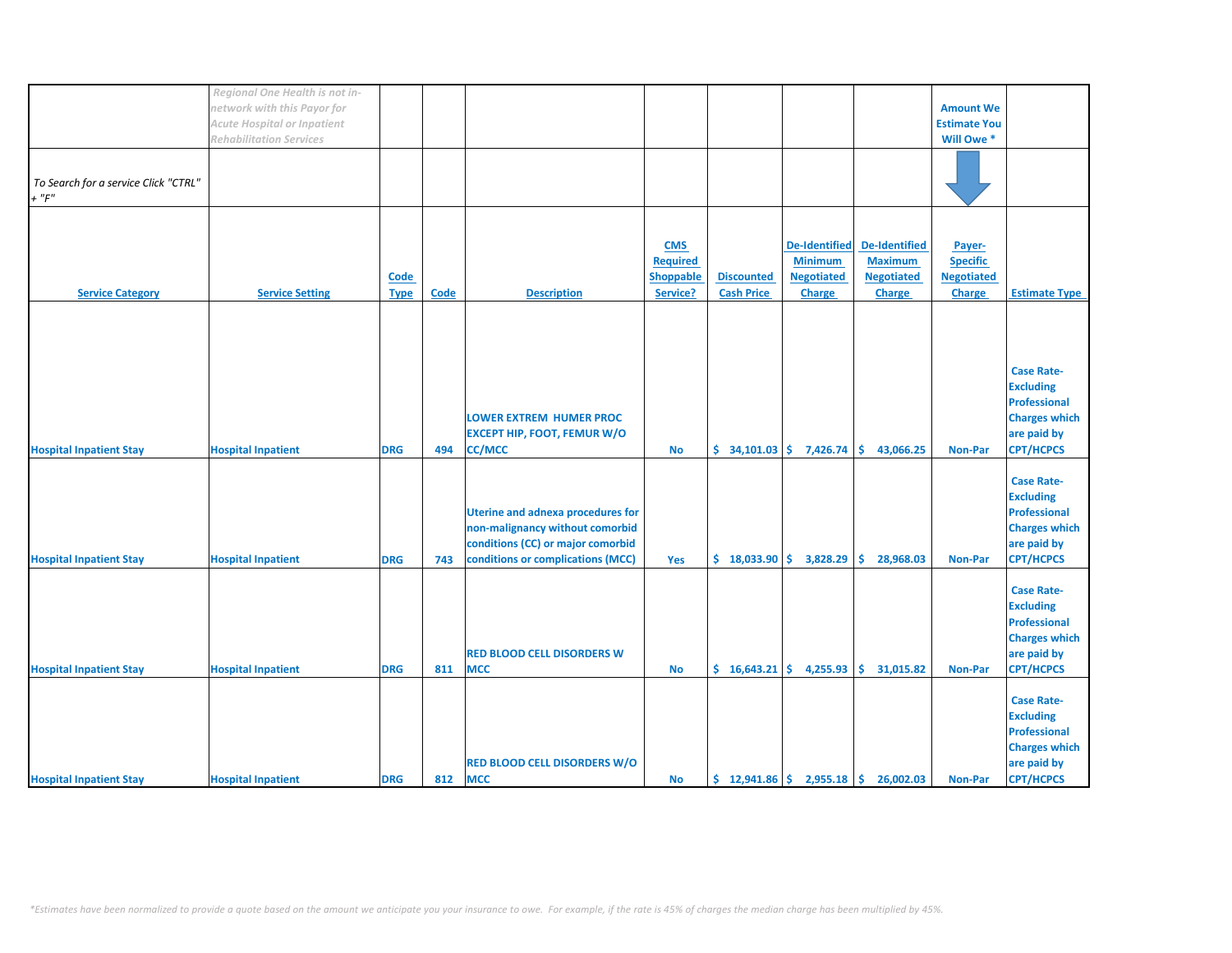|                                      | Regional One Health is not in- |             |             |                                      |            |                   |                         |                                                |                     |                      |
|--------------------------------------|--------------------------------|-------------|-------------|--------------------------------------|------------|-------------------|-------------------------|------------------------------------------------|---------------------|----------------------|
|                                      | network with this Payor for    |             |             |                                      |            |                   |                         |                                                | <b>Amount We</b>    |                      |
|                                      |                                |             |             |                                      |            |                   |                         |                                                |                     |                      |
|                                      | Acute Hospital or Inpatient    |             |             |                                      |            |                   |                         |                                                | <b>Estimate You</b> |                      |
|                                      | <b>Rehabilitation Services</b> |             |             |                                      |            |                   |                         |                                                | Will Owe *          |                      |
|                                      |                                |             |             |                                      |            |                   |                         |                                                |                     |                      |
| To Search for a service Click "CTRL" |                                |             |             |                                      |            |                   |                         |                                                |                     |                      |
| $+$ " $F$ "                          |                                |             |             |                                      |            |                   |                         |                                                |                     |                      |
|                                      |                                |             |             |                                      |            |                   |                         |                                                |                     |                      |
|                                      |                                |             |             |                                      | <b>CMS</b> |                   | <b>De-Identified</b>    | <b>De-Identified</b>                           |                     |                      |
|                                      |                                |             |             |                                      |            |                   |                         |                                                | Payer-              |                      |
|                                      |                                |             |             |                                      | Required   |                   | <b>Minimum</b>          | <b>Maximum</b>                                 | <b>Specific</b>     |                      |
|                                      |                                | <b>Code</b> |             |                                      | Shoppable  | <b>Discounted</b> | <b>Negotiated</b>       | <b>Negotiated</b>                              | <b>Negotiated</b>   |                      |
| <b>Service Category</b>              | <b>Service Setting</b>         | <b>Type</b> | <b>Code</b> | <b>Description</b>                   | Service?   | <b>Cash Price</b> | <b>Charge</b>           | <b>Charge</b>                                  | <b>Charge</b>       | <b>Estimate Type</b> |
|                                      |                                |             |             |                                      |            |                   |                         |                                                |                     |                      |
|                                      |                                |             |             |                                      |            |                   |                         |                                                |                     |                      |
|                                      |                                |             |             |                                      |            |                   |                         |                                                |                     | <b>Case Rate-</b>    |
|                                      |                                |             |             |                                      |            |                   |                         |                                                |                     | <b>Excluding</b>     |
|                                      |                                |             |             |                                      |            |                   |                         |                                                |                     | <b>Professional</b>  |
|                                      |                                |             |             |                                      |            |                   |                         |                                                |                     | <b>Charges which</b> |
|                                      |                                |             |             | <b>FULL THICKNESS BURN W SKIN</b>    |            |                   |                         |                                                |                     | are paid by          |
| <b>Hospital Inpatient Stay</b>       | <b>Hospital Inpatient</b>      | <b>DRG</b>  | 928         | <b>GRAFT OR INHAL INJ W CC/MCC</b>   | <b>No</b>  |                   |                         | $$100,447.05 \mid $21,639.28 \mid $150,000.00$ | <b>Non-Par</b>      | <b>CPT/HCPCS</b>     |
|                                      |                                |             |             |                                      |            |                   |                         |                                                |                     |                      |
|                                      |                                |             |             |                                      |            |                   |                         |                                                |                     |                      |
|                                      |                                |             |             |                                      |            |                   |                         |                                                |                     | <b>Case Rate-</b>    |
|                                      |                                |             |             |                                      |            |                   |                         |                                                |                     |                      |
|                                      |                                |             |             |                                      |            |                   |                         |                                                |                     | <b>Excluding</b>     |
|                                      |                                |             |             |                                      |            |                   |                         |                                                |                     | <b>Professional</b>  |
|                                      |                                |             |             |                                      |            |                   |                         |                                                |                     | <b>Charges which</b> |
|                                      |                                |             |             | <b>FULL THICKNESS BURN W SKIN</b>    |            |                   |                         |                                                |                     | are paid by          |
| <b>Hospital Inpatient Stay</b>       | <b>Hospital Inpatient</b>      | <b>DRG</b>  | 929         | <b>GRAFT OR INHAL INJ W/O CC/MCC</b> | No         |                   | $$53,042.00 \$6,540.49$ | \$<br>50,000.00                                | <b>Non-Par</b>      | <b>CPT/HCPCS</b>     |
|                                      |                                |             |             |                                      |            |                   |                         |                                                |                     |                      |
|                                      |                                |             |             |                                      |            |                   |                         |                                                |                     | <b>Case Rate-</b>    |
|                                      |                                |             |             |                                      |            |                   |                         |                                                |                     | <b>Excluding</b>     |
|                                      |                                |             |             |                                      |            |                   |                         |                                                |                     | <b>Professional</b>  |
|                                      |                                |             |             |                                      |            |                   |                         |                                                |                     | <b>Charges which</b> |
|                                      |                                |             |             |                                      |            |                   |                         |                                                |                     | are paid by          |
| <b>Hospital Inpatient Stay</b>       | <b>Hospital Inpatient</b>      | <b>DRG</b>  | 935         | <b>NON-EXTENSIVE BURNS</b>           | <b>No</b>  | \$21,298.22       | 3,301.83                | Ŝ.<br>50,000.00                                | <b>Non-Par</b>      | <b>CPT/HCPCS</b>     |
|                                      |                                |             |             |                                      |            |                   |                         |                                                |                     |                      |
|                                      |                                |             |             |                                      |            |                   |                         |                                                |                     |                      |
|                                      |                                |             |             |                                      |            |                   |                         |                                                |                     |                      |
|                                      |                                |             |             |                                      |            |                   |                         |                                                |                     |                      |
|                                      |                                |             |             |                                      |            |                   |                         |                                                |                     |                      |
|                                      |                                |             |             |                                      |            |                   |                         |                                                |                     | <b>Case Rate-</b>    |
|                                      |                                |             |             |                                      |            |                   |                         |                                                |                     | <b>Excluding</b>     |
|                                      |                                |             |             |                                      |            |                   |                         |                                                |                     | <b>Professional</b>  |
|                                      |                                |             |             | <b>LIMB REATTACHMENT, HIP</b>        |            |                   |                         |                                                |                     | <b>Charges which</b> |
|                                      |                                |             |             | <b>FEMUR PROC FOR MULTIPLE</b>       |            |                   |                         |                                                |                     | are paid by          |
| <b>Hospital Inpatient Stay</b>       | <b>Hospital Inpatient</b>      | <b>DRG</b>  | 956         | <b>SIGNIFICANT TRAUMA</b>            | <b>No</b>  |                   |                         | $$105,373.59$ $$16,085.53$ $$200,000.00$       | <b>Non-Par</b>      | <b>CPT/HCPCS</b>     |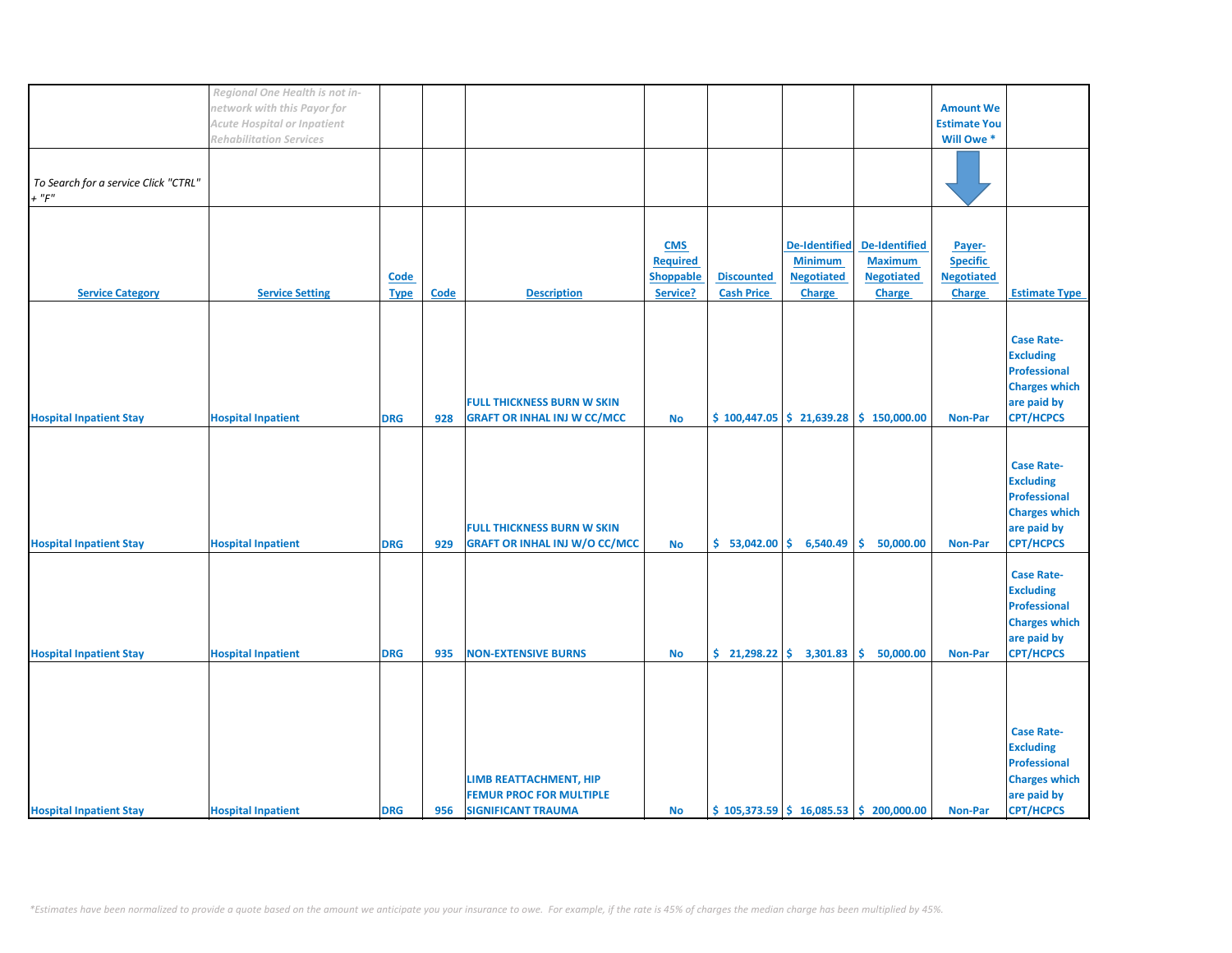|                                      | Regional One Health is not in-     |             |             |                                       |                  |                                                |                      |                                                                             |                     |                      |
|--------------------------------------|------------------------------------|-------------|-------------|---------------------------------------|------------------|------------------------------------------------|----------------------|-----------------------------------------------------------------------------|---------------------|----------------------|
|                                      | network with this Payor for        |             |             |                                       |                  |                                                |                      |                                                                             | <b>Amount We</b>    |                      |
|                                      |                                    |             |             |                                       |                  |                                                |                      |                                                                             |                     |                      |
|                                      | <b>Acute Hospital or Inpatient</b> |             |             |                                       |                  |                                                |                      |                                                                             | <b>Estimate You</b> |                      |
|                                      | <b>Rehabilitation Services</b>     |             |             |                                       |                  |                                                |                      |                                                                             | Will Owe *          |                      |
|                                      |                                    |             |             |                                       |                  |                                                |                      |                                                                             |                     |                      |
|                                      |                                    |             |             |                                       |                  |                                                |                      |                                                                             |                     |                      |
|                                      |                                    |             |             |                                       |                  |                                                |                      |                                                                             |                     |                      |
| To Search for a service Click "CTRL" |                                    |             |             |                                       |                  |                                                |                      |                                                                             |                     |                      |
| $+$ " $F$ "                          |                                    |             |             |                                       |                  |                                                |                      |                                                                             |                     |                      |
|                                      |                                    |             |             |                                       |                  |                                                |                      |                                                                             |                     |                      |
|                                      |                                    |             |             |                                       |                  |                                                |                      |                                                                             |                     |                      |
|                                      |                                    |             |             |                                       |                  |                                                |                      |                                                                             |                     |                      |
|                                      |                                    |             |             |                                       | <b>CMS</b>       |                                                | <b>De-Identified</b> | De-Identified                                                               | Payer-              |                      |
|                                      |                                    |             |             |                                       |                  |                                                |                      |                                                                             |                     |                      |
|                                      |                                    |             |             |                                       | <b>Required</b>  |                                                | <b>Minimum</b>       | <b>Maximum</b>                                                              | <b>Specific</b>     |                      |
|                                      |                                    | Code        |             |                                       | <b>Shoppable</b> | <b>Discounted</b>                              | <b>Negotiated</b>    | <b>Negotiated</b>                                                           | <b>Negotiated</b>   |                      |
| <b>Service Category</b>              | <b>Service Setting</b>             | <b>Type</b> | <b>Code</b> | <b>Description</b>                    | Service?         | <b>Cash Price</b>                              | <b>Charge</b>        | <b>Charge</b>                                                               | <b>Charge</b>       | <b>Estimate Type</b> |
|                                      |                                    |             |             |                                       |                  |                                                |                      |                                                                             |                     |                      |
|                                      |                                    |             |             |                                       |                  |                                                |                      |                                                                             |                     |                      |
|                                      |                                    |             |             |                                       |                  |                                                |                      |                                                                             |                     |                      |
|                                      |                                    |             |             |                                       |                  |                                                |                      |                                                                             |                     |                      |
|                                      |                                    |             |             |                                       |                  |                                                |                      |                                                                             |                     |                      |
|                                      |                                    |             |             |                                       |                  |                                                |                      |                                                                             |                     | <b>Case Rate-</b>    |
|                                      |                                    |             |             |                                       |                  |                                                |                      |                                                                             |                     | <b>Excluding</b>     |
|                                      |                                    |             |             |                                       |                  |                                                |                      |                                                                             |                     | <b>Professional</b>  |
|                                      |                                    |             |             |                                       |                  |                                                |                      |                                                                             |                     |                      |
|                                      |                                    |             |             | <b>OTHER O.R. PROCEDURES FOR</b>      |                  |                                                |                      |                                                                             |                     | <b>Charges which</b> |
|                                      |                                    |             |             | <b>MULTIPLE SIGNIFICANT TRAUMA</b>    |                  |                                                |                      |                                                                             |                     | are paid by          |
| <b>Hospital Inpatient Stay</b>       | <b>Hospital Inpatient</b>          | <b>DRG</b>  | 957         | <b>W MCC</b>                          | <b>No</b>        |                                                |                      | $\frac{1}{2}$ 139,128.72 $\frac{1}{2}$ 30,888.17 $\frac{1}{2}$ 200,000.00   | <b>Non-Par</b>      | <b>CPT/HCPCS</b>     |
|                                      |                                    |             |             |                                       |                  |                                                |                      |                                                                             |                     |                      |
|                                      |                                    |             |             |                                       |                  |                                                |                      |                                                                             |                     |                      |
|                                      |                                    |             |             |                                       |                  |                                                |                      |                                                                             |                     |                      |
|                                      |                                    |             |             |                                       |                  |                                                |                      |                                                                             |                     |                      |
|                                      |                                    |             |             |                                       |                  |                                                |                      |                                                                             |                     |                      |
|                                      |                                    |             |             |                                       |                  |                                                |                      |                                                                             |                     | <b>Case Rate-</b>    |
|                                      |                                    |             |             |                                       |                  |                                                |                      |                                                                             |                     | <b>Excluding</b>     |
|                                      |                                    |             |             |                                       |                  |                                                |                      |                                                                             |                     | <b>Professional</b>  |
|                                      |                                    |             |             |                                       |                  |                                                |                      |                                                                             |                     |                      |
|                                      |                                    |             |             | <b>OTHER O.R. PROCEDURES FOR</b>      |                  |                                                |                      |                                                                             |                     | <b>Charges which</b> |
|                                      |                                    |             |             | <b>MULTIPLE SIGNIFICANT TRAUMA</b>    |                  |                                                |                      |                                                                             |                     | are paid by          |
|                                      |                                    |             | 958         | <b>WCC</b>                            |                  |                                                |                      | $\binom{1}{2}$ 73,933.71 $\binom{1}{2}$ 17,182.69 $\binom{1}{2}$ 125,000.00 | Non-Par             | <b>CPT/HCPCS</b>     |
| <b>Hospital Inpatient Stay</b>       | <b>Hospital Inpatient</b>          | <b>DRG</b>  |             |                                       | <b>No</b>        |                                                |                      |                                                                             |                     |                      |
|                                      |                                    |             |             |                                       |                  |                                                |                      |                                                                             |                     |                      |
|                                      |                                    |             |             |                                       |                  |                                                |                      |                                                                             |                     | <b>Case Rate-</b>    |
|                                      |                                    |             |             |                                       |                  |                                                |                      |                                                                             |                     |                      |
|                                      |                                    |             |             |                                       |                  |                                                |                      |                                                                             |                     | <b>Excluding</b>     |
|                                      |                                    |             |             |                                       |                  |                                                |                      |                                                                             |                     | <b>Professional</b>  |
|                                      |                                    |             |             |                                       |                  |                                                |                      |                                                                             |                     | <b>Charges which</b> |
|                                      |                                    |             |             |                                       |                  |                                                |                      |                                                                             |                     |                      |
|                                      |                                    |             |             | <b>OTHER MULTIPLE SIGNIFICANT</b>     |                  |                                                |                      |                                                                             |                     | are paid by          |
| <b>Hospital Inpatient Stay</b>       | <b>Hospital Inpatient</b>          | <b>DRG</b>  | 964         | <b>TRAUMA W CC</b>                    | <b>No</b>        | $\frac{1}{2}$ 34,761.85 $\frac{1}{2}$ 6,123.35 |                      | <b>S</b><br>50,000.00                                                       | Non-Par             | <b>CPT/HCPCS</b>     |
|                                      |                                    |             |             |                                       |                  |                                                |                      |                                                                             |                     |                      |
|                                      |                                    |             |             |                                       |                  |                                                |                      |                                                                             |                     |                      |
|                                      |                                    |             |             |                                       |                  |                                                |                      |                                                                             |                     | <b>Case Rate-</b>    |
|                                      |                                    |             |             |                                       |                  |                                                |                      |                                                                             |                     | <b>Excluding</b>     |
|                                      |                                    |             |             |                                       |                  |                                                |                      |                                                                             |                     | <b>Professional</b>  |
|                                      |                                    |             |             |                                       |                  |                                                |                      |                                                                             |                     |                      |
|                                      |                                    |             |             |                                       |                  |                                                |                      |                                                                             |                     | <b>Charges which</b> |
|                                      |                                    |             |             | <b>VAGINAL DELIVERY W O.R. PROC</b>   |                  |                                                |                      |                                                                             |                     | are paid by          |
| <b>Maternity/Delivery</b>            | <b>Hospital Inpatient</b>          | <b>DRG</b>  | 768         | <b>EXCEPT STERIL &amp;/OR D&amp;C</b> | <b>No</b>        |                                                |                      | $\binom{10,335.01}{5}$ 2,464.00 $\binom{10,335.01}{5}$ 27,462.61            | <b>Non-Par</b>      | <b>CPT/HCPCS</b>     |
|                                      |                                    |             |             |                                       |                  |                                                |                      |                                                                             |                     |                      |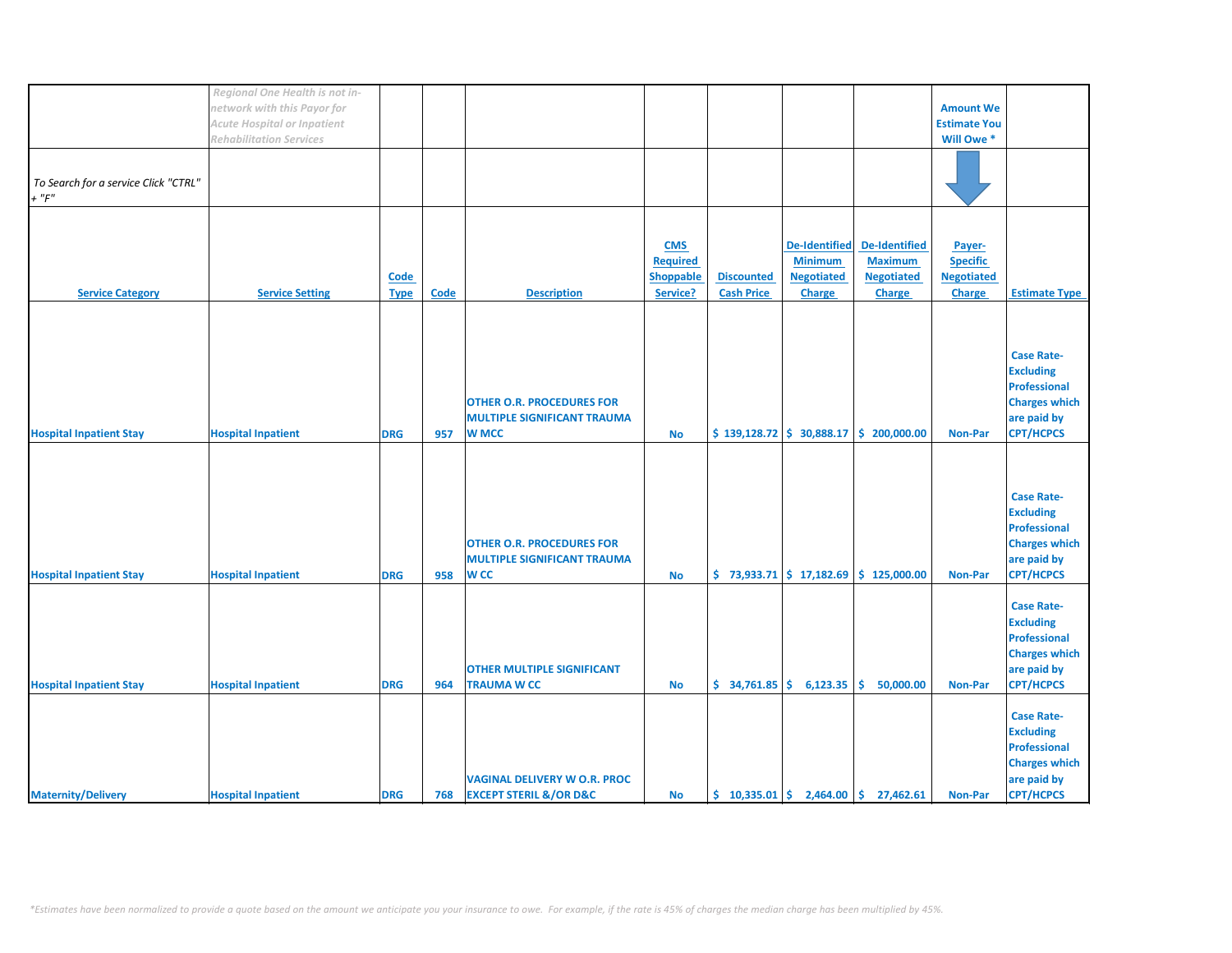|                                      | Regional One Health is not in- |             |             |                                 |            |                   |                                                |                                                        |                     |                      |
|--------------------------------------|--------------------------------|-------------|-------------|---------------------------------|------------|-------------------|------------------------------------------------|--------------------------------------------------------|---------------------|----------------------|
|                                      | network with this Payor for    |             |             |                                 |            |                   |                                                |                                                        | <b>Amount We</b>    |                      |
|                                      | Acute Hospital or Inpatient    |             |             |                                 |            |                   |                                                |                                                        | <b>Estimate You</b> |                      |
|                                      | <b>Rehabilitation Services</b> |             |             |                                 |            |                   |                                                |                                                        | Will Owe *          |                      |
|                                      |                                |             |             |                                 |            |                   |                                                |                                                        |                     |                      |
|                                      |                                |             |             |                                 |            |                   |                                                |                                                        |                     |                      |
| To Search for a service Click "CTRL" |                                |             |             |                                 |            |                   |                                                |                                                        |                     |                      |
| $+$ " $F$ "                          |                                |             |             |                                 |            |                   |                                                |                                                        |                     |                      |
|                                      |                                |             |             |                                 |            |                   |                                                |                                                        |                     |                      |
|                                      |                                |             |             |                                 |            |                   |                                                |                                                        |                     |                      |
|                                      |                                |             |             |                                 |            |                   |                                                |                                                        |                     |                      |
|                                      |                                |             |             |                                 | <b>CMS</b> |                   | <b>De-Identified</b>                           | De-Identified                                          | Payer-              |                      |
|                                      |                                |             |             |                                 | Required   |                   | <b>Minimum</b>                                 | <b>Maximum</b>                                         | <b>Specific</b>     |                      |
|                                      |                                | <b>Code</b> |             |                                 | Shoppable  | <b>Discounted</b> | <b>Negotiated</b>                              | <b>Negotiated</b>                                      | <b>Negotiated</b>   |                      |
| <b>Service Category</b>              | <b>Service Setting</b>         | <b>Type</b> | <b>Code</b> | <b>Description</b>              | Service?   | <b>Cash Price</b> | <b>Charge</b>                                  | <b>Charge</b>                                          | Charge              | <b>Estimate Type</b> |
|                                      |                                |             |             |                                 |            |                   |                                                |                                                        |                     |                      |
|                                      |                                |             |             |                                 |            |                   |                                                |                                                        |                     | <b>Case Rate-</b>    |
|                                      |                                |             |             |                                 |            |                   |                                                |                                                        |                     | <b>Excluding</b>     |
|                                      |                                |             |             |                                 |            |                   |                                                |                                                        |                     | <b>Professional</b>  |
|                                      |                                |             |             |                                 |            |                   |                                                |                                                        |                     | <b>Charges which</b> |
|                                      |                                |             |             |                                 |            |                   |                                                |                                                        |                     |                      |
|                                      |                                |             |             | <b>CESAREAN SECTION W</b>       |            |                   |                                                |                                                        |                     | are paid by          |
| <b>Maternity/Delivery</b>            | <b>Hospital Inpatient</b>      | <b>DRG</b>  | 783         | <b>STERILIZATION W MCC</b>      | <b>No</b>  |                   | $$11,915.22 \mid $3,570.00$                    | \$39,605.25                                            | <b>Non-Par</b>      | <b>CPT/HCPCS</b>     |
|                                      |                                |             |             |                                 |            |                   |                                                |                                                        |                     |                      |
|                                      |                                |             |             |                                 |            |                   |                                                |                                                        |                     | <b>Case Rate-</b>    |
|                                      |                                |             |             |                                 |            |                   |                                                |                                                        |                     | <b>Excluding</b>     |
|                                      |                                |             |             |                                 |            |                   |                                                |                                                        |                     | <b>Professional</b>  |
|                                      |                                |             |             |                                 |            |                   |                                                |                                                        |                     | <b>Charges which</b> |
|                                      |                                |             |             | <b>CESAREAN SECTION W</b>       |            |                   |                                                |                                                        |                     | are paid by          |
| <b>Maternity/Delivery</b>            | <b>Hospital Inpatient</b>      | <b>DRG</b>  | 784         | <b>STERILIZATION W CC</b>       | <b>No</b>  | \$.               | $9,940.40 \div 3,570.00$                       | \$.<br>27,865.12                                       | <b>Non-Par</b>      | <b>CPT/HCPCS</b>     |
|                                      |                                |             |             |                                 |            |                   |                                                |                                                        |                     |                      |
|                                      |                                |             |             |                                 |            |                   |                                                |                                                        |                     |                      |
|                                      |                                |             |             |                                 |            |                   |                                                |                                                        |                     | <b>Case Rate-</b>    |
|                                      |                                |             |             |                                 |            |                   |                                                |                                                        |                     | <b>Excluding</b>     |
|                                      |                                |             |             |                                 |            |                   |                                                |                                                        |                     | Professional         |
|                                      |                                |             |             |                                 |            |                   |                                                |                                                        |                     | <b>Charges which</b> |
|                                      |                                |             |             | <b>CESAREAN SECTION W</b>       |            |                   |                                                |                                                        |                     | are paid by          |
| <b>Maternity/Delivery</b>            | <b>Hospital Inpatient</b>      | <b>DRG</b>  | 785         | <b>STERILIZATION W/O CC/MCC</b> | <b>No</b>  | \$.               | $8,988.27$ \$ 3,519.44                         | \$.<br>25,870.71                                       | <b>Non-Par</b>      | <b>CPT/HCPCS</b>     |
|                                      |                                |             |             |                                 |            |                   |                                                |                                                        |                     |                      |
|                                      |                                |             |             |                                 |            |                   |                                                |                                                        |                     | <b>Case Rate-</b>    |
|                                      |                                |             |             |                                 |            |                   |                                                |                                                        |                     | <b>Excluding</b>     |
|                                      |                                |             |             |                                 |            |                   |                                                |                                                        |                     | <b>Professional</b>  |
|                                      |                                |             |             |                                 |            |                   |                                                |                                                        |                     | <b>Charges which</b> |
|                                      |                                |             |             |                                 |            |                   |                                                |                                                        |                     |                      |
|                                      |                                |             |             | <b>CESAREAN SECTION W/O</b>     |            |                   |                                                |                                                        |                     | are paid by          |
| <b>Maternity/Delivery</b>            | <b>Hospital Inpatient</b>      | <b>DRG</b>  | 786         | <b>STERILIZATION W MCC</b>      | <b>No</b>  |                   | $\frac{1}{2}$ 12,696.27 $\frac{1}{2}$ 3,570.00 | \$35,011.06                                            | <b>Non-Par</b>      | <b>CPT/HCPCS</b>     |
|                                      |                                |             |             |                                 |            |                   |                                                |                                                        |                     |                      |
|                                      |                                |             |             |                                 |            |                   |                                                |                                                        |                     | <b>Case Rate-</b>    |
|                                      |                                |             |             |                                 |            |                   |                                                |                                                        |                     | <b>Excluding</b>     |
|                                      |                                |             |             |                                 |            |                   |                                                |                                                        |                     | <b>Professional</b>  |
|                                      |                                |             |             |                                 |            |                   |                                                |                                                        |                     | <b>Charges which</b> |
|                                      |                                |             |             | <b>CESAREAN SECTION W/O</b>     |            |                   |                                                |                                                        |                     | are paid by          |
| <b>Maternity/Delivery</b>            | <b>Hospital Inpatient</b>      | <b>DRG</b>  | 787         | <b>STERILIZATION W CC</b>       | <b>No</b>  |                   |                                                | $\binom{1322.59}{5}$ 2,835.00 $\binom{1}{2}$ 27,868.32 | <b>Non-Par</b>      | <b>CPT/HCPCS</b>     |
|                                      |                                |             |             |                                 |            |                   |                                                |                                                        |                     |                      |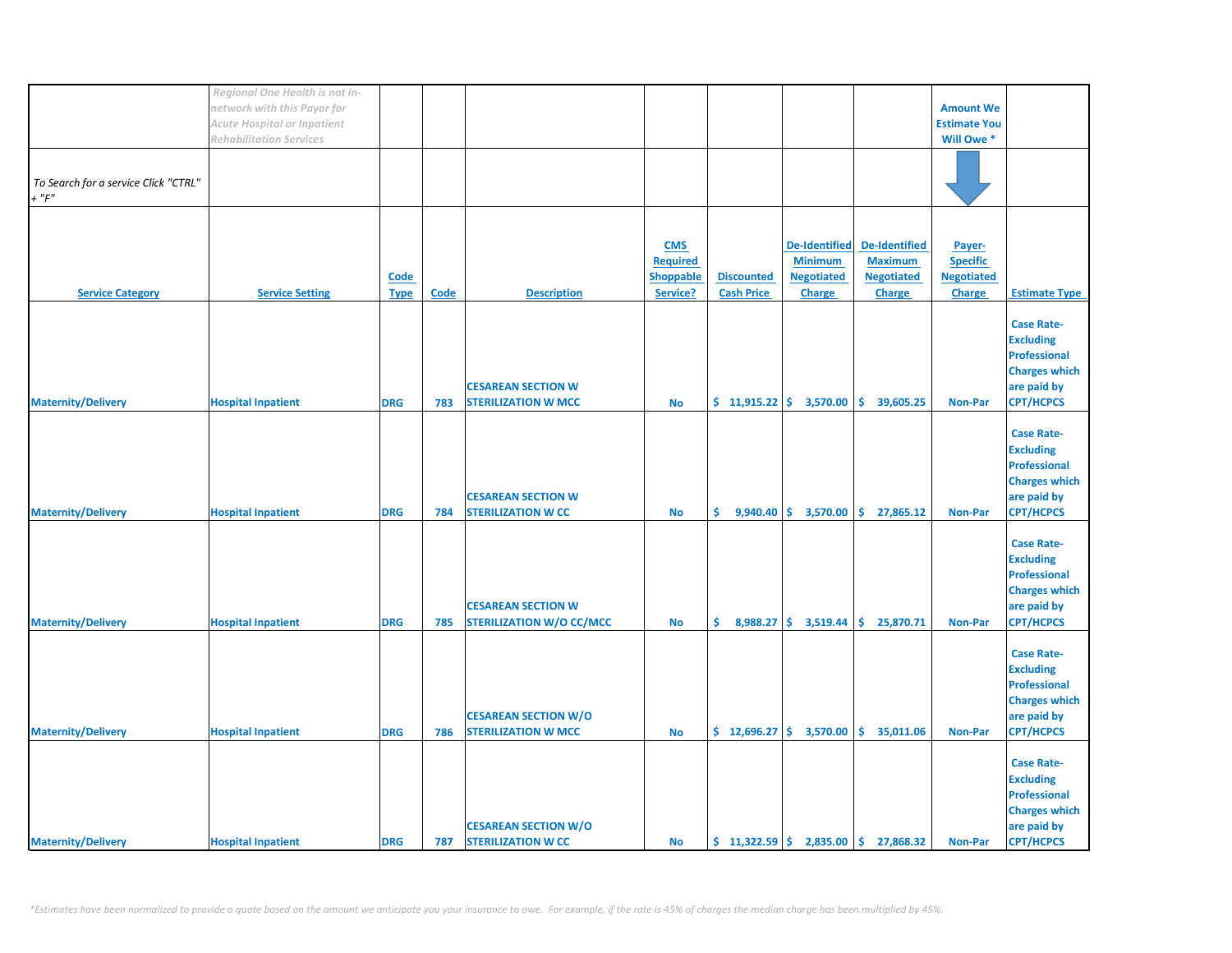|                                      | Regional One Health is not in-     |             |             |                                         |                 |                      |                                                 |                                                                            |                     |                      |
|--------------------------------------|------------------------------------|-------------|-------------|-----------------------------------------|-----------------|----------------------|-------------------------------------------------|----------------------------------------------------------------------------|---------------------|----------------------|
|                                      | network with this Payor for        |             |             |                                         |                 |                      |                                                 |                                                                            | <b>Amount We</b>    |                      |
|                                      | <b>Acute Hospital or Inpatient</b> |             |             |                                         |                 |                      |                                                 |                                                                            | <b>Estimate You</b> |                      |
|                                      | <b>Rehabilitation Services</b>     |             |             |                                         |                 |                      |                                                 |                                                                            | Will Owe *          |                      |
|                                      |                                    |             |             |                                         |                 |                      |                                                 |                                                                            |                     |                      |
|                                      |                                    |             |             |                                         |                 |                      |                                                 |                                                                            |                     |                      |
| To Search for a service Click "CTRL" |                                    |             |             |                                         |                 |                      |                                                 |                                                                            |                     |                      |
| $+$ " $F$ "                          |                                    |             |             |                                         |                 |                      |                                                 |                                                                            |                     |                      |
|                                      |                                    |             |             |                                         |                 |                      |                                                 |                                                                            |                     |                      |
|                                      |                                    |             |             |                                         |                 |                      |                                                 |                                                                            |                     |                      |
|                                      |                                    |             |             |                                         |                 |                      |                                                 |                                                                            |                     |                      |
|                                      |                                    |             |             |                                         | <b>CMS</b>      |                      | <b>De-Identified</b>                            | De-Identified                                                              | Payer-              |                      |
|                                      |                                    |             |             |                                         | <b>Required</b> |                      | <b>Minimum</b>                                  | <b>Maximum</b>                                                             | <b>Specific</b>     |                      |
|                                      |                                    | Code        |             |                                         | Shoppable       | <b>Discounted</b>    | <b>Negotiated</b>                               | <b>Negotiated</b>                                                          | <b>Negotiated</b>   |                      |
| <b>Service Category</b>              | <b>Service Setting</b>             | <b>Type</b> | <b>Code</b> | <b>Description</b>                      | Service?        | <b>Cash Price</b>    | <b>Charge</b>                                   | <b>Charge</b>                                                              | <b>Charge</b>       | <b>Estimate Type</b> |
|                                      |                                    |             |             |                                         |                 |                      |                                                 |                                                                            |                     |                      |
|                                      |                                    |             |             |                                         |                 |                      |                                                 |                                                                            |                     | <b>Case Rate-</b>    |
|                                      |                                    |             |             |                                         |                 |                      |                                                 |                                                                            |                     | <b>Excluding</b>     |
|                                      |                                    |             |             |                                         |                 |                      |                                                 |                                                                            |                     | <b>Professional</b>  |
|                                      |                                    |             |             |                                         |                 |                      |                                                 |                                                                            |                     | <b>Charges which</b> |
|                                      |                                    |             |             |                                         |                 |                      |                                                 |                                                                            |                     |                      |
|                                      |                                    |             |             | <b>CESAREAN SECTION W/O</b>             |                 |                      |                                                 |                                                                            |                     | are paid by          |
| <b>Maternity/Delivery</b>            | <b>Hospital Inpatient</b>          | <b>DRG</b>  | 788         | <b>STERILIZATION W/O CC/MCC</b>         | <b>No</b>       |                      | $\binom{6}{5}$ 9,626.23 $\binom{6}{5}$ 3,242.44 | \$26,381.06                                                                | <b>Non-Par</b>      | <b>CPT/HCPCS</b>     |
|                                      |                                    |             |             |                                         |                 |                      |                                                 |                                                                            |                     |                      |
|                                      |                                    |             |             |                                         |                 |                      |                                                 |                                                                            |                     | <b>Case Rate-</b>    |
|                                      |                                    |             |             |                                         |                 |                      |                                                 |                                                                            |                     | <b>Excluding</b>     |
|                                      |                                    |             |             |                                         |                 |                      |                                                 |                                                                            |                     | <b>Professional</b>  |
|                                      |                                    |             |             |                                         |                 |                      |                                                 |                                                                            |                     | <b>Charges which</b> |
|                                      |                                    |             |             |                                         |                 |                      |                                                 |                                                                            |                     | are paid by          |
| <b>Maternity/Delivery</b>            | <b>Hospital Inpatient</b>          | <b>DRG</b>  | 795         | <b>NORMAL NEWBORN</b>                   | <b>No</b>       | \$.<br>$1,400.10$ \$ | 626.89                                          | \$.<br>18,705.56                                                           | <b>Non-Par</b>      | <b>CPT/HCPCS</b>     |
|                                      |                                    |             |             |                                         |                 |                      |                                                 |                                                                            |                     |                      |
|                                      |                                    |             |             |                                         |                 |                      |                                                 |                                                                            |                     |                      |
|                                      |                                    |             |             |                                         |                 |                      |                                                 |                                                                            |                     | <b>Case Rate-</b>    |
|                                      |                                    |             |             |                                         |                 |                      |                                                 |                                                                            |                     | <b>Excluding</b>     |
|                                      |                                    |             |             |                                         |                 |                      |                                                 |                                                                            |                     | <b>Professional</b>  |
|                                      |                                    |             |             |                                         |                 |                      |                                                 |                                                                            |                     | <b>Charges which</b> |
|                                      |                                    |             |             | <b>VAGINAL DELIVERY W</b>               |                 |                      |                                                 |                                                                            |                     | are paid by          |
| <b>Maternity/Delivery</b>            | <b>Hospital Inpatient</b>          | <b>DRG</b>  | 797         | <b>STERILIZATION/D&amp;C W CC</b>       | <b>No</b>       |                      | $\frac{1}{2}$ 12,785.73 $\frac{1}{2}$ 2,464.00  | \$.<br>25,917.69                                                           | <b>Non-Par</b>      | <b>CPT/HCPCS</b>     |
|                                      |                                    |             |             |                                         |                 |                      |                                                 |                                                                            |                     |                      |
|                                      |                                    |             |             |                                         |                 |                      |                                                 |                                                                            |                     | <b>Case Rate-</b>    |
|                                      |                                    |             |             |                                         |                 |                      |                                                 |                                                                            |                     | <b>Excluding</b>     |
|                                      |                                    |             |             |                                         |                 |                      |                                                 |                                                                            |                     |                      |
|                                      |                                    |             |             |                                         |                 |                      |                                                 |                                                                            |                     | <b>Professional</b>  |
|                                      |                                    |             |             |                                         |                 |                      |                                                 |                                                                            |                     | <b>Charges which</b> |
|                                      |                                    |             |             | <b>VAGINAL DELIVERY W</b>               |                 |                      |                                                 |                                                                            |                     | are paid by          |
| <b>Maternity/Delivery</b>            | <b>Hospital Inpatient</b>          | <b>DRG</b>  | 798         | <b>STERILIZATION/D&amp;C W/O CC/MCC</b> | <b>No</b>       |                      | $\frac{1}{2}$ 10,897.11 $\frac{1}{2}$ 2,464.00  | \$25,917.69                                                                | <b>Non-Par</b>      | <b>CPT/HCPCS</b>     |
|                                      |                                    |             |             |                                         |                 |                      |                                                 |                                                                            |                     |                      |
|                                      |                                    |             |             |                                         |                 |                      |                                                 |                                                                            |                     | <b>Case Rate-</b>    |
|                                      |                                    |             |             |                                         |                 |                      |                                                 |                                                                            |                     | <b>Excluding</b>     |
|                                      |                                    |             |             |                                         |                 |                      |                                                 |                                                                            |                     | <b>Professional</b>  |
|                                      |                                    |             |             |                                         |                 |                      |                                                 |                                                                            |                     | <b>Charges which</b> |
|                                      |                                    |             |             | <b>VAGINAL DELIVERY W/O</b>             |                 |                      |                                                 |                                                                            |                     | are paid by          |
|                                      |                                    |             |             |                                         |                 |                      |                                                 |                                                                            |                     |                      |
| <b>Maternity/Delivery</b>            | <b>Hospital Inpatient</b>          | <b>DRG</b>  | 805         | <b>STERILIZATION/D&amp;C W MCC</b>      | <b>No</b>       |                      |                                                 | $\binom{10}{5}$ 10,518.03 $\binom{2}{1}$ 2,464.00 $\binom{2}{3}$ 27,817.08 | <b>Non-Par</b>      | <b>CPT/HCPCS</b>     |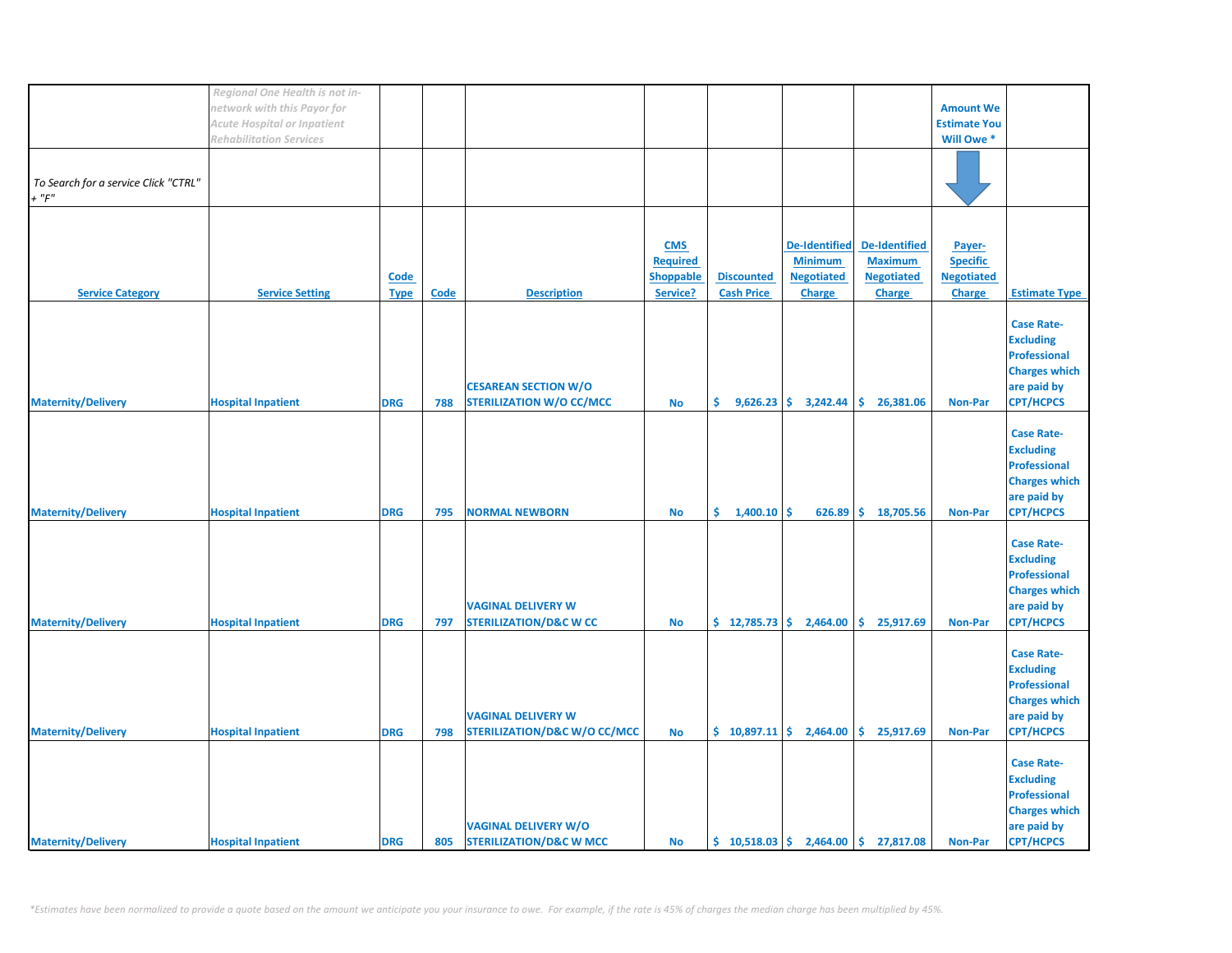|                                                         | Regional One Health is not in-<br>network with this Payor for |                            |             |                                                                        |                                                               |                                                                            |                                                                              |                                                                              | <b>Amount We</b>                                                |                                                                                                                         |
|---------------------------------------------------------|---------------------------------------------------------------|----------------------------|-------------|------------------------------------------------------------------------|---------------------------------------------------------------|----------------------------------------------------------------------------|------------------------------------------------------------------------------|------------------------------------------------------------------------------|-----------------------------------------------------------------|-------------------------------------------------------------------------------------------------------------------------|
|                                                         | Acute Hospital or Inpatient<br><b>Rehabilitation Services</b> |                            |             |                                                                        |                                                               |                                                                            |                                                                              |                                                                              | <b>Estimate You</b><br>Will Owe *                               |                                                                                                                         |
| To Search for a service Click "CTRL"<br>+ "F"           |                                                               |                            |             |                                                                        |                                                               |                                                                            |                                                                              |                                                                              |                                                                 |                                                                                                                         |
| <b>Service Category</b>                                 | <b>Service Setting</b>                                        | <b>Code</b><br><b>Type</b> | <b>Code</b> | <b>Description</b>                                                     | <b>CMS</b><br><b>Required</b><br><b>Shoppable</b><br>Service? | <b>Discounted</b><br><b>Cash Price</b>                                     | <b>De-Identified</b><br><b>Minimum</b><br><b>Negotiated</b><br><b>Charge</b> | <b>De-Identified</b><br><b>Maximum</b><br><b>Negotiated</b><br><b>Charge</b> | Payer-<br><b>Specific</b><br><b>Negotiated</b><br><b>Charge</b> | <b>Estimate Type</b>                                                                                                    |
| <b>Maternity/Delivery</b>                               | <b>Hospital Inpatient</b>                                     | <b>DRG</b>                 | 806         | <b>VAGINAL DELIVERY W/O</b><br><b>STERILIZATION/D&amp;C W CC</b>       | <b>No</b>                                                     | \$.                                                                        | $8,616.42$ \$ 2,464.00                                                       | \$.<br>24,277.74                                                             | <b>Non-Par</b>                                                  | <b>Case Rate-</b><br><b>Excluding</b><br><b>Professional</b><br><b>Charges which</b><br>are paid by<br><b>CPT/HCPCS</b> |
| <b>Maternity/Delivery</b>                               | <b>Hospital Inpatient</b>                                     | <b>DRG</b>                 | 807         | <b>VAGINAL DELIVERY W/O</b><br><b>STERILIZATION/D&amp;C W/O CC/MCC</b> | <b>No</b>                                                     | \$.                                                                        | $7,318.91$ \$ 2,464.00                                                       | \$.<br>23,397.98                                                             | <b>Non-Par</b>                                                  | <b>Case Rate-</b><br><b>Excluding</b><br><b>Professional</b><br><b>Charges which</b><br>are paid by<br><b>CPT/HCPCS</b> |
| <b>Inpatient Rehabilitation Hospital</b><br><b>Stay</b> | <b>Inpatient Rehabilitation Hospital</b>                      | <b>DRG</b>                 | 945         | <b>REHABILITATION W CC/MCC</b>                                         | <b>No</b>                                                     | N/A                                                                        | \$14,553.00                                                                  | \$14,553.00                                                                  | <b>Non-Par</b>                                                  | <b>Case Rate-</b><br><b>Excluding</b><br><b>Professional</b><br><b>Charges which</b><br>are paid by<br><b>CPT/HCPCS</b> |
| <b>Inpatient Rehabilitation Hospital</b><br><b>Stay</b> | <b>Inpatient Rehabilitation Hospital</b>                      | <b>DRG</b>                 | 946         | <b>REHABILITATION W/O CC/MCC</b>                                       | <b>No</b>                                                     | N/A                                                                        | \$10,870.00                                                                  | \$.<br>10,870.00                                                             | <b>Non-Par</b>                                                  | <b>Case Rate-</b><br><b>Excluding</b><br><b>Professional</b><br><b>Charges which</b><br>are paid by<br><b>CPT/HCPCS</b> |
| <b>Inpatient Rehabilitation Hospital</b><br><b>Stay</b> | <b>Inpatient Rehabilitation Hospital UB</b>                   |                            | 118         | <b>Inpatient Rehabilitation Hospital</b><br><b>Room &amp; Board</b>    | <b>No</b>                                                     | <b>52% Charges</b><br><b>Estimated at</b><br>\$2,341.96 Per<br><b>Diem</b> |                                                                              |                                                                              | Non-Par                                                         | <b>Per Diem Per</b><br><b>Day</b>                                                                                       |

*\*Estimates have been normalized to provide a quote based on the amount we anticipate you your insurance to owe. For example, if the rate is 45% of charges the median charge has been multiplied by 45%.*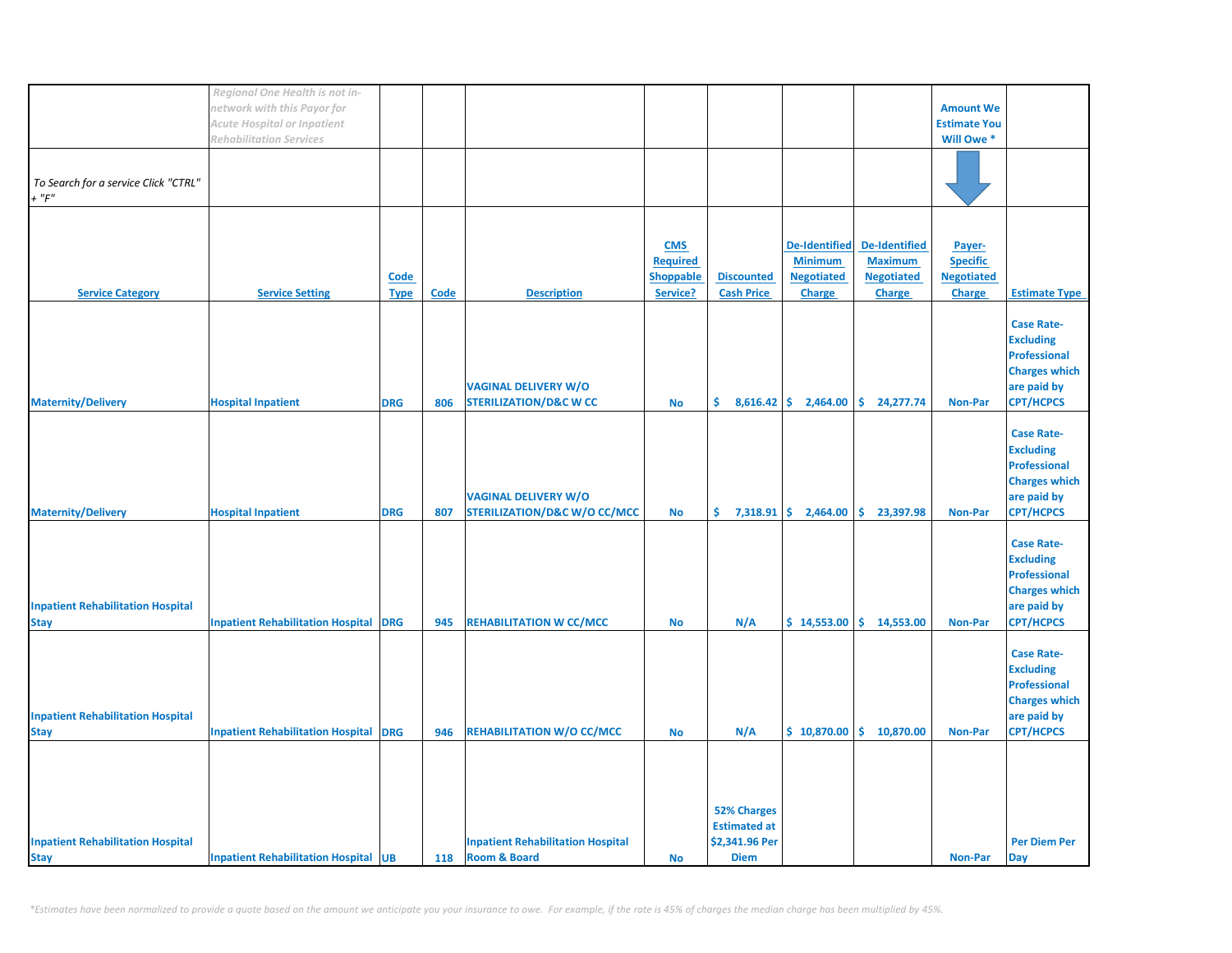|                                                      | Regional One Health is not in-                     |             |                |                                                                              |                  |                   |                      |                                        |                           |                                       |
|------------------------------------------------------|----------------------------------------------------|-------------|----------------|------------------------------------------------------------------------------|------------------|-------------------|----------------------|----------------------------------------|---------------------------|---------------------------------------|
|                                                      | network with this Payor for                        |             |                |                                                                              |                  |                   |                      |                                        | <b>Amount We</b>          |                                       |
|                                                      | Acute Hospital or Inpatient                        |             |                |                                                                              |                  |                   |                      |                                        | <b>Estimate You</b>       |                                       |
|                                                      | <b>Rehabilitation Services</b>                     |             |                |                                                                              |                  |                   |                      |                                        | Will Owe *                |                                       |
|                                                      |                                                    |             |                |                                                                              |                  |                   |                      |                                        |                           |                                       |
| To Search for a service Click "CTRL"                 |                                                    |             |                |                                                                              |                  |                   |                      |                                        |                           |                                       |
| $+$ " $F$ "                                          |                                                    |             |                |                                                                              |                  |                   |                      |                                        |                           |                                       |
|                                                      |                                                    |             |                |                                                                              |                  |                   |                      |                                        |                           |                                       |
|                                                      |                                                    |             |                |                                                                              | <b>CMS</b>       |                   | <b>De-Identified</b> | <b>De-Identified</b>                   |                           |                                       |
|                                                      |                                                    |             |                |                                                                              | <b>Required</b>  |                   | <b>Minimum</b>       | <b>Maximum</b>                         | Payer-<br><b>Specific</b> |                                       |
|                                                      |                                                    | <b>Code</b> |                |                                                                              | <b>Shoppable</b> | <b>Discounted</b> | <b>Negotiated</b>    | <b>Negotiated</b>                      | <b>Negotiated</b>         |                                       |
| <b>Service Category</b>                              | <b>Service Setting</b>                             | <b>Type</b> | <b>Code</b>    | <b>Description</b>                                                           | Service?         | <b>Cash Price</b> | <b>Charge</b>        | <b>Charge</b>                          | <b>Charge</b>             | <b>Estimate Type</b>                  |
|                                                      |                                                    |             |                |                                                                              |                  |                   |                      |                                        |                           |                                       |
|                                                      |                                                    |             |                |                                                                              |                  |                   |                      |                                        |                           | <b>Case Rate-</b>                     |
|                                                      |                                                    |             |                |                                                                              |                  |                   |                      |                                        |                           | <b>Excluding</b>                      |
|                                                      |                                                    |             |                |                                                                              |                  |                   |                      |                                        |                           | <b>Professional</b>                   |
|                                                      |                                                    |             |                | <b>AFTERCARE, MUSCULOSKELETAL</b>                                            |                  |                   |                      |                                        |                           | <b>Charges which</b>                  |
|                                                      |                                                    |             |                | <b>SYSTEM AND CONNECTIVE TISSUE</b>                                          |                  |                   |                      |                                        |                           | are paid by                           |
| <b>Inpatient Skilled Nursing</b>                     | <b>Inpatient Skilled Nursing</b>                   | <b>DRG</b>  | 559            | <b>WITH MCC</b>                                                              | <b>No</b>        | N/A               |                      | $$18,018.00 \mid $18,018.00$           | N/A                       | <b>CPT/HCPCS</b>                      |
|                                                      |                                                    |             |                |                                                                              |                  |                   |                      |                                        |                           |                                       |
|                                                      |                                                    |             |                |                                                                              |                  |                   |                      |                                        |                           | <b>Case Rate-</b><br><b>Excluding</b> |
|                                                      |                                                    |             |                |                                                                              |                  |                   |                      |                                        |                           | <b>Professional</b>                   |
|                                                      |                                                    |             |                | AFTERCARE, MUSCULOSKELETAL                                                   |                  |                   |                      |                                        |                           | <b>Charges which</b>                  |
|                                                      |                                                    |             |                | <b>SYSTEM &amp; CONNECTIVE TISSUE W</b>                                      |                  |                   |                      |                                        |                           | are paid by                           |
| <b>Inpatient Skilled Nursing</b>                     | <b>Inpatient Skilled Nursing</b>                   | <b>DRG</b>  | 560            | <b>CC</b>                                                                    | <b>No</b>        | N/A               | \$10,435.00          | \$.<br>10,435.00                       | N/A                       | <b>CPT/HCPCS</b>                      |
|                                                      |                                                    |             |                |                                                                              |                  |                   |                      |                                        |                           |                                       |
|                                                      |                                                    |             |                |                                                                              |                  |                   |                      |                                        |                           | <b>Case Rate-</b>                     |
|                                                      |                                                    |             |                |                                                                              |                  |                   |                      |                                        |                           | <b>Excluding</b>                      |
|                                                      |                                                    |             |                |                                                                              |                  |                   |                      |                                        |                           | <b>Professional</b>                   |
|                                                      |                                                    |             |                | AFTERCARE, MUSCULOSKELETAL                                                   |                  |                   |                      |                                        |                           | <b>Charges which</b>                  |
|                                                      |                                                    |             |                | <b>SYSTEM &amp; CONNECTIVE TISSUE</b>                                        |                  |                   |                      |                                        |                           | are paid by                           |
| <b>Inpatient Skilled Nursing</b>                     | <b>Inpatient Skilled Nursing</b>                   | <b>DRG</b>  | 561            | W/O CC/MCC                                                                   | <b>No</b>        | N/A               | \$7,474.00           | \$.<br>7,474.00                        | N/A                       | <b>CPT/HCPCS</b>                      |
|                                                      |                                                    |             |                |                                                                              |                  |                   |                      |                                        |                           | <b>Case Rate-</b>                     |
|                                                      |                                                    |             |                |                                                                              |                  |                   |                      |                                        |                           | <b>Excluding</b>                      |
|                                                      |                                                    |             |                |                                                                              |                  |                   |                      |                                        |                           | <b>Professional</b>                   |
|                                                      |                                                    |             |                |                                                                              |                  |                   |                      |                                        |                           | <b>Charges which</b>                  |
| <b>Long Term Acute Care Inpatient</b>                | <b>Inpatient Long-Term Care</b>                    |             |                | <b>Pulmonary edema respiratory</b>                                           |                  |                   |                      |                                        |                           | are paid by                           |
| <b>Stay</b>                                          | <b>Hospital</b>                                    | <b>DRG</b>  | LTC189 failure |                                                                              | <b>No</b>        | N/A               |                      | $$74,931.49 \mid $74,931.49$           | \$37,703.24               | <b>CPT/HCPCS</b>                      |
|                                                      |                                                    |             |                |                                                                              |                  |                   |                      |                                        |                           |                                       |
|                                                      |                                                    |             |                |                                                                              |                  |                   |                      |                                        |                           | <b>Case Rate-</b>                     |
|                                                      |                                                    |             |                |                                                                              |                  |                   |                      |                                        |                           | <b>Excluding</b>                      |
|                                                      |                                                    |             |                |                                                                              |                  |                   |                      |                                        |                           | <b>Professional</b>                   |
|                                                      |                                                    |             |                |                                                                              |                  |                   |                      |                                        |                           | <b>Charges which</b>                  |
| <b>Long Term Acute Care Inpatient</b><br><b>Stay</b> | <b>Inpatient Long-Term Care</b><br><b>Hospital</b> | <b>DRG</b>  |                | <b>Respiratory system diagnosis w</b><br>LTC207 ventilator support >96 hours | <b>No</b>        | N/A               |                      | $$37,703.24$ $$37,703.24$ $$74,931.49$ |                           | are paid by<br><b>CPT/HCPCS</b>       |
|                                                      |                                                    |             |                |                                                                              |                  |                   |                      |                                        |                           |                                       |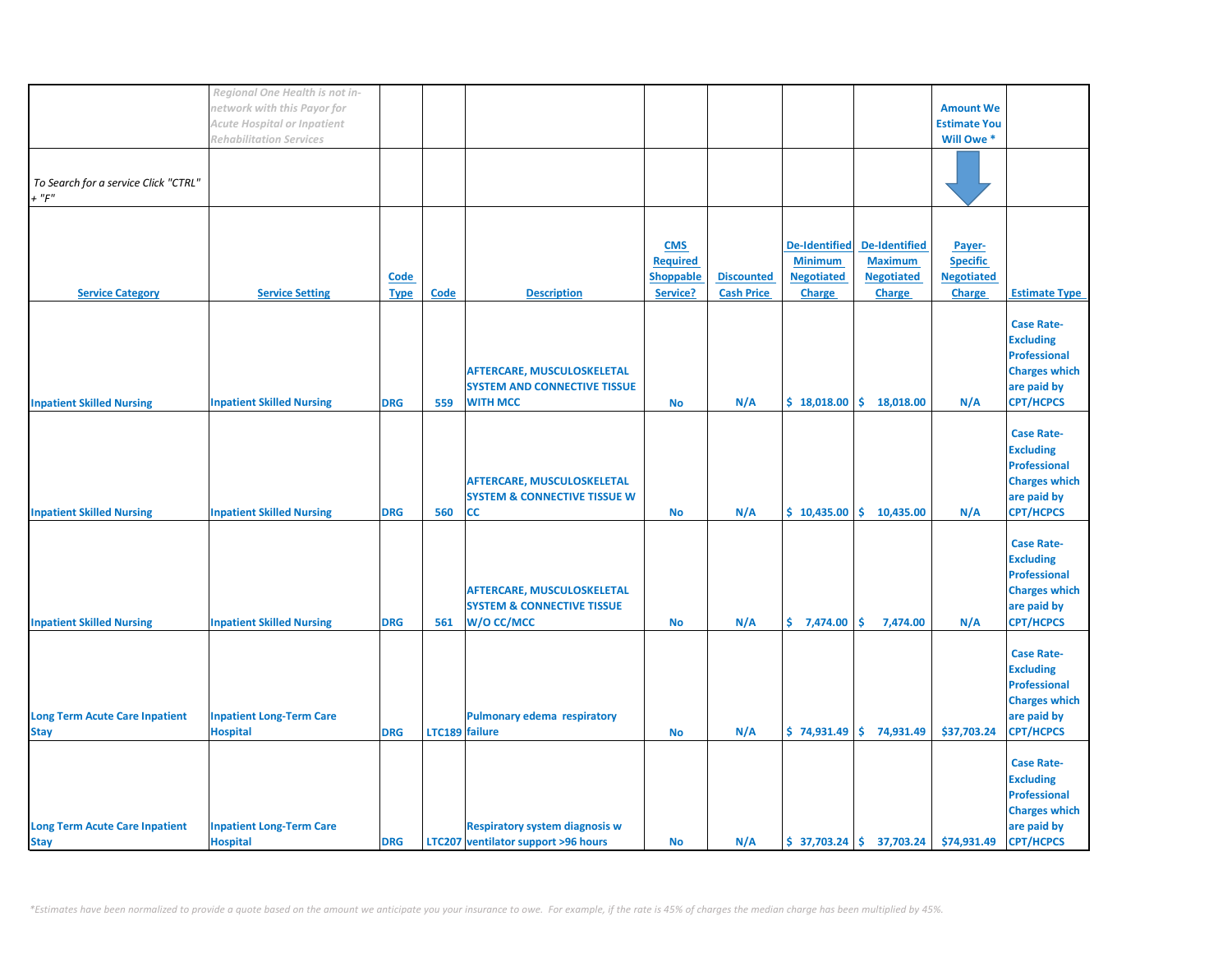|                                                             | Regional One Health is not in-<br>network with this Payor for<br><b>Acute Hospital or Inpatient</b><br><b>Rehabilitation Services</b> |                     |      |                                                                 |                                                               |                                                                            |                                                                              |                                                                              | <b>Amount We</b><br><b>Estimate You</b><br>Will Owe *           |                                   |
|-------------------------------------------------------------|---------------------------------------------------------------------------------------------------------------------------------------|---------------------|------|-----------------------------------------------------------------|---------------------------------------------------------------|----------------------------------------------------------------------------|------------------------------------------------------------------------------|------------------------------------------------------------------------------|-----------------------------------------------------------------|-----------------------------------|
| To Search for a service Click "CTRL"<br>+ "F"               |                                                                                                                                       |                     |      |                                                                 |                                                               |                                                                            |                                                                              |                                                                              |                                                                 |                                   |
| <b>Service Category</b>                                     | <b>Service Setting</b>                                                                                                                | Code<br><b>Type</b> | Code | <b>Description</b>                                              | <b>CMS</b><br><b>Required</b><br><b>Shoppable</b><br>Service? | <b>Discounted</b><br><b>Cash Price</b>                                     | <b>De-Identified</b><br><b>Minimum</b><br><b>Negotiated</b><br><b>Charge</b> | <b>De-Identified</b><br><b>Maximum</b><br><b>Negotiated</b><br><b>Charge</b> | Payer-<br><b>Specific</b><br><b>Negotiated</b><br><b>Charge</b> | <b>Estimate Type</b>              |
| <b>Long Term Acute Care Inpatient</b><br><b>Stay</b>        | <b>Inpatient Long-Term Care</b><br><b>Hospital</b>                                                                                    | <b>UB</b>           | 200  | <b>Long Term Care Intensive Care</b><br><b>Room &amp; Board</b> | No                                                            | <b>70% Charges</b><br>(Estimated as<br>\$6,047.26 per<br>diem)             | \$1,040 Per<br><b>Diem</b>                                                   | \$1,929 Per<br><b>Diem</b>                                                   | N/A                                                             | <b>Per Diem Per</b><br><b>Day</b> |
| <b>Skilled Nursing Inpatient Room &amp;</b><br><b>Board</b> | <b>Inpatient Skilled Nursing</b>                                                                                                      | <b>UB</b>           | 191  | <b>Subacute Care Level 1- Skilled Care</b>                      | <b>No</b>                                                     | <b>52% Charges</b><br><b>Estimated at</b><br>\$1,109.30 Per<br><b>Diem</b> | Ś<br>227.70                                                                  | \$.<br>850.00                                                                | 100%<br><b>Medicare</b>                                         | <b>Per Diem Per</b><br><b>Day</b> |
| <b>Skilled Nursing Inpatient Room &amp;</b><br><b>Board</b> | <b>Inpatient Skilled Nursing</b>                                                                                                      | <b>UB</b>           | 192  | <b>Subacute Care Level 2-</b><br><b>Comprehensive Care</b>      | <b>No</b>                                                     | <b>52% Charges</b><br><b>Estimated at</b><br>\$1,109.30 Per<br><b>Diem</b> | \$<br>299.70                                                                 | -\$<br>850.00                                                                | 100%<br><b>Medicare</b>                                         | <b>Per Diem Per</b><br><b>Day</b> |
| <b>Skilled Nursing Inpatient Room &amp;</b><br><b>Board</b> | <b>Inpatient Skilled Nursing</b>                                                                                                      | <b>UB</b>           | 193  | <b>Subacute Care Level 3- Complex</b><br><b>Care</b>            | <b>No</b>                                                     | <b>52% Charges</b><br><b>Estimated at</b><br>\$1,109.30 Per<br><b>Diem</b> | Ś<br>370.00                                                                  | -\$<br>850.00                                                                | 100%<br><b>Medicare</b>                                         | <b>Per Diem Per</b><br><b>Day</b> |
| <b>Hospital Outpatient Procedure</b>                        | <b>Hospital Outpatient</b>                                                                                                            | <b>CPT</b>          |      | 11102 Biopsy - Tangential Biopsy of Skin                        | <b>No</b>                                                     | Ŝ.<br>530.90                                                               | 161.58<br>Ś                                                                  | Ś<br>1,803.41                                                                | <b>Non-Par</b>                                                  | <b>Case Rate</b>                  |
| <b>Hospital Outpatient Procedure</b>                        | <b>Hospital Outpatient</b>                                                                                                            | <b>CPT</b>          |      | 11104 Biopsy - Punch Biopsy of Skin                             | <b>No</b>                                                     | Ŝ.<br>584.92                                                               | \$<br>167.15                                                                 | \$<br>1,829.27                                                               | <b>Non-Par</b>                                                  | <b>Case Rate</b>                  |
| <b>Hospital Outpatient Procedure</b>                        | <b>Hospital Outpatient</b>                                                                                                            | <b>CPT</b>          |      | 17000 Destruction of Lesion (outpatient)                        | No                                                            | \$1,131.70                                                                 | \$.<br>157.92                                                                | Ŝ.<br>1,634.10                                                               | <b>Non-Par</b>                                                  | <b>Case Rate</b>                  |
| <b>Hospital Outpatient Procedure</b>                        | <b>Hospital Outpatient</b>                                                                                                            | <b>CPT</b>          |      | 19083 Bx breast 1st lesion us imag                              | <b>No</b>                                                     | 3,052.42<br>\$.                                                            | \$<br>381.25                                                                 | \$.<br>2,964.36                                                              | <b>Non-Par</b>                                                  | <b>Case Rate</b>                  |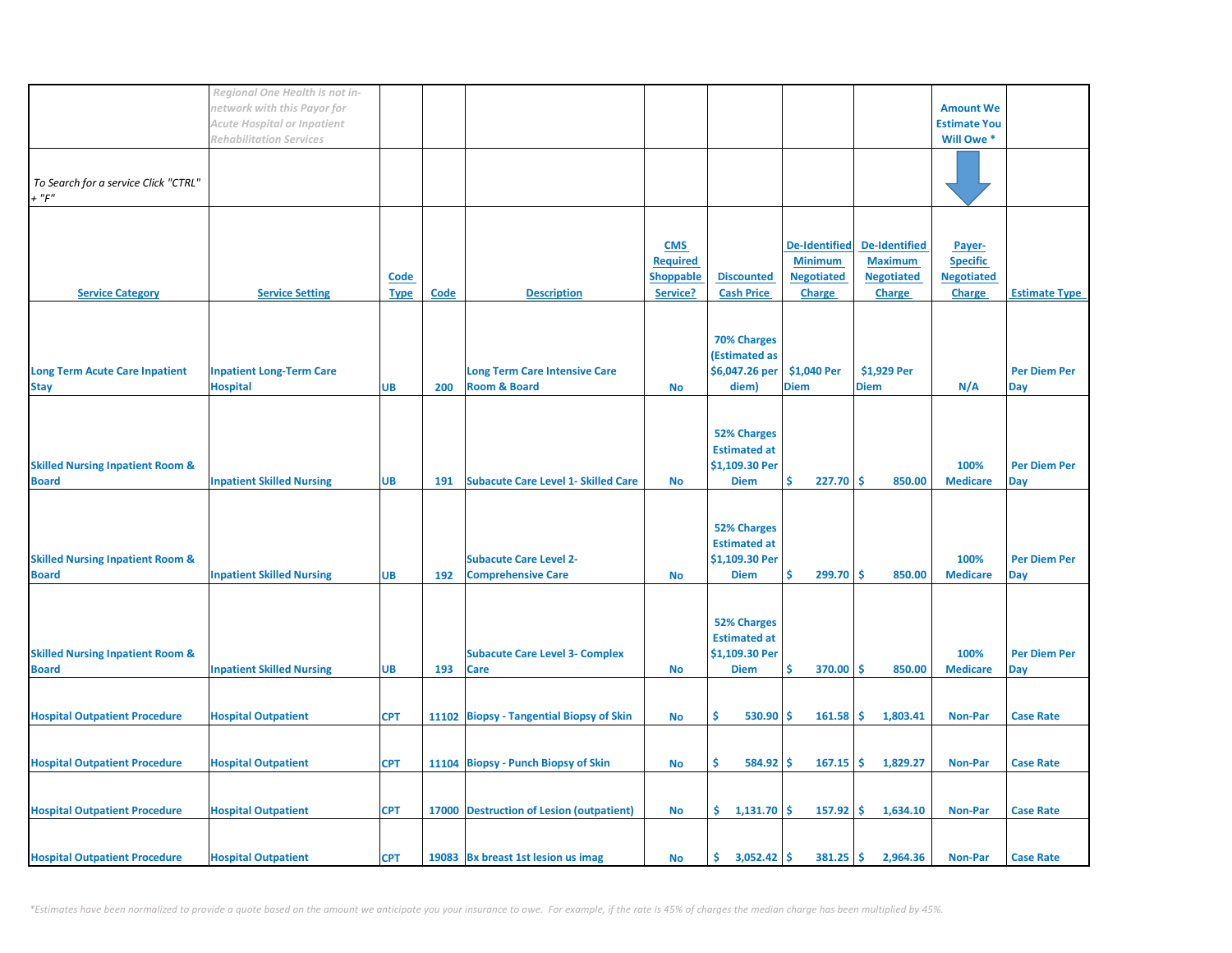|                                                         | Regional One Health is not in-<br>network with this Payor for        |                     |             |                                                                    |                                                               |                                           |                                                                              |                                                                              | <b>Amount We</b>                                                |                      |
|---------------------------------------------------------|----------------------------------------------------------------------|---------------------|-------------|--------------------------------------------------------------------|---------------------------------------------------------------|-------------------------------------------|------------------------------------------------------------------------------|------------------------------------------------------------------------------|-----------------------------------------------------------------|----------------------|
|                                                         | <b>Acute Hospital or Inpatient</b><br><b>Rehabilitation Services</b> |                     |             |                                                                    |                                                               |                                           |                                                                              |                                                                              | <b>Estimate You</b><br>Will Owe *                               |                      |
| To Search for a service Click "CTRL"<br>$\cdot$ " $F$ " |                                                                      |                     |             |                                                                    |                                                               |                                           |                                                                              |                                                                              |                                                                 |                      |
| <b>Service Category</b>                                 | <b>Service Setting</b>                                               | Code<br><b>Type</b> | <b>Code</b> | <b>Description</b>                                                 | <b>CMS</b><br><b>Required</b><br><b>Shoppable</b><br>Service? | <b>Discounted</b><br><b>Cash Price</b>    | <b>De-Identified</b><br><b>Minimum</b><br><b>Negotiated</b><br><b>Charge</b> | <b>De-Identified</b><br><b>Maximum</b><br><b>Negotiated</b><br><b>Charge</b> | Payer-<br><b>Specific</b><br><b>Negotiated</b><br><b>Charge</b> | <b>Estimate Type</b> |
| <b>Hospital Outpatient Procedure</b>                    | <b>Hospital Outpatient</b>                                           | <b>CPT</b>          |             | <b>Removal of 1 or more breast</b><br>19120 growth, open procedure | Yes                                                           | N/A No<br><b>Service</b><br><b>Volume</b> | \$<br>÷.                                                                     | \$                                                                           | N/A No<br><b>Service</b><br><b>Volume</b>                       | <b>Case Rate</b>     |
| <b>Injections</b>                                       | <b>Hospital Outpatient</b>                                           | <b>CPT</b>          |             | 20610 Arthrocentesis (outpatient)                                  | <b>No</b>                                                     | Ŝ<br>370.58                               | 182.39<br>s                                                                  | \$<br>1,461.73                                                               | <b>Non-Par</b>                                                  | <b>Case Rate</b>     |
| <b>Hospital Outpatient Procedure</b>                    | <b>Hospital Outpatient</b>                                           | <b>CPT</b>          |             | 27818 Treatment of ankle fracture                                  | No                                                            | \$.<br>1,243.48<br>N/A No                 | -S<br>395.00                                                                 | Ŝ.<br>2,581.00                                                               | <b>Non-Par</b><br>$N/A$ No                                      | <b>Case Rate</b>     |
| <b>Hospital Outpatient Procedure</b>                    | <b>Hospital Outpatient</b>                                           | <b>CPT</b>          |             | 29826 Arthroscopic Shoulder Surgery                                | Yes                                                           | <b>Service</b><br><b>Volume</b><br>N/A No | S<br>$\omega$                                                                | Ŝ                                                                            | <b>Service</b><br><b>Volume</b><br>N/A No                       | <b>Case Rate</b>     |
| <b>Hospital Outpatient Procedure</b>                    | <b>Hospital Outpatient</b>                                           | <b>CPT</b>          | 29881       | <b>Arthroscopic Knee Surgery</b><br>(outpatient)                   | Yes                                                           | <b>Service</b><br><b>Volume</b>           | \$<br>$\tilde{\phantom{a}}$                                                  | Ŝ                                                                            | <b>Service</b><br><b>Volume</b>                                 | <b>Case Rate</b>     |
| <b>Hospital Outpatient Procedure</b>                    | <b>Hospital Outpatient</b>                                           | <b>CPT</b>          |             | 31575 Laryngoscopy - Diagnostic                                    | No                                                            | Ś<br>449.87                               | 135.86<br>-\$                                                                | -\$<br>1,978.02                                                              | <b>Non-Par</b>                                                  | <b>Case Rate</b>     |
| <b>Hospital Outpatient Procedure</b>                    | <b>Hospital Outpatient</b>                                           | <b>CPT</b>          |             | 32555 Aspirate pleura w/ imaging                                   | No                                                            | Ŝ.<br>608.39<br>N/A No                    | 288.54<br><b>S</b>                                                           | -\$<br>1,852.06                                                              | <b>Non-Par</b><br>N/A No                                        | <b>Case Rate</b>     |
| <b>Hospital Outpatient Procedure</b>                    | <b>Hospital Outpatient</b>                                           | <b>CPT</b>          |             | <b>Tonsillectomy with Adenoidectomy</b><br>42820 (outpatient)      | Yes                                                           | <b>Service</b><br><b>Volume</b>           | S<br>$\overline{\phantom{a}}$                                                | \$                                                                           | <b>Service</b><br><b>Volume</b>                                 | <b>Case Rate</b>     |
| <b>Hospital Outpatient Procedure</b>                    | <b>Hospital Outpatient</b>                                           | <b>CPT</b>          |             | <b>Upper Gastrointestinal Endoscopy</b><br>43235 Diagnostic        | Yes                                                           | \$2,027.21                                | 61.00<br>-\$                                                                 | \$<br>1,867.74                                                               | <b>Non-Par</b>                                                  | <b>Case Rate</b>     |
| <b>Hospital Outpatient Procedure</b>                    | <b>Hospital Outpatient</b>                                           | <b>CPT</b>          |             | <b>Upper Gastrointestinal Endoscopy</b><br>43239 With Biopsy       | Yes                                                           | \$.<br>1,259.34                           | 372.00<br>-\$                                                                | \$<br>2,229.48                                                               | <b>Non-Par</b>                                                  | <b>Case Rate</b>     |
| <b>Hospital Outpatient Procedure</b>                    | <b>Hospital Outpatient</b>                                           | <b>CPT</b>          |             | <b>Colonoscopy - Diagnostic</b><br>45378 (outpatient)              | Yes                                                           | $\frac{2,117.86}{5}$                      | 335.79                                                                       | -\$<br>2,220.88                                                              | <b>Non-Par</b>                                                  | <b>Case Rate</b>     |
| <b>Hospital Outpatient Procedure</b>                    | <b>Hospital Outpatient</b>                                           | <b>CPT</b>          |             | <b>Colonoscopy - With Biopsy</b><br>45380 (outpatient)             | Yes                                                           | 3,082.66<br>\$.                           | 343.06<br>-S                                                                 | \$<br>4,110.45                                                               | <b>Non-Par</b>                                                  | <b>Case Rate</b>     |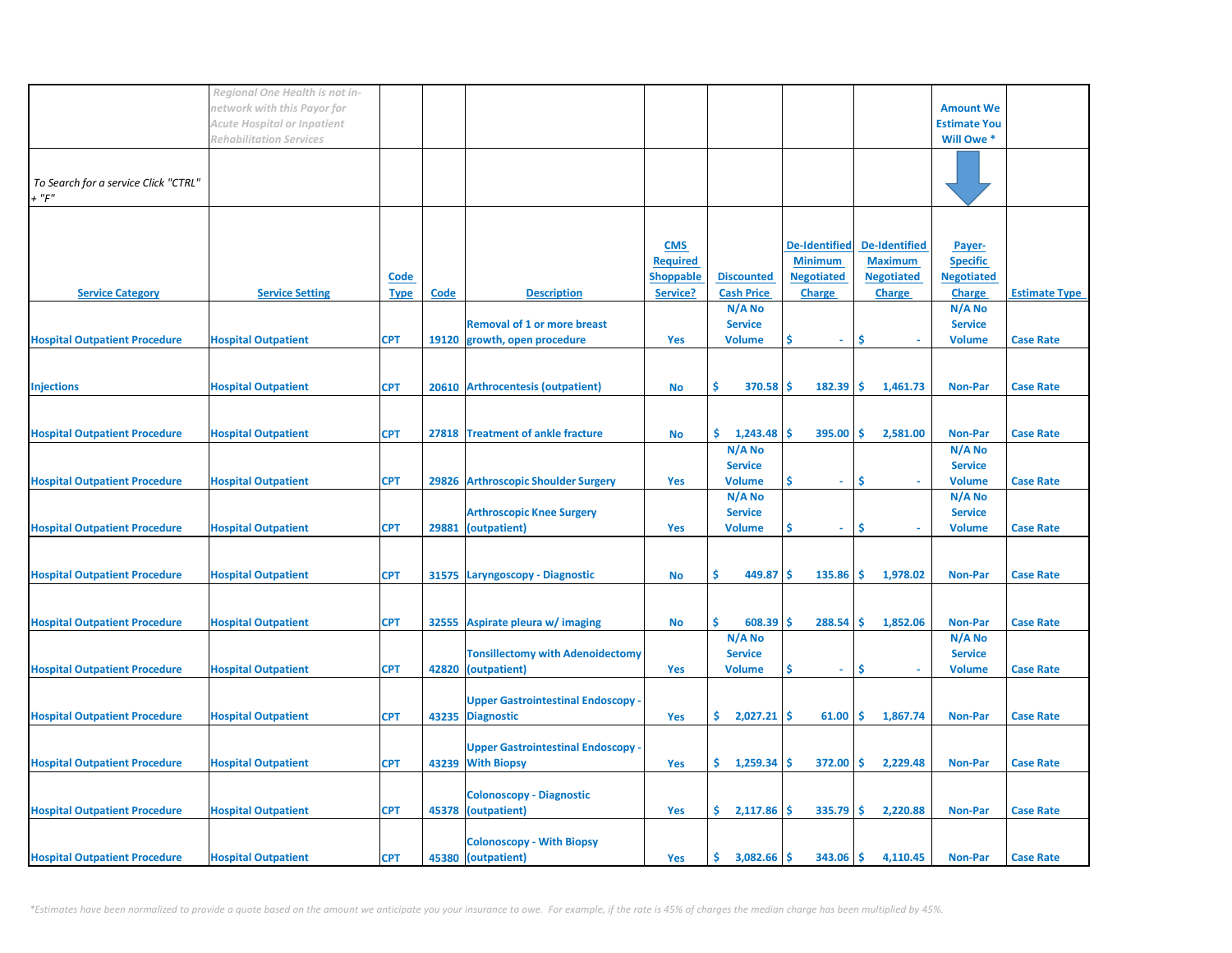|                                               | Regional One Health is not in-<br>network with this Payor for<br><b>Acute Hospital or Inpatient</b> |                            |             |                                                                                                |                                                               |                                           |                                                                              |                                                                              | <b>Amount We</b><br><b>Estimate You</b>                         |                      |
|-----------------------------------------------|-----------------------------------------------------------------------------------------------------|----------------------------|-------------|------------------------------------------------------------------------------------------------|---------------------------------------------------------------|-------------------------------------------|------------------------------------------------------------------------------|------------------------------------------------------------------------------|-----------------------------------------------------------------|----------------------|
|                                               | <b>Rehabilitation Services</b>                                                                      |                            |             |                                                                                                |                                                               |                                           |                                                                              |                                                                              | Will Owe *                                                      |                      |
| To Search for a service Click "CTRL"<br>+ "F" |                                                                                                     |                            |             |                                                                                                |                                                               |                                           |                                                                              |                                                                              |                                                                 |                      |
| <b>Service Category</b>                       | <b>Service Setting</b>                                                                              | <b>Code</b><br><b>Type</b> | <b>Code</b> | <b>Description</b>                                                                             | <b>CMS</b><br><b>Required</b><br><b>Shoppable</b><br>Service? | <b>Discounted</b><br><b>Cash Price</b>    | <b>De-Identified</b><br><b>Minimum</b><br><b>Negotiated</b><br><b>Charge</b> | <b>De-Identified</b><br><b>Maximum</b><br><b>Negotiated</b><br><b>Charge</b> | Payer-<br><b>Specific</b><br><b>Negotiated</b><br><b>Charge</b> | <b>Estimate Type</b> |
| <b>Hospital Outpatient Procedure</b>          | <b>Hospital Outpatient</b>                                                                          | <b>CPT</b>                 |             | <b>Colonoscopy - With Polyp Removal</b><br>45385 (outpatient)                                  | Yes                                                           | Ś.<br>3,317.89                            | 354.50<br>\$.                                                                | \$<br>4,434.15                                                               | <b>Non-Par</b>                                                  | <b>Case Rate</b>     |
| <b>Hospital Outpatient Procedure</b>          | <b>Hospital Outpatient</b>                                                                          | <b>CPT</b>                 | 45391       | <b>Ultrasound examination of lower</b><br>large bowel using an endoscope                       | Yes                                                           | N/A No<br><b>Service</b><br><b>Volume</b> | Ŝ<br>$\omega$                                                                | Ŝ                                                                            | N/A No<br><b>Service</b><br><b>Volume</b>                       | <b>Case Rate</b>     |
| <b>Hospital Outpatient Procedure</b>          | <b>Hospital Outpatient</b>                                                                          | <b>CPT</b>                 |             | 47562 Gall Bladder Surgery (outpatient)                                                        | Yes                                                           | $$12,062.52$ $$$                          |                                                                              | 504.75 \$ 18,374.88                                                          | <b>Non-Par</b>                                                  | <b>Case Rate</b>     |
| <b>Hospital Outpatient Procedure</b>          | <b>Hospital Outpatient</b>                                                                          | <b>CPT</b>                 |             | 49440 Place gastrostomy tube perc                                                              | No                                                            | \$.<br>3,111.60                           | 445.12<br>S                                                                  | -\$<br>3,166.61                                                              | <b>Non-Par</b>                                                  | <b>Case Rate</b>     |
| <b>Hospital Outpatient Procedure</b>          | <b>Hospital Outpatient</b>                                                                          | <b>CPT</b>                 |             | Repair of groin hernia patient age 5<br>49505 years or older                                   | Yes                                                           | \$.<br>9,867.85                           | 470.98<br>-S                                                                 | \$<br>15,040.03                                                              | <b>Non-Par</b>                                                  | <b>Case Rate</b>     |
| <b>Hospital Outpatient Procedure</b>          | <b>Hospital Outpatient</b>                                                                          | <b>CPT</b>                 |             | <b>51798 Urine Capacity Measurement</b>                                                        | No                                                            | Ś<br>97.04                                | -S<br>÷                                                                      | \$<br>1,579.20                                                               | <b>Non-Par</b>                                                  | <b>Case Rate</b>     |
| <b>Hospital Outpatient Procedure</b>          | <b>Hospital Outpatient</b>                                                                          | <b>CPT</b>                 |             | 52000 Cystoscopy                                                                               | No                                                            | \$.<br>$1,173.22$ \$                      | 282.78                                                                       | ι\$<br>1,596.52                                                              | <b>Non-Par</b>                                                  | <b>Case Rate</b>     |
| <b>Hospital Outpatient Procedure</b>          | <b>Hospital Outpatient</b>                                                                          | <b>CPT</b>                 |             | 55700 Biopsy of prostate gland                                                                 | Yes                                                           | \$.<br>$1,165.04$ \$                      | $284.76$ \$                                                                  | 2,631.84                                                                     | <b>Non-Par</b>                                                  | <b>Case Rate</b>     |
| <b>Hospital Outpatient Procedure</b>          | <b>Hospital Outpatient</b>                                                                          | <b>CPT</b>                 |             | <b>Surgical removal of prostate and</b><br>surrounding lymph nodes using an<br>55866 endoscope | Yes                                                           | N/A No<br><b>Service</b><br><b>Volume</b> | N/A No<br><b>Service</b><br><b>Volume</b>                                    | N/A No<br><b>Service</b><br><b>Volume</b>                                    | N/A No<br><b>Service</b><br><b>Volume</b>                       | <b>Case Rate</b>     |
| <b>Hospital Outpatient Procedure</b>          | <b>Hospital Outpatient</b>                                                                          | <b>CPT</b>                 |             | 58100 Biopsy - Endometrial (Uterus)                                                            | No                                                            | \$<br>$375.83$ \$                         | 144.00                                                                       | -\$<br>1,697.39                                                              | <b>Non-Par</b>                                                  | <b>Case Rate</b>     |
| <b>Hospital Outpatient Procedure</b>          | <b>Hospital Outpatient</b>                                                                          | <b>CPT</b>                 |             | 58300 Insert intrauterine device                                                               | <b>No</b>                                                     | $632.24$ \$<br>\$                         | 48.93                                                                        | -\$<br>1,749.37                                                              | <b>Non-Par</b>                                                  | <b>Case Rate</b>     |
| <b>Hospital Outpatient Procedure</b>          | <b>Hospital Outpatient</b>                                                                          | <b>CPT</b>                 |             | 58301 Remove intrauterine device                                                               | No                                                            | Ś<br>273.85                               | -\$<br>32.34                                                                 | \$<br>1,495.58                                                               | Non-Par                                                         | <b>Case Rate</b>     |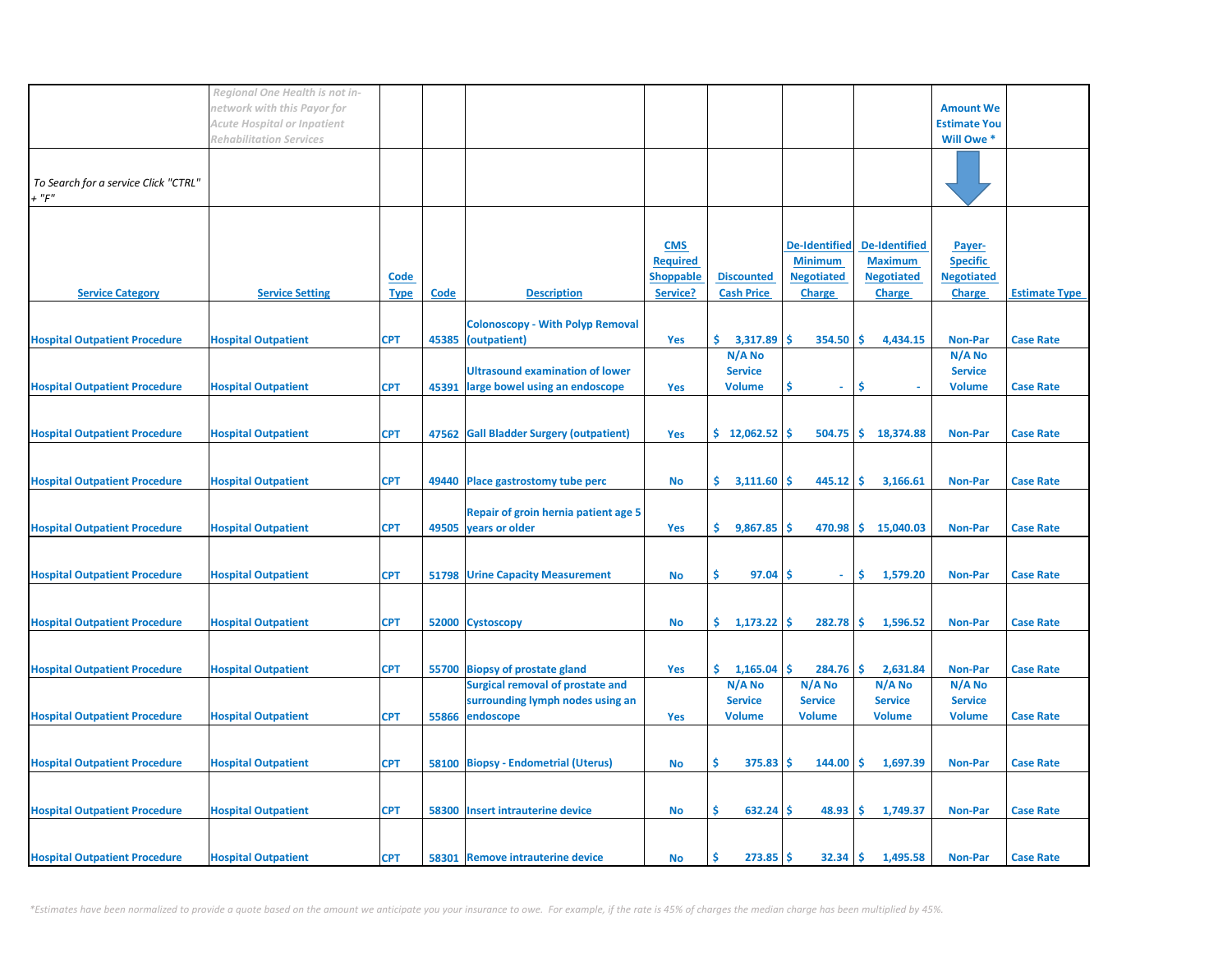|                                         | Regional One Health is not in-     |             |       |                                           |                  |                      |                      |                   |                     |                      |
|-----------------------------------------|------------------------------------|-------------|-------|-------------------------------------------|------------------|----------------------|----------------------|-------------------|---------------------|----------------------|
|                                         |                                    |             |       |                                           |                  |                      |                      |                   |                     |                      |
|                                         | network with this Payor for        |             |       |                                           |                  |                      |                      |                   | <b>Amount We</b>    |                      |
|                                         | <b>Acute Hospital or Inpatient</b> |             |       |                                           |                  |                      |                      |                   | <b>Estimate You</b> |                      |
|                                         | <b>Rehabilitation Services</b>     |             |       |                                           |                  |                      |                      |                   | Will Owe *          |                      |
|                                         |                                    |             |       |                                           |                  |                      |                      |                   |                     |                      |
|                                         |                                    |             |       |                                           |                  |                      |                      |                   |                     |                      |
| To Search for a service Click "CTRL"    |                                    |             |       |                                           |                  |                      |                      |                   |                     |                      |
| $+$ " $F$ "                             |                                    |             |       |                                           |                  |                      |                      |                   |                     |                      |
|                                         |                                    |             |       |                                           |                  |                      |                      |                   |                     |                      |
|                                         |                                    |             |       |                                           |                  |                      |                      |                   |                     |                      |
|                                         |                                    |             |       |                                           | <b>CMS</b>       |                      | <b>De-Identified</b> | De-Identified     | Payer-              |                      |
|                                         |                                    |             |       |                                           | <b>Required</b>  |                      | <b>Minimum</b>       | <b>Maximum</b>    | <b>Specific</b>     |                      |
|                                         |                                    |             |       |                                           | <b>Shoppable</b> | <b>Discounted</b>    | <b>Negotiated</b>    | <b>Negotiated</b> | <b>Negotiated</b>   |                      |
|                                         |                                    | Code        |       |                                           |                  |                      |                      |                   |                     |                      |
| <b>Service Category</b>                 | <b>Service Setting</b>             | <u>Type</u> | Code  | <b>Description</b>                        | Service?         | <b>Cash Price</b>    | <b>Charge</b>        | <b>Charge</b>     | <b>Charge</b>       | <b>Estimate Type</b> |
|                                         |                                    |             |       |                                           |                  |                      |                      |                   |                     |                      |
|                                         |                                    |             |       |                                           |                  |                      |                      |                   |                     |                      |
| <b>Hospital Outpatient Procedure</b>    | <b>Hospital Outpatient</b>         | <b>CPT</b>  | 59025 | <b>Fetal Non-Stress Test</b>              | <b>No</b>        | Ś.<br>260.79         | Ŝ.<br>118.53         | -\$<br>1,596.22   | <b>Non-Par</b>      | <b>Case Rate</b>     |
|                                         |                                    |             |       | Routine obstetric care for vaginal        |                  |                      |                      |                   |                     |                      |
| <b>Professional Services Associated</b> |                                    |             |       | delivery, including pre-and post-         |                  |                      |                      |                   |                     |                      |
| with Inpatient Stay                     | <b>Professional Services</b>       | <b>CPT</b>  |       | 59400 delivery care                       | Yes              | \$.<br>4,496.21      | 242.00<br>-S         | -\$<br>3,278.48   | \$1,997.58          | <b>Case Rate</b>     |
|                                         |                                    |             |       |                                           |                  |                      |                      |                   |                     |                      |
| <b>Professional Services Associated</b> |                                    |             |       |                                           |                  |                      |                      |                   |                     |                      |
| with Inpatient Stay                     | <b>Professional Services</b>       | <b>CPT</b>  | 59410 | <b>Obstetrical care</b>                   |                  | \$.<br>2,230.06      | 133.91<br>S          | Ŝ.<br>1,625.81    | \$984.35            | <b>Case Rate</b>     |
|                                         |                                    |             |       |                                           | No               |                      |                      |                   |                     |                      |
|                                         |                                    |             |       | Routine obstetric care for cesarean       |                  |                      |                      |                   |                     |                      |
| <b>Professional Services Associated</b> |                                    |             |       | delivery, including pre-and post-         |                  |                      |                      |                   |                     |                      |
| with Inpatient Stay                     | <b>Professional Services</b>       | <b>CPT</b>  |       | 59510 delivery care                       | Yes              | \$.<br>4,966.56      | 246.05<br>-S         | \$<br>3,619.13    | \$2,205.19          | <b>Case Rate</b>     |
|                                         |                                    |             |       | Routine obstetric care for vaginal        |                  |                      |                      |                   |                     |                      |
|                                         |                                    |             |       | delivery after prior cesarean             |                  |                      |                      |                   |                     |                      |
| <b>Professional Services Associated</b> |                                    |             |       | delivery including pre-and post-          |                  |                      |                      |                   |                     |                      |
| with Inpatient Stay                     | <b>Professional Services</b>       | <b>CPT</b>  |       | 59610 delivery care                       | Yes              | \$.<br>$4,706.58$ \$ | 305.08               | -\$<br>3,429.34   | \$2,090.62          | <b>Case Rate</b>     |
|                                         |                                    |             |       | Injection of substance into spinal        |                  |                      |                      |                   |                     |                      |
|                                         |                                    |             |       | canal of lower back or sacrum using       |                  |                      |                      |                   |                     |                      |
|                                         |                                    |             |       |                                           |                  |                      | 379.33               | l\$               |                     |                      |
| <b>Hospital Outpatient Procedure</b>    | <b>Hospital Outpatient</b>         | <b>CPT</b>  | 62322 | imaging guidance                          | Yes              | \$1,055.18           |                      | 1,880.39          | <b>Non-Par</b>      | <b>Case Rate</b>     |
|                                         |                                    |             |       | Injection of substance into spinal        |                  |                      |                      |                   |                     |                      |
|                                         |                                    |             |       | canal of lower back or sacrum using       |                  |                      |                      |                   |                     |                      |
| <b>Hospital Outpatient Procedure</b>    | <b>Hospital Outpatient</b>         | <b>CPT</b>  | 62323 | imaging guidance                          | Yes              | \$.<br>1,665.98      | 305.01<br><b>S</b>   | Ŝ<br>1,988.33     | <b>Non-Par</b>      | <b>Case Rate</b>     |
|                                         |                                    |             |       | Injections of anesthetic and/or           |                  |                      |                      |                   |                     |                      |
|                                         |                                    |             |       | steroid drug into lower or sacral         |                  |                      |                      |                   |                     |                      |
|                                         |                                    |             |       | spine nerve root using imaging            |                  |                      |                      |                   |                     |                      |
| <b>Hospital Outpatient Procedure</b>    | <b>Hospital Outpatient</b>         | <b>CPT</b>  |       | 64483 guidance                            | Yes              | \$.<br>1,776.21      | Ŝ.<br>358.46         | \$.<br>1,980.49   | <b>Non-Par</b>      | <b>Case Rate</b>     |
|                                         |                                    |             |       |                                           |                  | N/A No               |                      |                   | N/A No              |                      |
|                                         |                                    |             |       | <b>Removal of recurring cataract in</b>   |                  | <b>Service</b>       |                      |                   | <b>Service</b>      |                      |
| <b>Hospital Outpatient Procedure</b>    | <b>Hospital Outpatient</b>         | <b>CPT</b>  | 66821 | lens capsule using laser                  | Yes              | <b>Volume</b>        | Ś<br>$\omega$        | Ŝ                 | <b>Volume</b>       | <b>Case Rate</b>     |
|                                         |                                    |             |       |                                           |                  |                      |                      |                   |                     |                      |
|                                         |                                    |             |       |                                           |                  | N/A No               |                      |                   | N/A No              |                      |
|                                         |                                    |             |       | <b>Removal of cataract with insertion</b> |                  | <b>Service</b>       |                      |                   | <b>Service</b>      |                      |
| <b>Hospital Outpatient Procedure</b>    | <b>Hospital Outpatient</b>         | <b>CPT</b>  |       | 66984 of lens                             | Yes              | <b>Volume</b>        | \$<br>$\omega$ .     | \$<br>÷.          | <b>Volume</b>       | <b>Case Rate</b>     |
|                                         |                                    |             |       |                                           |                  |                      |                      |                   |                     |                      |
|                                         |                                    |             |       |                                           |                  |                      |                      |                   |                     |                      |
| <b>Hospital Outpatient Procedure</b>    | <b>Hospital Outpatient</b>         | <b>CPT</b>  |       | 69210 Remove impacted ear wax             | No               | 168.99               | 48.93<br>Ŝ           | Ŝ.<br>1,604.78    | <b>Non-Par</b>      | <b>Case Rate</b>     |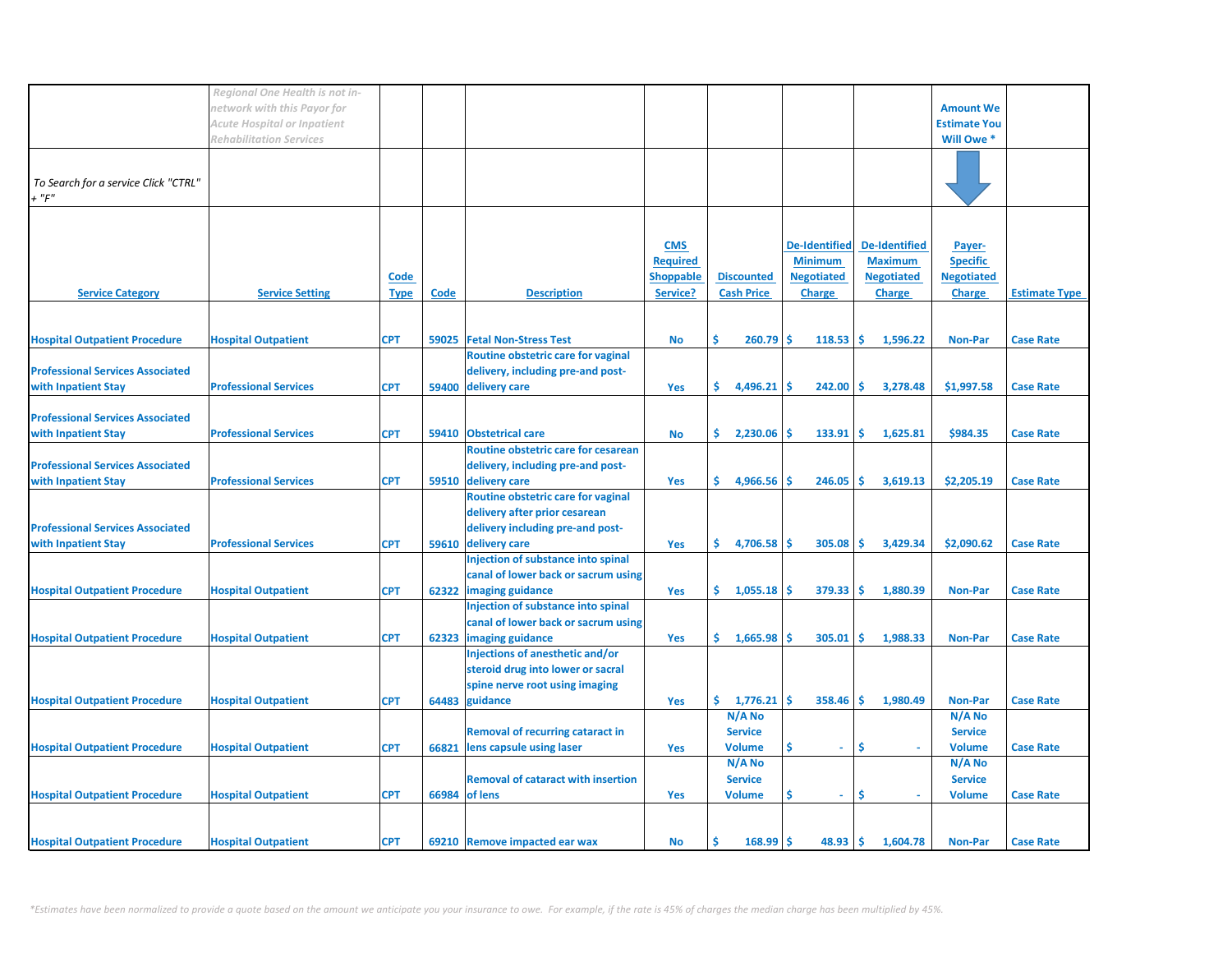|                                                     | Regional One Health is not in-<br>network with this Payor for        |             |      |                                                        |                                                   |                      |                                                             |                                                             | <b>Amount We</b>                               |                      |
|-----------------------------------------------------|----------------------------------------------------------------------|-------------|------|--------------------------------------------------------|---------------------------------------------------|----------------------|-------------------------------------------------------------|-------------------------------------------------------------|------------------------------------------------|----------------------|
|                                                     | <b>Acute Hospital or Inpatient</b><br><b>Rehabilitation Services</b> |             |      |                                                        |                                                   |                      |                                                             |                                                             | <b>Estimate You</b><br>Will Owe *              |                      |
| To Search for a service Click "CTRL"<br>$+$ " $F$ " |                                                                      |             |      |                                                        |                                                   |                      |                                                             |                                                             |                                                |                      |
|                                                     |                                                                      | <b>Code</b> |      |                                                        | <b>CMS</b><br><b>Required</b><br><b>Shoppable</b> | <b>Discounted</b>    | <b>De-Identified</b><br><b>Minimum</b><br><b>Negotiated</b> | <b>De-Identified</b><br><b>Maximum</b><br><b>Negotiated</b> | Payer-<br><b>Specific</b><br><b>Negotiated</b> |                      |
| <b>Service Category</b>                             | <b>Service Setting</b>                                               | <b>Type</b> | Code | <b>Description</b>                                     | Service?                                          | <b>Cash Price</b>    | <b>Charge</b>                                               | <b>Charge</b>                                               | <b>Charge</b>                                  | <b>Estimate Type</b> |
| <b>Radiology Services</b>                           | <b>Hospital Outpatient</b>                                           | <b>CPT</b>  |      | <b>CT Scan - Head/Brain, without</b><br>70450 Contrast | <b>No</b>                                         | Ŝ.<br>901.06         | \$<br>127.22                                                | \$<br>1,318.18                                              | <b>Non-Par</b>                                 | <b>Per Unit</b>      |
|                                                     |                                                                      |             |      | <b>CT Scan - Head/Brain, without</b>                   |                                                   |                      |                                                             |                                                             |                                                |                      |
| <b>Radiology Services</b>                           | <b>Hospital Outpatient</b>                                           | <b>CPT</b>  |      | 70450 Contrast                                         | Yes                                               | \$<br>901.06         | 127.22<br><b>S</b>                                          | \$<br>1,318.18                                              | <b>Non-Par</b>                                 | <b>Per Unit</b>      |
|                                                     |                                                                      |             |      |                                                        |                                                   |                      |                                                             |                                                             |                                                |                      |
| <b>Radiology Services</b>                           | <b>Hospital Outpatient</b>                                           | <b>CPT</b>  |      | 70482 Ct orbit/ear/fossa w/o&w/dye                     | <b>No</b>                                         | \$.<br>2,339.66      | 207.79<br>-\$                                               | -\$<br>2,657.02                                             | <b>Non-Par</b>                                 | <b>Per Unit</b>      |
| <b>Radiology Services</b>                           | <b>Hospital Outpatient</b>                                           | <b>CPT</b>  |      | 70486 Ct maxillofacial w/o dye                         | <b>No</b>                                         | \$.<br>$1,668.57$ \$ | 127.52                                                      | -Ś<br>2,259.85                                              | <b>Non-Par</b>                                 | <b>Per Unit</b>      |
| <b>Radiology Services</b>                           | <b>Hospital Outpatient</b>                                           | <b>CPT</b>  |      | 70496 Ct angiography head                              | <b>No</b>                                         | \$1,871.05           | 223.05<br>Ś                                                 | \$.<br>1,996.31                                             | <b>Non-Par</b>                                 | <b>Per Unit</b>      |
| <b>Radiology Services</b>                           | <b>Hospital Outpatient</b>                                           | <b>CPT</b>  |      | 70498 Ct angiography neck                              | No                                                | \$.<br>$1,632.72$ \$ | 223.05                                                      | -\$<br>1,677.63                                             | <b>Non-Par</b>                                 | <b>Per Unit</b>      |
|                                                     |                                                                      |             |      |                                                        |                                                   |                      |                                                             |                                                             |                                                |                      |
| <b>Radiology Services</b>                           | <b>Hospital Outpatient</b>                                           | <b>CPT</b>  |      | 70551 MRI BRAIN STEM W/O DYE                           | <b>No</b>                                         | \$.<br>$1,518.19$ \$ | 252.20                                                      | -\$<br>2,270.30                                             | <b>Non-Par</b>                                 | <b>Per Unit</b>      |
|                                                     |                                                                      |             |      |                                                        |                                                   |                      |                                                             |                                                             |                                                |                      |
| <b>Radiology Services</b>                           | <b>Hospital Outpatient</b>                                           | <b>CPT</b>  |      | 70553 MRI - Brain (outpatient)                         | Yes                                               | \$.<br>2,314.59      | <b>S</b><br>406.50                                          | -\$<br>3,409.54                                             | <b>Non-Par</b>                                 | <b>Per Unit</b>      |
| <b>Radiology Services</b>                           | <b>Hospital Outpatient</b>                                           | <b>CPT</b>  |      | 71045 X-ray exam chest 1 view                          | <b>No</b>                                         | Ŝ.<br>$138.11$ \$    | 19.91                                                       | -Ś<br>181.37                                                | <b>Non-Par</b>                                 | <b>Per Unit</b>      |
| <b>Radiology Services</b>                           | <b>Hospital Outpatient</b>                                           | <b>CPT</b>  |      | 71046   X-Ray - Chest (outpatient)                     | <b>No</b>                                         | Ŝ.<br>148.99         | 31.50<br>-S                                                 | \$.<br>193.55                                               | <b>Non-Par</b>                                 | <b>Per Unit</b>      |
|                                                     |                                                                      |             |      |                                                        |                                                   |                      |                                                             |                                                             |                                                |                      |
| <b>Radiology Services</b>                           | <b>Hospital Outpatient</b>                                           | <b>CPT</b>  |      | 71110 X-ray exam ribs bil 3 views                      | No                                                | $205.20$ \$<br>S     | 38.07                                                       | -\$<br>271.73                                               | <b>Non-Par</b>                                 | <b>Per Unit</b>      |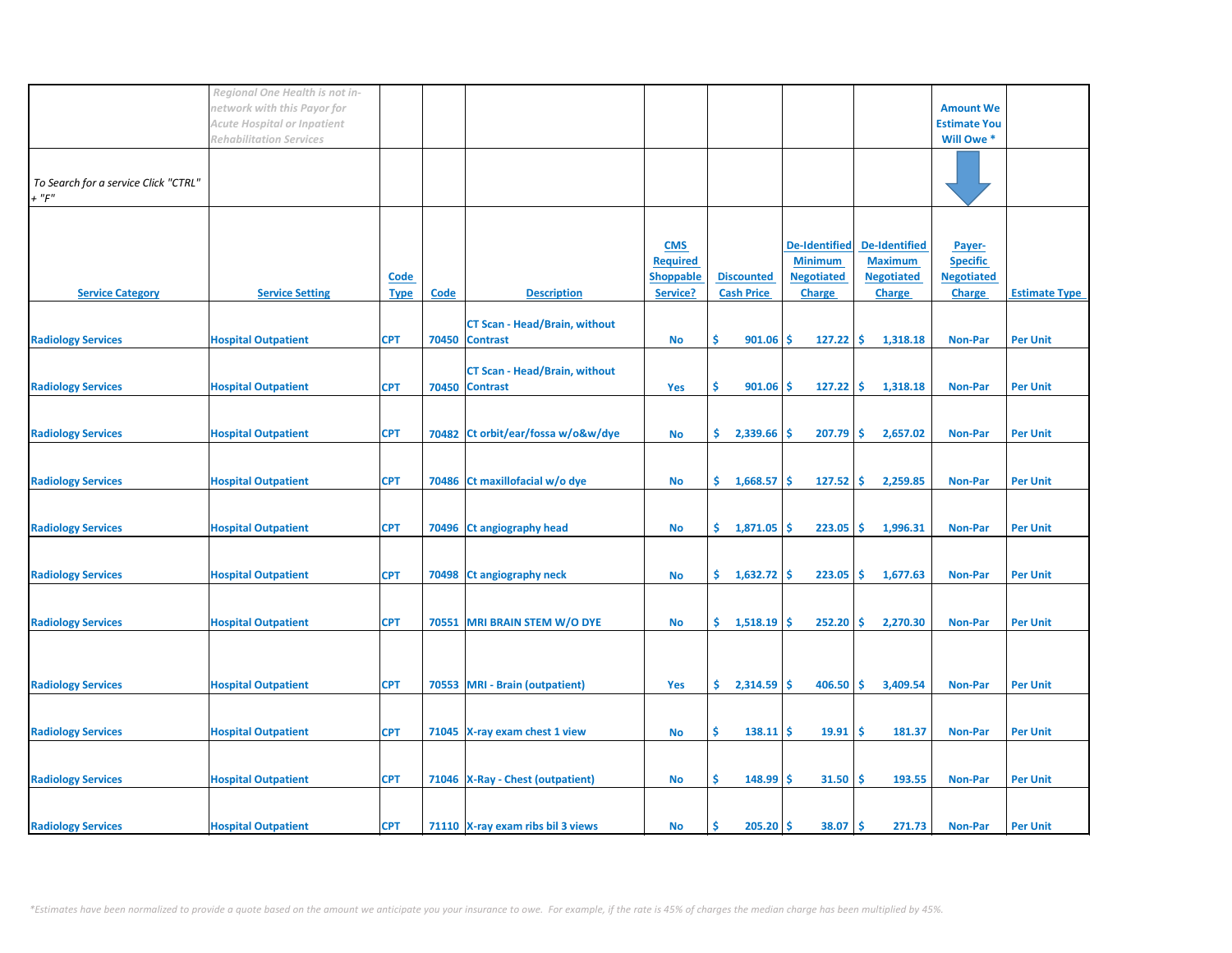|                                                     | Regional One Health is not in-<br>network with this Payor for<br>Acute Hospital or Inpatient<br><b>Rehabilitation Services</b> |                     |                    |                                                             |                                                               |                                        |                                                                              |                                                                              | <b>Amount We</b><br><b>Estimate You</b><br>Will Owe *           |                      |
|-----------------------------------------------------|--------------------------------------------------------------------------------------------------------------------------------|---------------------|--------------------|-------------------------------------------------------------|---------------------------------------------------------------|----------------------------------------|------------------------------------------------------------------------------|------------------------------------------------------------------------------|-----------------------------------------------------------------|----------------------|
| To Search for a service Click "CTRL"<br>$+$ " $F$ " |                                                                                                                                |                     |                    |                                                             |                                                               |                                        |                                                                              |                                                                              |                                                                 |                      |
| <b>Service Category</b>                             | <b>Service Setting</b>                                                                                                         | Code<br><b>Type</b> | Code               | <b>Description</b>                                          | <b>CMS</b><br><b>Required</b><br><b>Shoppable</b><br>Service? | <b>Discounted</b><br><b>Cash Price</b> | <b>De-Identified</b><br><b>Minimum</b><br><b>Negotiated</b><br><b>Charge</b> | <b>De-Identified</b><br><b>Maximum</b><br><b>Negotiated</b><br><b>Charge</b> | Payer-<br><b>Specific</b><br><b>Negotiated</b><br><b>Charge</b> | <b>Estimate Type</b> |
| <b>Radiology Services</b>                           | <b>Hospital Outpatient</b>                                                                                                     | <b>CPT</b>          |                    | 71250 CT THORAX W/O DYE                                     | <b>No</b>                                                     | \$.<br>1,024.52                        | -\$<br>141.11                                                                | \$<br>1,468.48                                                               | <b>Non-Par</b>                                                  | <b>Per Unit</b>      |
| <b>Radiology Services</b>                           | <b>Hospital Outpatient</b>                                                                                                     | <b>CPT</b>          |                    | <b>CT Scan - Chest, with Contrast</b><br>71260 (outpatient) | No                                                            | \$.<br>1,448.52                        | 200.76<br>-\$                                                                | -\$<br>2,034.88                                                              | <b>Non-Par</b>                                                  | <b>Per Unit</b>      |
| <b>Radiology Services</b>                           | <b>Hospital Outpatient</b>                                                                                                     | <b>CPT</b>          |                    | 71275 Ct angiography chest                                  | <b>No</b>                                                     | \$.<br>1,935.65                        | 226.19<br>\$                                                                 | \$<br>2,092.27                                                               | <b>Non-Par</b>                                                  | <b>Per Unit</b>      |
| <b>Radiology Services</b>                           | <b>Hospital Outpatient</b>                                                                                                     | <b>CPT</b>          |                    | 72040 X-Ray - Neck, Cervical Spine                          | No                                                            | \$<br>154.65                           | 37.93<br>\$.                                                                 | -Ś<br>204.42                                                                 | <b>Non-Par</b>                                                  | <b>Per Unit</b>      |
| <b>Radiology Services</b>                           | <b>Hospital Outpatient</b>                                                                                                     | <b>CPT</b>          |                    | 72070 X-Ray - Middle Back, Thoracic Spine                   | No                                                            | \$<br>$251.61$ \$                      | 33.93                                                                        | -\$<br>338.99                                                                | <b>Non-Par</b>                                                  | <b>Per Unit</b>      |
| <b>Radiology Services</b>                           | <b>Hospital Outpatient</b>                                                                                                     | <b>CPT</b>          |                    | 72100 X-Ray - Spine (outpatient)                            | <b>No</b>                                                     | \$<br>$199.60$ \$                      | 37.93                                                                        | ۱\$<br>265.13                                                                | <b>Non-Par</b>                                                  | <b>Per Unit</b>      |
| <b>Radiology Services</b>                           | <b>Hospital Outpatient</b>                                                                                                     | <b>CPT</b>          | <b>72110 views</b> | X-Ray, lower back, minimum four                             | Yes                                                           | \$<br>213.64                           | -S<br>52.80                                                                  | -Ś<br>284.93                                                                 | <b>Non-Par</b>                                                  | <b>Per Unit</b>      |
| <b>Radiology Services</b>                           | <b>Hospital Outpatient</b>                                                                                                     | <b>CPT</b>          |                    | 72125 Ct neck spine w/o dye                                 | No                                                            | \$.<br>$1,459.37$ \$                   | 136.86                                                                       | \$<br>1,750.92                                                               | Non-Par                                                         | <b>Per Unit</b>      |
| <b>Radiology Services</b>                           | <b>Hospital Outpatient</b>                                                                                                     | <b>CPT</b>          |                    | 72126 Ct neck spine w/dye                                   | <b>No</b>                                                     | \$.<br>1,293.16                        | 260.86<br>\$.                                                                | \$<br>1,821.59                                                               | <b>Non-Par</b>                                                  | <b>Per Unit</b>      |
| <b>Radiology Services</b>                           | <b>Hospital Outpatient</b>                                                                                                     | <b>CPT</b>          |                    | 72127 Ct neck spine w/o & w/dye                             | No                                                            | \$.<br>$1,815.93$ \$                   | $201.73$ \$                                                                  | 2,118.48                                                                     | <b>Non-Par</b>                                                  | <b>Per Unit</b>      |
| <b>Radiology Services</b>                           | <b>Hospital Outpatient</b>                                                                                                     | <b>CPT</b>          |                    | 72129 Ct chest spine w/dye                                  | No                                                            | \$1,520.66                             | $199.82$ \$                                                                  | 1,805.90                                                                     | <b>Non-Par</b>                                                  | <b>Per Unit</b>      |
| <b>Radiology Services</b>                           | <b>Hospital Outpatient</b>                                                                                                     | <b>CPT</b>          |                    | 72132 Ct lumbar spine w/dye                                 | No                                                            | 1,518.43<br>\$.                        | \$.<br>260.86                                                                | \$<br>1,805.90                                                               | <b>Non-Par</b>                                                  | <b>Per Unit</b>      |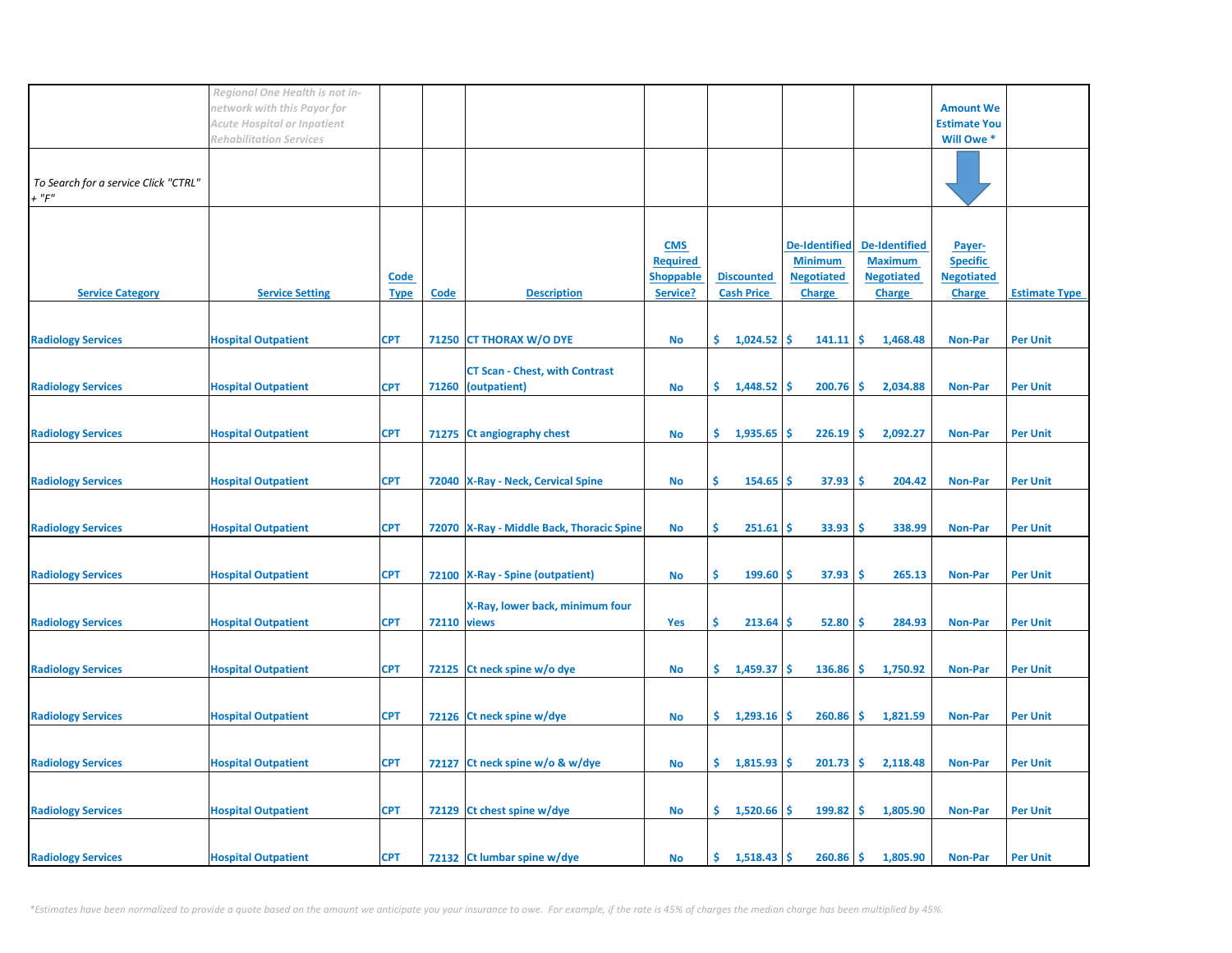|                                                     | Regional One Health is not in-<br>network with this Payor for<br>Acute Hospital or Inpatient |                            |             |                                       |                                                               |                                        |                                                                              |                                                                              | <b>Amount We</b><br><b>Estimate You</b>                         |                      |
|-----------------------------------------------------|----------------------------------------------------------------------------------------------|----------------------------|-------------|---------------------------------------|---------------------------------------------------------------|----------------------------------------|------------------------------------------------------------------------------|------------------------------------------------------------------------------|-----------------------------------------------------------------|----------------------|
| To Search for a service Click "CTRL"<br>$+$ " $F$ " | <b>Rehabilitation Services</b>                                                               |                            |             |                                       |                                                               |                                        |                                                                              |                                                                              | Will Owe *                                                      |                      |
| <b>Service Category</b>                             | <b>Service Setting</b>                                                                       | <b>Code</b><br><b>Type</b> | <b>Code</b> | <b>Description</b>                    | <b>CMS</b><br><b>Required</b><br><b>Shoppable</b><br>Service? | <b>Discounted</b><br><b>Cash Price</b> | <b>De-Identified</b><br><b>Minimum</b><br><b>Negotiated</b><br><b>Charge</b> | <b>De-Identified</b><br><b>Maximum</b><br><b>Negotiated</b><br><b>Charge</b> | Payer-<br><b>Specific</b><br><b>Negotiated</b><br><b>Charge</b> | <b>Estimate Type</b> |
| <b>Radiology Services</b>                           | <b>Hospital Outpatient</b>                                                                   | <b>CPT</b>                 |             | 72133 Ct lumbar spine w/o & w/dye     | <b>No</b>                                                     | \$.<br>1,904.42                        | 201.90<br>\$                                                                 | \$<br>2,238.70                                                               | Non-Par                                                         | <b>Per Unit</b>      |
| <b>Radiology Services</b>                           | <b>Hospital Outpatient</b>                                                                   | <b>CPT</b>                 | 72141       | <b>MRI NECK SPINE W/O DYE</b>         | No                                                            | \$.<br>1,441.84                        | 252.20<br>\$.                                                                | \$<br>2,177.11                                                               | <b>Non-Par</b>                                                  | <b>Per Unit</b>      |
| <b>Radiology Services</b>                           | <b>Hospital Outpatient</b>                                                                   | <b>CPT</b>                 |             | 72148   MRI - Back (outpatient)       | Yes                                                           | $\frac{1}{3}$ 1,381.13 \$              | 252.20                                                                       | \$<br>2,137.12                                                               | <b>Non-Par</b>                                                  | <b>Per Unit</b>      |
| <b>Radiology Services</b>                           | <b>Hospital Outpatient</b>                                                                   | <b>CPT</b>                 |             | 72170   X-Ray - Pelvis                | No                                                            | \$<br>$249.04$ \$                      | 28.72                                                                        | -Ś<br>327.10                                                                 | <b>Non-Par</b>                                                  | <b>Per Unit</b>      |
| <b>Radiology Services</b>                           | <b>Hospital Outpatient</b>                                                                   | <b>CPT</b>                 |             | 72190 X-RAY EXAM OF PELVIS            | <b>No</b>                                                     | Ŝ.<br>$208.53$ \$                      | 39.60                                                                        | Ś<br>264.73                                                                  | <b>Non-Par</b>                                                  | <b>Per Unit</b>      |
| <b>Radiology Services</b>                           | <b>Hospital Outpatient</b>                                                                   | <b>CPT</b>                 |             | 72193 CT scan, pelvis, with contrast  | Yes                                                           | \$.<br>1,536.96                        | 197.29<br>\$.                                                                | -\$<br>2,142.05                                                              | <b>Non-Par</b>                                                  | <b>Per Unit</b>      |
| <b>Radiology Services</b>                           | <b>Hospital Outpatient</b>                                                                   | <b>CPT</b>                 |             | 72197 MRI - Pelvis (outpatient)       | <b>No</b>                                                     | \$.<br>$2,448.72$ \$                   | 402.71                                                                       | \$<br>3,522.33                                                               | <b>Non-Par</b>                                                  | <b>Per Unit</b>      |
| <b>Radiology Services</b>                           | <b>Hospital Outpatient</b>                                                                   | <b>CPT</b>                 |             | 73000 X-ray exam of collar bone       | No                                                            | \$<br>$147.59$ \$                      | 22.40                                                                        | -\$<br>185.92                                                                | <b>Non-Par</b>                                                  | <b>Per Unit</b>      |
| <b>Radiology Services</b>                           | <b>Hospital Outpatient</b>                                                                   | <b>CPT</b>                 |             | 73010 X-ray exam of shoulder blade    | <b>No</b>                                                     | \$<br>$196.93$ \$                      | 26.01                                                                        | -\$<br>251.93                                                                | <b>Non-Par</b>                                                  | <b>Per Unit</b>      |
| <b>Radiology Services</b>                           | <b>Hospital Outpatient</b>                                                                   | <b>CPT</b>                 |             | 73030   X-Ray - Shoulder (outpatient) | No                                                            | \$<br>$149.50$ \$                      | 28.33                                                                        | -\$<br>196.92                                                                | <b>Non-Par</b>                                                  | <b>Per Unit</b>      |
| <b>Radiology Services</b>                           | <b>Hospital Outpatient</b>                                                                   | <b>CPT</b>                 |             | 73060 X-RAY EXAM OF HUMERUS           | <b>No</b>                                                     | \$<br>$147.62$ \$                      | 29.40                                                                        | -\$<br>195.82                                                                | <b>Non-Par</b>                                                  | <b>Per Unit</b>      |
| <b>Radiology Services</b>                           | <b>Hospital Outpatient</b>                                                                   | <b>CPT</b>                 |             | 73070 X-ray exam of elbow             | No                                                            | 146.83<br>Ś                            | -\$<br>25.07                                                                 | \$<br>191.42                                                                 | <b>Non-Par</b>                                                  | <b>Per Unit</b>      |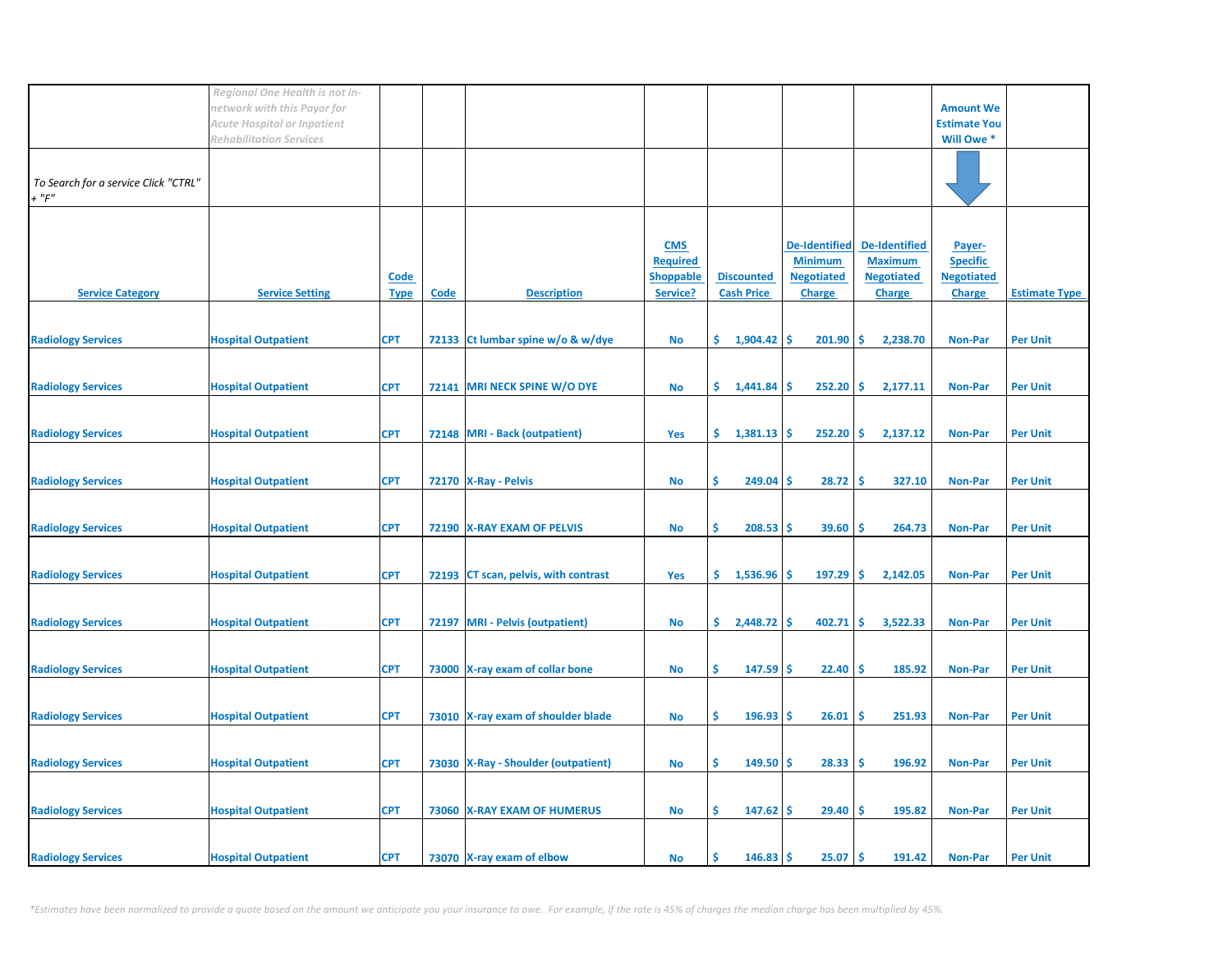|                                                     | Regional One Health is not in-<br>network with this Payor for<br>Acute Hospital or Inpatient |                            |             |                                    |                                                               |                                        |                                                                              |                                                                              | <b>Amount We</b><br><b>Estimate You</b>                         |                      |
|-----------------------------------------------------|----------------------------------------------------------------------------------------------|----------------------------|-------------|------------------------------------|---------------------------------------------------------------|----------------------------------------|------------------------------------------------------------------------------|------------------------------------------------------------------------------|-----------------------------------------------------------------|----------------------|
| To Search for a service Click "CTRL"<br>$+$ " $F$ " | <b>Rehabilitation Services</b>                                                               |                            |             |                                    |                                                               |                                        |                                                                              |                                                                              | Will Owe *                                                      |                      |
| <b>Service Category</b>                             | <b>Service Setting</b>                                                                       | <b>Code</b><br><b>Type</b> | <b>Code</b> | <b>Description</b>                 | <b>CMS</b><br><b>Required</b><br><b>Shoppable</b><br>Service? | <b>Discounted</b><br><b>Cash Price</b> | <b>De-Identified</b><br><b>Minimum</b><br><b>Negotiated</b><br><b>Charge</b> | <b>De-Identified</b><br><b>Maximum</b><br><b>Negotiated</b><br><b>Charge</b> | Payer-<br><b>Specific</b><br><b>Negotiated</b><br><b>Charge</b> | <b>Estimate Type</b> |
| <b>Radiology Services</b>                           | <b>Hospital Outpatient</b>                                                                   | <b>CPT</b>                 |             | 73080 X-RAY EXAM OF ELBOW          | <b>No</b>                                                     | \$<br>122.83                           | -\$<br>26.72                                                                 | -\$<br>154.02                                                                | Non-Par                                                         | <b>Per Unit</b>      |
| <b>Radiology Services</b>                           | <b>Hospital Outpatient</b>                                                                   | <b>CPT</b>                 |             | 73090 X-RAY EXAM OF FOREARM        | <b>No</b>                                                     | Ŝ.<br>$117.10$ \$                      | 26.40                                                                        | \$.<br>151.82                                                                | <b>Non-Par</b>                                                  | <b>Per Unit</b>      |
| <b>Radiology Services</b>                           | <b>Hospital Outpatient</b>                                                                   | <b>CPT</b>                 |             | 73110   X-Ray - Wrist (outpatient) | <b>No</b>                                                     | Ŝ.<br>$156.52$ \$                      | 30.72                                                                        | -Ś<br>196.19                                                                 | <b>Non-Par</b>                                                  | <b>Per Unit</b>      |
| <b>Radiology Services</b>                           | <b>Hospital Outpatient</b>                                                                   | <b>CPT</b>                 |             | 73120 X-RAY EXAM OF HAND           | No                                                            | \$<br>192.03                           | -\$<br>24.40                                                                 | -\$<br>249.73                                                                | <b>Non-Par</b>                                                  | <b>Per Unit</b>      |
| <b>Radiology Services</b>                           | <b>Hospital Outpatient</b>                                                                   | <b>CPT</b>                 |             | 73130   X-Ray - Hand               | <b>No</b>                                                     | \$<br>$151.54$ \$                      | 32.72                                                                        | -Ś<br>198.42                                                                 | <b>Non-Par</b>                                                  | <b>Per Unit</b>      |
| <b>Radiology Services</b>                           | <b>Hospital Outpatient</b>                                                                   | <b>CPT</b>                 | 73221       | MRI - Shoulder, Elbow, or Wrist    | <b>No</b>                                                     | \$.<br>1,211.82                        | 246.65<br>-\$                                                                | -\$<br>1,702.46                                                              | <b>Non-Par</b>                                                  | <b>Per Unit</b>      |
| <b>Radiology Services</b>                           | <b>Hospital Outpatient</b>                                                                   | <b>CPT</b>                 |             | 73502 X-Ray - Hip                  | <b>No</b>                                                     | \$<br>$129.58$ \$                      | 37.77                                                                        | -\$<br>197.91                                                                | <b>Non-Par</b>                                                  | <b>Per Unit</b>      |
| <b>Radiology Services</b>                           | <b>Hospital Outpatient</b>                                                                   | <b>CPT</b>                 |             | 73552 X-RAY EXAM OF FEMUR 2/>      | No                                                            | \$<br>$150.51$ \$                      | 29.51                                                                        | -\$<br>189.38                                                                | <b>Non-Par</b>                                                  | <b>Per Unit</b>      |
| <b>Radiology Services</b>                           | <b>Hospital Outpatient</b>                                                                   | <b>CPT</b>                 |             | 73560 X-RAY EXAM OF KNEE 1 OR 2    | <b>No</b>                                                     | \$<br>$201.92$ \$                      | 32.40                                                                        | -\$<br>266.82                                                                | <b>Non-Par</b>                                                  | <b>Per Unit</b>      |
| <b>Radiology Services</b>                           | <b>Hospital Outpatient</b>                                                                   | <b>CPT</b>                 |             | 73562   X-Ray - Knee (outpatient)  | <b>No</b>                                                     | \$<br>$263.50$ \$                      | 36.52                                                                        | -\$<br>351.25                                                                | <b>Non-Par</b>                                                  | <b>Per Unit</b>      |
| <b>Radiology Services</b>                           | <b>Hospital Outpatient</b>                                                                   | <b>CPT</b>                 |             | 73590 X-ray exam of lower leg      | <b>No</b>                                                     | \$<br>$239.62$ \$                      | 32.40                                                                        | -\$<br>321.48                                                                | <b>Non-Par</b>                                                  | <b>Per Unit</b>      |
| <b>Radiology Services</b>                           | <b>Hospital Outpatient</b>                                                                   | <b>CPT</b>                 |             | 73600 X-RAY EXAM OF ANKLE          | No                                                            | 191.55<br>Ŝ                            | \$.<br>31.98                                                                 | \$<br>278.60                                                                 | <b>Non-Par</b>                                                  | <b>Per Unit</b>      |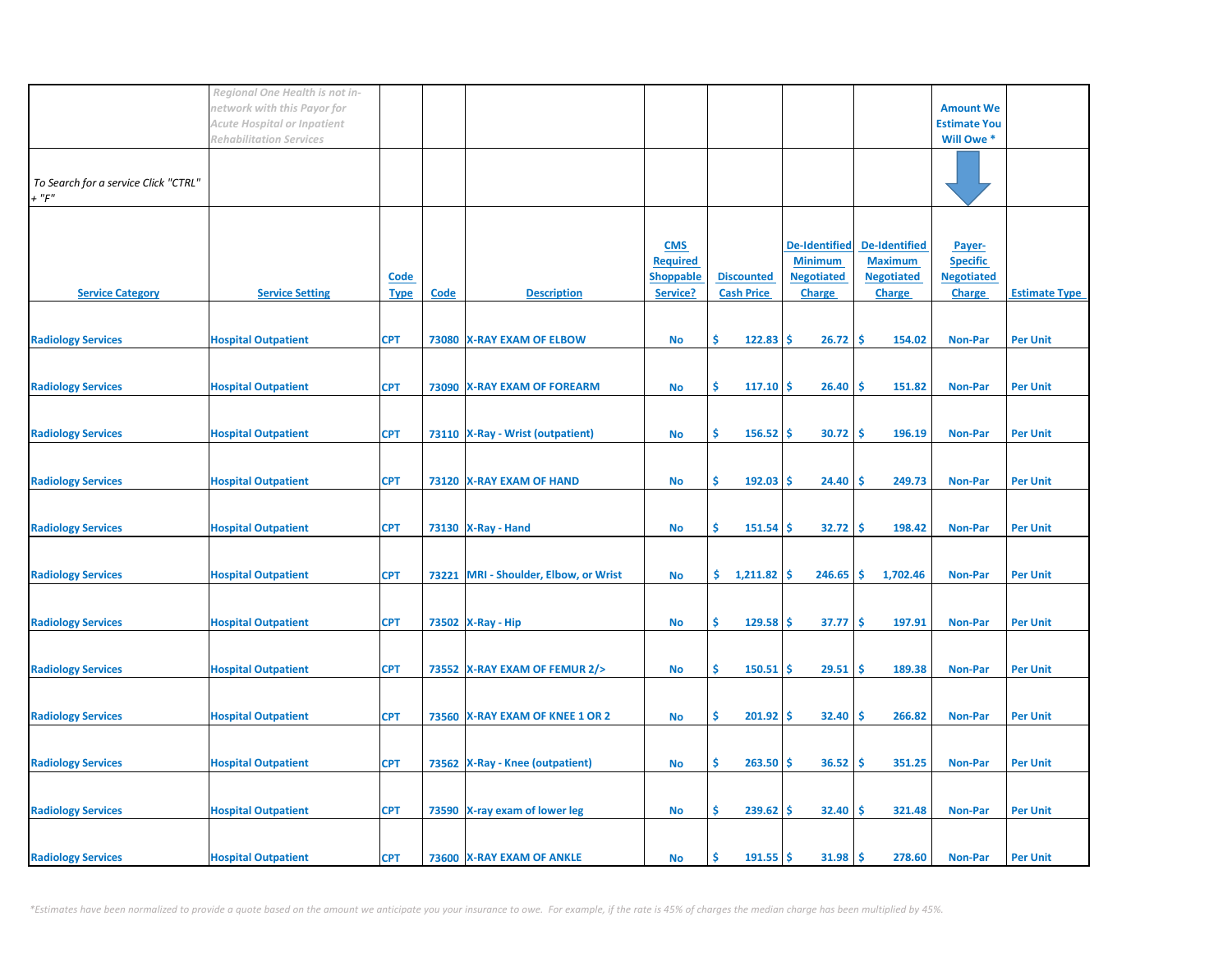|                                                     | Regional One Health is not in-<br>network with this Payor for |                     |      |                                                             |                                                               |                                        |                                                                              |                                                                              | <b>Amount We</b>                                                |                      |
|-----------------------------------------------------|---------------------------------------------------------------|---------------------|------|-------------------------------------------------------------|---------------------------------------------------------------|----------------------------------------|------------------------------------------------------------------------------|------------------------------------------------------------------------------|-----------------------------------------------------------------|----------------------|
|                                                     | Acute Hospital or Inpatient<br><b>Rehabilitation Services</b> |                     |      |                                                             |                                                               |                                        |                                                                              |                                                                              | <b>Estimate You</b><br>Will Owe *                               |                      |
| To Search for a service Click "CTRL"<br>$+$ " $F$ " |                                                               |                     |      |                                                             |                                                               |                                        |                                                                              |                                                                              |                                                                 |                      |
| <b>Service Category</b>                             | <b>Service Setting</b>                                        | Code<br><b>Type</b> | Code | <b>Description</b>                                          | <b>CMS</b><br><b>Required</b><br><b>Shoppable</b><br>Service? | <b>Discounted</b><br><b>Cash Price</b> | <b>De-Identified</b><br><b>Minimum</b><br><b>Negotiated</b><br><b>Charge</b> | <b>De-Identified</b><br><b>Maximum</b><br><b>Negotiated</b><br><b>Charge</b> | Payer-<br><b>Specific</b><br><b>Negotiated</b><br><b>Charge</b> | <b>Estimate Type</b> |
| <b>Radiology Services</b>                           | <b>Hospital Outpatient</b>                                    | <b>CPT</b>          |      | 73610   X-Ray - Ankle (outpatient)                          | <b>No</b>                                                     | Ŝ.<br>239.05                           | Ŝ.<br>25.72                                                                  | -Ś<br>311.14                                                                 | <b>Non-Par</b>                                                  | <b>Per Unit</b>      |
| <b>Radiology Services</b>                           | <b>Hospital Outpatient</b>                                    | <b>CPT</b>          |      | 73620 X-RAY EXAM OF FOOT                                    | <b>No</b>                                                     | Ŝ.<br>$196.24$ \$                      | 29.81                                                                        | -Ś<br>262.21                                                                 | <b>Non-Par</b>                                                  | <b>Per Unit</b>      |
|                                                     |                                                               |                     |      |                                                             |                                                               |                                        |                                                                              |                                                                              |                                                                 |                      |
| <b>Radiology Services</b>                           | <b>Hospital Outpatient</b>                                    | <b>CPT</b>          |      | 73630 X-Ray - Foot (outpatient)                             | <b>No</b>                                                     | \$<br>216.05                           | 33.95<br>\$.                                                                 | \$.<br>289.60                                                                | <b>Non-Par</b>                                                  | <b>Per Unit</b>      |
| <b>Radiology Services</b>                           | <b>Hospital Outpatient</b>                                    | <b>CPT</b>          |      | 73700 CT LOWER EXTREMITY W/O DYE                            | No                                                            | \$.<br>1,231.00                        | 134.01<br>-S                                                                 | \$<br>1,400.92                                                               | <b>Non-Par</b>                                                  | <b>Per Unit</b>      |
| <b>Radiology Services</b>                           | <b>Hospital Outpatient</b>                                    | <b>CPT</b>          |      | 73721 MRI - Knee (outpatient)                               | Yes                                                           | \$.<br>1,224.32                        | 246.65<br>-\$                                                                | \$<br>1,828.36                                                               | <b>Non-Par</b>                                                  | <b>Per Unit</b>      |
| <b>Radiology Services</b>                           | <b>Hospital Outpatient</b>                                    | <b>CPT</b>          |      | 74018 X-Ray - Abdomen                                       | No                                                            | \$<br>$145.61$ \$                      | 28.31                                                                        | -\$<br>189.76                                                                | <b>Non-Par</b>                                                  | <b>Per Unit</b>      |
| <b>Radiology Services</b>                           | <b>Hospital Outpatient</b>                                    | <b>CPT</b>          |      | 74150 Ct abdomen w/o dye                                    | <b>No</b>                                                     | Ŝ.<br>977.64                           | 142.38<br>S.                                                                 | \$<br>1,446.99                                                               | <b>Non-Par</b>                                                  | <b>Per Unit</b>      |
| <b>Radiology Services</b>                           | <b>Hospital Outpatient</b>                                    | <b>CPT</b>          |      | 74170 Ct abdomen w/o & w/dye                                | No                                                            | \$.<br>$1,824.18$ \$                   | 207.86                                                                       | \$<br>2,144.29                                                               | <b>Non-Par</b>                                                  | <b>Per Unit</b>      |
| <b>Radiology Services</b>                           | <b>Hospital Outpatient</b>                                    | <b>CPT</b>          |      | <b>CT Scan - Abdomen and Pelvis, with</b><br>74177 Contrast | <b>No</b>                                                     | $\frac{2,748.11}{5}$                   | 286.79                                                                       | \$<br>3,568.86                                                               | <b>Non-Par</b>                                                  | <b>Per Unit</b>      |
| <b>Radiology Services</b>                           | <b>Hospital Outpatient</b>                                    | <b>CPT</b>          |      | <b>CT Scan - Abdomen and Pelvis, with</b><br>74177 Contrast | Yes                                                           | \$.<br>$2,748.11$ \$                   | 286.79                                                                       | -\$<br>3,568.86                                                              | <b>Non-Par</b>                                                  | <b>Per Unit</b>      |
| <b>Radiology Services</b>                           | <b>Hospital Outpatient</b>                                    | <b>CPT</b>          |      | 74220 X-ray xm esophagus 1 cntrst                           | <b>No</b>                                                     | \$<br>$394.10$ \$                      | 56.38                                                                        | -\$<br>563.71                                                                | <b>Non-Par</b>                                                  | <b>Per Unit</b>      |
| <b>Radiology Services</b>                           | <b>Hospital Outpatient</b>                                    | <b>CPT</b>          |      | 74270 X-ray xm colon 1 cntrst std                           | No                                                            | $521.72$ \$<br>Ŝ                       | 79.34                                                                        | \$<br>578.01                                                                 | <b>Non-Par</b>                                                  | <b>Per Unit</b>      |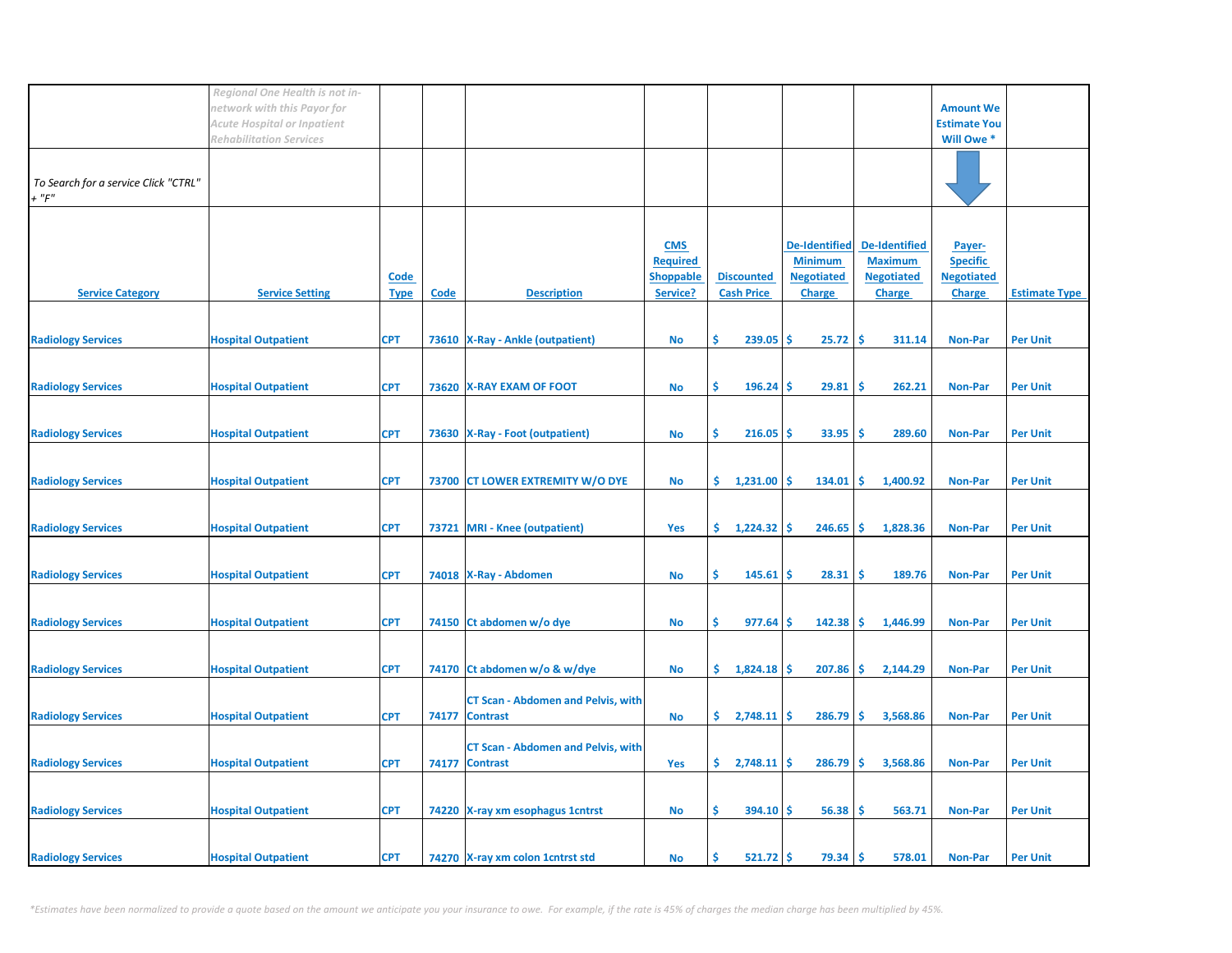|                                                     | Regional One Health is not in-<br>network with this Payor for<br>Acute Hospital or Inpatient |                            |             |                                                     |                                                               |                                        |                                                                              |                                                                              | <b>Amount We</b><br><b>Estimate You</b>                         |                      |
|-----------------------------------------------------|----------------------------------------------------------------------------------------------|----------------------------|-------------|-----------------------------------------------------|---------------------------------------------------------------|----------------------------------------|------------------------------------------------------------------------------|------------------------------------------------------------------------------|-----------------------------------------------------------------|----------------------|
|                                                     | <b>Rehabilitation Services</b>                                                               |                            |             |                                                     |                                                               |                                        |                                                                              |                                                                              | Will Owe *                                                      |                      |
| To Search for a service Click "CTRL"<br>$+$ " $F$ " |                                                                                              |                            |             |                                                     |                                                               |                                        |                                                                              |                                                                              |                                                                 |                      |
| <b>Service Category</b>                             | <b>Service Setting</b>                                                                       | <b>Code</b><br><b>Type</b> | <b>Code</b> | <b>Description</b>                                  | <b>CMS</b><br><b>Required</b><br><b>Shoppable</b><br>Service? | <b>Discounted</b><br><b>Cash Price</b> | <b>De-Identified</b><br><b>Minimum</b><br><b>Negotiated</b><br><b>Charge</b> | <b>De-Identified</b><br><b>Maximum</b><br><b>Negotiated</b><br><b>Charge</b> | Payer-<br><b>Specific</b><br><b>Negotiated</b><br><b>Charge</b> | <b>Estimate Type</b> |
| <b>Radiology Services</b>                           | <b>Hospital Outpatient</b>                                                                   | <b>CPT</b>                 | 75571       | Ct hrt w/o dye w/ca test                            | <b>No</b>                                                     | \$<br>306.04                           | 59.00<br>-\$                                                                 | \$<br>323.39                                                                 | <b>Non-Par</b>                                                  | <b>Per Unit</b>      |
| <b>Radiology Services</b>                           | <b>Hospital Outpatient</b>                                                                   | <b>CPT</b>                 | 76536       | <b>Ultrasound - Head and Neck</b>                   | <b>No</b>                                                     | Ŝ.<br>460.62                           | -S<br>78.79                                                                  | -Ś<br>386.50                                                                 | <b>Non-Par</b>                                                  | <b>Per Unit</b>      |
| <b>Radiology Services</b>                           | <b>Hospital Outpatient</b>                                                                   | <b>CPT</b>                 |             | 76642 Ultrasound - Breast (outpatient)              | <b>No</b>                                                     | Ŝ.<br>152.68                           | 78.52<br>-S                                                                  | -Ś<br>249.30                                                                 | <b>Non-Par</b>                                                  | <b>Per Unit</b>      |
| <b>Radiology Services</b>                           | <b>Hospital Outpatient</b>                                                                   | <b>CPT</b>                 | 76700       | Ultrasound - Abdominal, Complete                    | Yes                                                           | \$<br>361.43                           | -\$<br>91.69                                                                 | -Ś<br>433.80                                                                 | <b>Non-Par</b>                                                  | <b>Per Unit</b>      |
| <b>Radiology Services</b>                           | <b>Hospital Outpatient</b>                                                                   | <b>CPT</b>                 | 76705       | <b>Ultrasound - Abdominal, Limited</b>              | No                                                            | Ŝ.<br>327.93                           | Ŝ.<br>46.05                                                                  | Ś<br>372.20                                                                  | <b>Non-Par</b>                                                  | <b>Per Unit</b>      |
| <b>Maternity/Delivery</b>                           | <b>Hospital Outpatient</b>                                                                   | <b>CPT</b>                 |             | 76770 US EXAM ABDO BACK WALL COMP                   | <b>No</b>                                                     | \$<br>$456.58$ \$                      | 76.54                                                                        | -\$<br>400.80                                                                | <b>Non-Par</b>                                                  | <b>Per Unit</b>      |
| <b>Maternity/Delivery</b>                           | <b>Hospital Outpatient</b>                                                                   | <b>CPT</b>                 | 76801       | <b>OB US &lt; 14 WKS SINGLE FETUS</b>               | <b>No</b>                                                     | \$<br>$391.57$ \$                      | 86.65                                                                        | \$.<br>396.27                                                                | <b>Non-Par</b>                                                  | <b>Per Unit</b>      |
| <b>Radiology Services</b>                           | <b>Hospital Outpatient</b>                                                                   | <b>CPT</b>                 |             | <b>Ultrasound - Pregnancy</b><br>76805 (outpatient) | Yes                                                           | \$<br>$367.73$ \$                      | 100.36                                                                       | -\$<br>437.10                                                                | <b>Non-Par</b>                                                  | <b>Per Unit</b>      |
| <b>Maternity/Delivery</b>                           | <b>Hospital Outpatient</b>                                                                   | <b>CPT</b>                 |             | 76811 OB US DETAILED SNGL FETUS                     | <b>No</b>                                                     | \$<br>522.04                           | 198.65<br>\$.                                                                | -\$<br>587.50                                                                | <b>Non-Par</b>                                                  | <b>Per Unit</b>      |
| <b>Maternity/Delivery</b>                           | <b>Hospital Outpatient</b>                                                                   | <b>CPT</b>                 |             | 76815 OB US LIMITED FETUS(S)                        | <b>No</b>                                                     | \$<br>$309.95$ \$                      | 54.75                                                                        | -\$<br>384.30                                                                | <b>Non-Par</b>                                                  | <b>Per Unit</b>      |
| <b>Radiology Services</b>                           | <b>Hospital Outpatient</b>                                                                   | <b>CPT</b>                 |             | 76816 Ultrasound - Pregnancy Follow-Up              | <b>No</b>                                                     | \$<br>406.54                           | 64.37<br>-\$                                                                 | -\$<br>384.30                                                                | <b>Non-Par</b>                                                  | <b>Per Unit</b>      |
| <b>Maternity/Delivery</b>                           | <b>Hospital Outpatient</b>                                                                   | <b>CPT</b>                 |             | 76818 FETAL BIOPHYS PROFILE W/NST                   | No                                                            | Ś<br>476.50                            | \$.<br>82.20                                                                 | 387.27<br>\$                                                                 | <b>Non-Par</b>                                                  | <b>Per Unit</b>      |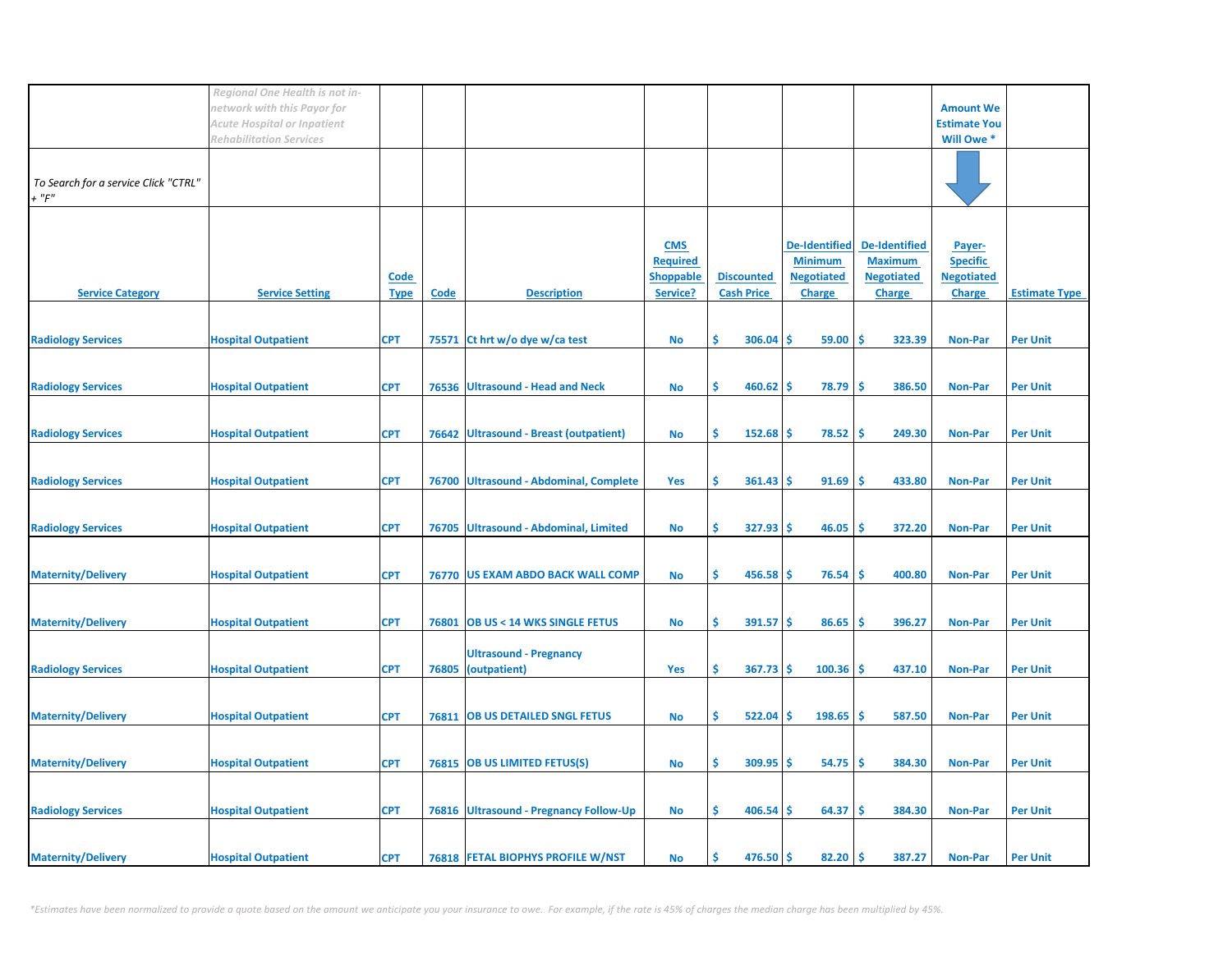|                                                     | Regional One Health is not in-<br>network with this Payor for<br>Acute Hospital or Inpatient<br><b>Rehabilitation Services</b> |                            |             |                                                            |                                                               |                                        |                                                                              |                                                                       | <b>Amount We</b><br><b>Estimate You</b><br>Will Owe *           |                      |
|-----------------------------------------------------|--------------------------------------------------------------------------------------------------------------------------------|----------------------------|-------------|------------------------------------------------------------|---------------------------------------------------------------|----------------------------------------|------------------------------------------------------------------------------|-----------------------------------------------------------------------|-----------------------------------------------------------------|----------------------|
| To Search for a service Click "CTRL"<br>$+$ " $F$ " |                                                                                                                                |                            |             |                                                            |                                                               |                                        |                                                                              |                                                                       |                                                                 |                      |
| <b>Service Category</b>                             | <b>Service Setting</b>                                                                                                         | <b>Code</b><br><b>Type</b> | <b>Code</b> | <b>Description</b>                                         | <b>CMS</b><br><b>Required</b><br><b>Shoppable</b><br>Service? | <b>Discounted</b><br><b>Cash Price</b> | <b>De-Identified</b><br><b>Minimum</b><br><b>Negotiated</b><br><b>Charge</b> | De-Identified<br><b>Maximum</b><br><b>Negotiated</b><br><b>Charge</b> | Payer-<br><b>Specific</b><br><b>Negotiated</b><br><b>Charge</b> | <b>Estimate Type</b> |
| <b>Maternity/Delivery</b>                           | <b>Hospital Outpatient</b>                                                                                                     | <b>CPT</b>                 |             | 76819 FETAL BIOPHYS PROFIL W/O NST                         | No                                                            | Ŝ.<br>$407.39$ \$                      | 97.44                                                                        | -Ś<br>398.34                                                          | <b>Non-Par</b>                                                  | <b>Per Unit</b>      |
| <b>Radiology Services</b>                           | <b>Hospital Outpatient</b>                                                                                                     | <b>CPT</b>                 | 76821       | <b>MIDDLE CEREBRAL ARTERY ECHO</b>                         | <b>No</b>                                                     | Ŝ.<br>$370.14$ \$                      | 88.69                                                                        | -Ś<br>391.69                                                          | <b>Non-Par</b>                                                  | <b>Per Unit</b>      |
| <b>Radiology Services</b>                           | <b>Hospital Outpatient</b>                                                                                                     | <b>CPT</b>                 |             | <b>Ultrasound - Transvaginal (non-</b><br>76830 maternity) | <b>Yes</b>                                                    | \$<br>$475.43$ \$                      | 98.63                                                                        | -Ś<br>463.90                                                          | <b>Non-Par</b>                                                  | <b>Per Unit</b>      |
| <b>Radiology Services</b>                           | <b>Hospital Outpatient</b>                                                                                                     | <b>CPT</b>                 |             | 76856 Ultrasound - Pelvic (outpatient)                     | No                                                            | \$<br>$344.00$ \$                      | 70.34                                                                        | -\$<br>408.50                                                         | <b>Non-Par</b>                                                  | <b>Per Unit</b>      |
| <b>Radiology Services</b>                           | <b>Hospital Outpatient</b>                                                                                                     | <b>CPT</b>                 |             | 77065 Mammography of one breast                            | Yes                                                           | \$<br>546.40                           | Ŝ.<br>107.57                                                                 | -\$<br>501.03                                                         | Non-Par                                                         | <b>Per Unit</b>      |
| <b>Radiology Services</b>                           | <b>Hospital Outpatient</b>                                                                                                     | <b>CPT</b>                 |             | 77066 Mammography of both breasts                          | Yes                                                           | \$<br>$383.79$ \$                      | 135.81                                                                       | -\$<br>629.70                                                         | <b>Non-Par</b>                                                  | <b>Per Unit</b>      |
|                                                     |                                                                                                                                |                            |             |                                                            |                                                               |                                        |                                                                              |                                                                       |                                                                 |                      |
| <b>Radiology Services</b>                           | <b>Hospital Outpatient</b>                                                                                                     | <b>CPT</b>                 |             | 77067 Mammogram (outpatient)                               | Yes                                                           | \$<br>$406.73$ \$                      | $109.22$ \$                                                                  | 504.02                                                                | <b>Non-Par</b>                                                  | <b>Per Unit</b>      |
| <b>Radiology Services</b>                           | <b>Hospital Outpatient</b>                                                                                                     | <b>CPT</b>                 |             | 77080 Bone Density Scan (outpatient)                       | <b>No</b>                                                     | \$<br>247.25                           | -\$<br>56.29                                                                 | \$.<br>393.45                                                         | <b>Non-Par</b>                                                  | <b>Per Unit</b>      |
| <b>Radiology Services</b>                           | <b>Hospital Outpatient</b>                                                                                                     | <b>CPT</b>                 |             | 77081 Dxa bone density/peripheral                          | <b>No</b>                                                     | \$<br>$116.84$ \$                      | 33.80                                                                        | \$<br>171.64                                                          | <b>Non-Par</b>                                                  | <b>Per Unit</b>      |
| <b>Radiology Services</b>                           | <b>Hospital Outpatient</b>                                                                                                     | <b>CPT</b>                 |             | 78452 Myocardial Imaging (outpatient)                      | <b>No</b>                                                     | \$1,010.04                             | 336.74<br>-S                                                                 | \$.<br>2,091.45                                                       | <b>Non-Par</b>                                                  | <b>Per Unit</b>      |
| <b>Laboratory &amp; Pathology Services</b>          | <b>Hospital Outpatient</b>                                                                                                     | <b>CPT</b>                 |             | 80048 Blood Test - Basic Metabolic Panel                   | Yes                                                           | Ŝ<br>158.03                            | 11.84<br>-Ş                                                                  | Ŝ.<br>221.33                                                          | <b>Non-Par</b>                                                  | <b>Per Unit</b>      |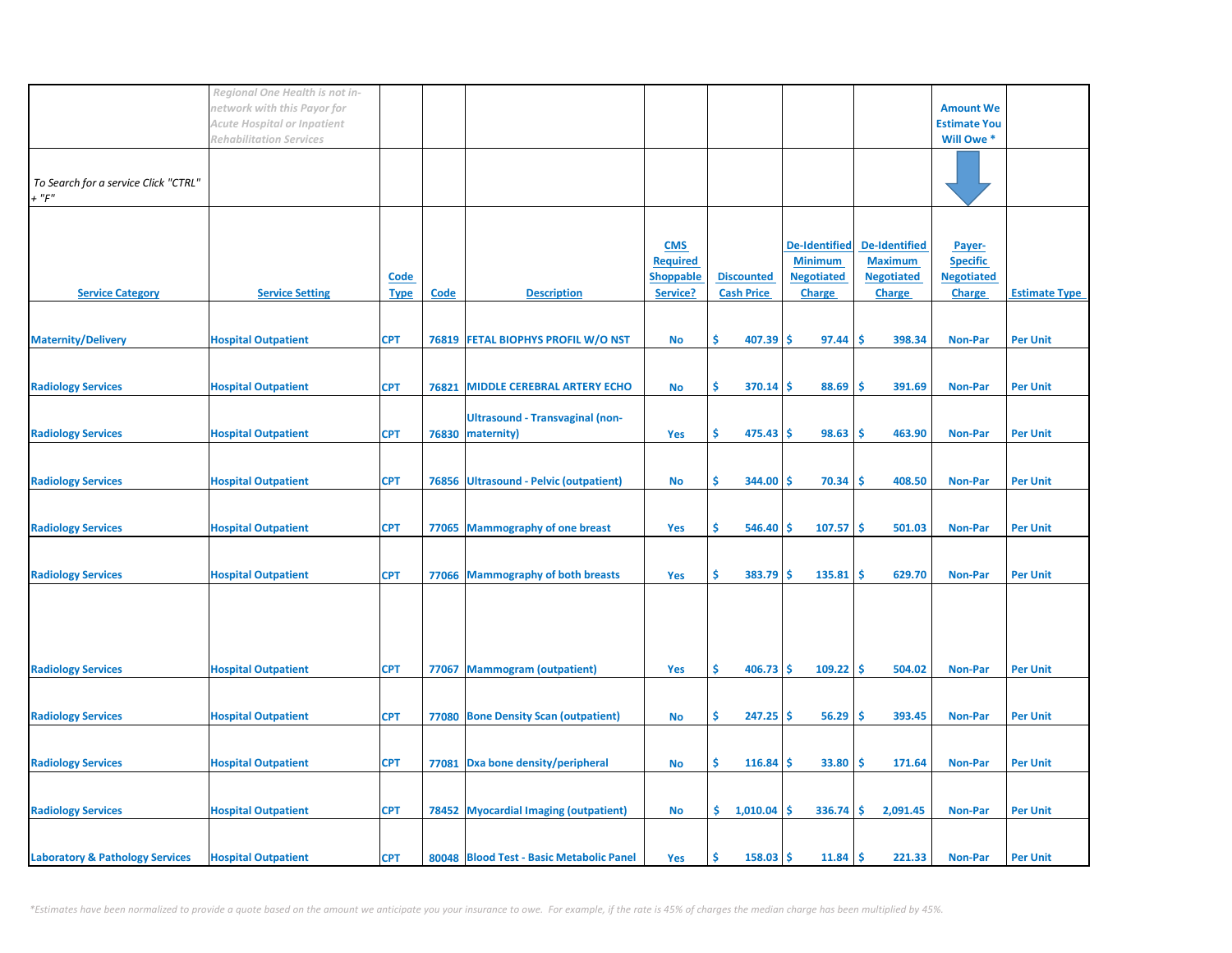|                                               | Regional One Health is not in-<br>network with this Payor for<br><b>Acute Hospital or Inpatient</b> |                     |             |                                                                     |                                                               |                                           |                                                                              |                                                                              | <b>Amount We</b><br><b>Estimate You</b>                         |                      |
|-----------------------------------------------|-----------------------------------------------------------------------------------------------------|---------------------|-------------|---------------------------------------------------------------------|---------------------------------------------------------------|-------------------------------------------|------------------------------------------------------------------------------|------------------------------------------------------------------------------|-----------------------------------------------------------------|----------------------|
|                                               | <b>Rehabilitation Services</b>                                                                      |                     |             |                                                                     |                                                               |                                           |                                                                              |                                                                              | Will Owe *                                                      |                      |
| To Search for a service Click "CTRL"<br>+ "F" |                                                                                                     |                     |             |                                                                     |                                                               |                                           |                                                                              |                                                                              |                                                                 |                      |
| <b>Service Category</b>                       | <b>Service Setting</b>                                                                              | Code<br><u>Type</u> | <b>Code</b> | <b>Description</b>                                                  | <b>CMS</b><br><b>Required</b><br><b>Shoppable</b><br>Service? | <b>Discounted</b><br><b>Cash Price</b>    | <b>De-Identified</b><br><b>Minimum</b><br><b>Negotiated</b><br><b>Charge</b> | <b>De-Identified</b><br><b>Maximum</b><br><b>Negotiated</b><br><b>Charge</b> | Payer-<br><b>Specific</b><br><b>Negotiated</b><br><b>Charge</b> | <b>Estimate Type</b> |
| <b>Laboratory &amp; Pathology Services</b>    | <b>Hospital Outpatient</b>                                                                          | <b>CPT</b>          | 80053       | <b>Blood Test - Comprehensive</b><br><b>Metabolic Panel</b>         | Yes                                                           | Ś.<br>$93.73$ \$                          | 14.78                                                                        | <b>S</b><br>136.89                                                           | Non-Par                                                         | <b>Per Unit</b>      |
| <b>Laboratory &amp; Pathology Services</b>    | <b>Hospital Outpatient</b>                                                                          | <b>CPT</b>          | 80055 Panel | <b>Blood Test - Pregnancy (Obstetric)</b>                           | Yes                                                           | N/A No<br><b>Service</b><br><b>Volume</b> | N/A No<br><b>Service</b><br><b>Volume</b>                                    | N/A No<br><b>Service</b><br><b>Volume</b>                                    | N/A No<br><b>Service</b><br><b>Volume</b>                       | <b>Per Unit</b>      |
| <b>Laboratory &amp; Pathology Services</b>    | <b>Hospital Outpatient</b>                                                                          | <b>CPT</b>          | 80061 Panel | <b>Blood Test - Cholesterol Test, Lipid</b>                         | Yes                                                           | \$<br>46.48                               | Ŝ<br>12.05                                                                   | -Ś<br>101.77                                                                 | <b>Non-Par</b>                                                  | <b>Per Unit</b>      |
| <b>Laboratory &amp; Pathology Services</b>    | <b>Hospital Outpatient</b>                                                                          | <b>CPT</b>          |             | <b>Blood Test - Renal (Kidney)</b><br>80069 Function Panel          | Yes                                                           | \$<br>$17.24$ \$                          | 8.68                                                                         | -\$<br>34.59                                                                 | <b>Non-Par</b>                                                  | <b>Per Unit</b>      |
| <b>Laboratory &amp; Pathology Services</b>    | <b>Hospital Outpatient</b>                                                                          | <b>CPT</b>          |             | <b>Blood Test - Hepatic (Liver)</b><br>80076 Function Panel         | Yes                                                           | \$<br>$146.77$ \$                         | 11.44                                                                        | -\$<br>205.84                                                                | <b>Non-Par</b>                                                  | <b>Per Unit</b>      |
| <b>Laboratory &amp; Pathology Services</b>    | <b>Hospital Outpatient</b>                                                                          | <b>CPT</b>          | 80307       | Drug test prsmv chem anlyzr                                         | No                                                            | \$<br>$128.65$ \$                         | 55.93                                                                        | ۱\$<br>199.53                                                                | <b>Non-Par</b>                                                  | <b>Per Unit</b>      |
| <b>Laboratory &amp; Pathology Services</b>    | <b>Hospital Outpatient</b>                                                                          | <b>CPT</b>          |             | 81000 Urinalysis nonauto w/scope                                    | Yes                                                           | N/A No<br><b>Service</b><br><b>Volume</b> | N/A No<br><b>Service</b><br><b>Volume</b>                                    | N/A No<br><b>Service</b><br><b>Volume</b>                                    | N/A No<br><b>Service</b><br><b>Volume</b>                       | <b>Per Unit</b>      |
| <b>Laboratory &amp; Pathology Services</b>    | <b>Hospital Outpatient</b>                                                                          | <b>CPT</b>          | 81001       | <b>Urine Test - Automated with</b><br><b>Microscope Examination</b> | Yes                                                           | \$.<br>23.46                              | 4.44<br>-S                                                                   | \$<br>34.47                                                                  | <b>Non-Par</b>                                                  | <b>Per Unit</b>      |
| <b>Laboratory &amp; Pathology Services</b>    | <b>Hospital Outpatient</b>                                                                          | <b>CPT</b>          |             | 81002 Urine Test - Urinalysis, Manual Test                          | Yes                                                           | \$<br>7.24                                | 2.67<br><b>S</b>                                                             | Ŝ<br>14.00                                                                   | <b>Non-Par</b>                                                  | <b>Per Unit</b>      |
| <b>Laboratory &amp; Pathology Services</b>    | <b>Hospital Outpatient</b>                                                                          | <b>CPT</b>          |             | <b>Urine Test - Automated without</b><br>81003 Microscope           | Yes                                                           | \$<br>$10.40$ \$                          | 3.16                                                                         | -\$<br>11.25                                                                 | <b>Non-Par</b>                                                  | <b>Per Unit</b>      |
| <b>Laboratory &amp; Pathology Services</b>    | <b>Hospital Outpatient</b>                                                                          | <b>CPT</b>          |             | 81025 Urine Test - Pregnancy                                        | <b>No</b>                                                     | Ś<br>40.87                                | 10.45<br>Ŝ                                                                   | \$<br>58.29                                                                  | <b>Non-Par</b>                                                  | <b>Per Unit</b>      |
| <b>Laboratory &amp; Pathology Services</b>    | <b>Hospital Outpatient</b>                                                                          | <b>CPT</b>          |             | 82247 Bilirubin total                                               | No                                                            | Ś.<br>$41.02$   \$                        | 4.52                                                                         | \$<br>55.22                                                                  | <b>Non-Par</b>                                                  | <b>Per Unit</b>      |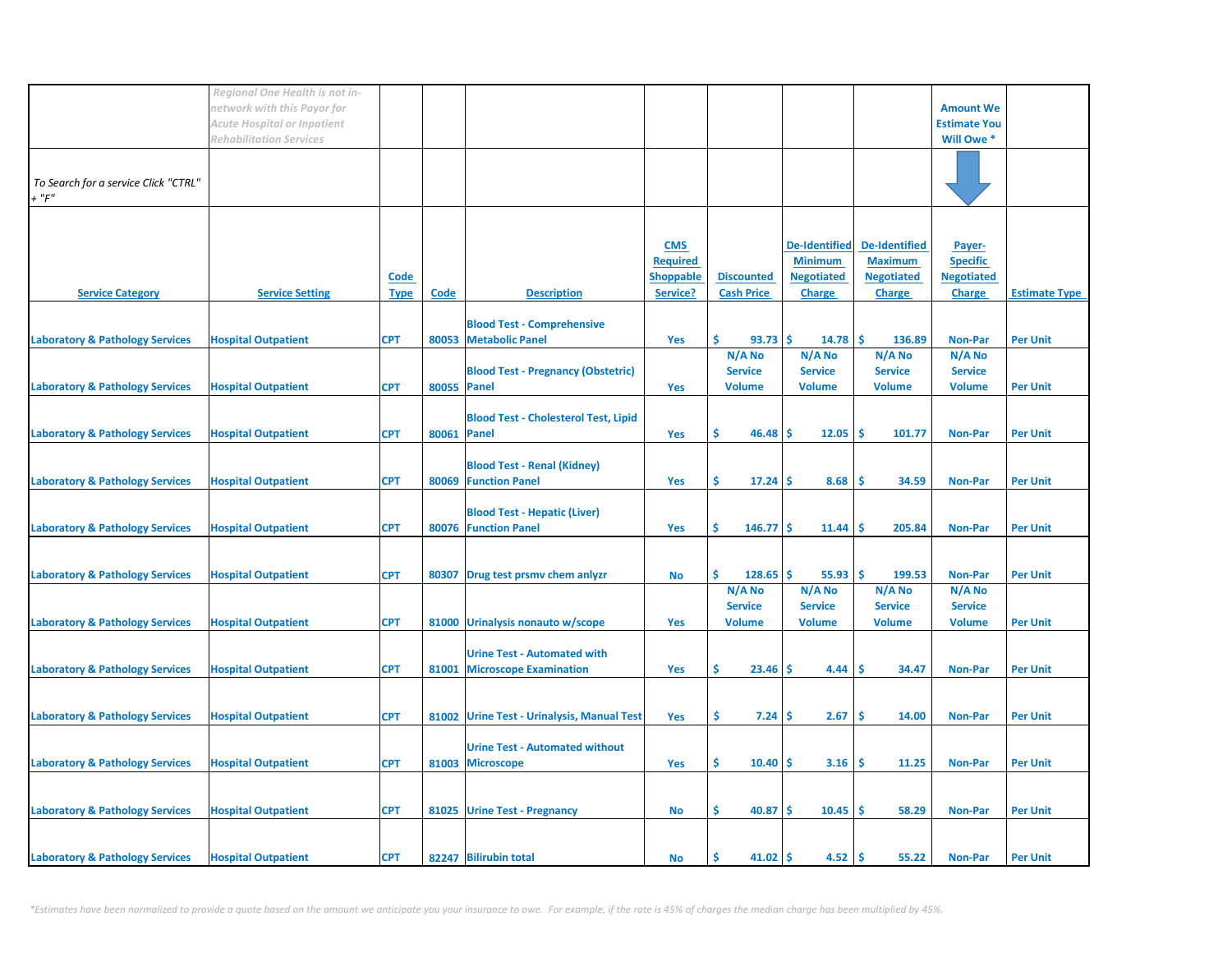|                                               | Regional One Health is not in-<br>network with this Payor for<br><b>Acute Hospital or Inpatient</b> |                     |       |                                                            |                                                               |                                        |                                                                              |                                                                              | <b>Amount We</b>                                                |                      |
|-----------------------------------------------|-----------------------------------------------------------------------------------------------------|---------------------|-------|------------------------------------------------------------|---------------------------------------------------------------|----------------------------------------|------------------------------------------------------------------------------|------------------------------------------------------------------------------|-----------------------------------------------------------------|----------------------|
|                                               | <b>Rehabilitation Services</b>                                                                      |                     |       |                                                            |                                                               |                                        |                                                                              |                                                                              | <b>Estimate You</b><br>Will Owe *                               |                      |
| To Search for a service Click "CTRL"<br>+ "F" |                                                                                                     |                     |       |                                                            |                                                               |                                        |                                                                              |                                                                              |                                                                 |                      |
| <b>Service Category</b>                       | <b>Service Setting</b>                                                                              | Code<br><b>Type</b> | Code  | <b>Description</b>                                         | <b>CMS</b><br><b>Required</b><br><b>Shoppable</b><br>Service? | <b>Discounted</b><br><b>Cash Price</b> | <b>De-Identified</b><br><b>Minimum</b><br><b>Negotiated</b><br><b>Charge</b> | <b>De-Identified</b><br><b>Maximum</b><br><b>Negotiated</b><br><b>Charge</b> | Payer-<br><b>Specific</b><br><b>Negotiated</b><br><b>Charge</b> | <b>Estimate Type</b> |
| <b>Laboratory &amp; Pathology Services</b>    | <b>Hospital Outpatient</b>                                                                          | <b>CPT</b>          |       | 82306 Blood Test - Vitamin D-3 Level                       | No                                                            | \$<br>$188.74$ \$                      | 26.64                                                                        | Ŝ<br>254.08                                                                  | <b>Non-Par</b>                                                  | <b>Per Unit</b>      |
| <b>Laboratory &amp; Pathology Services</b>    | <b>Hospital Outpatient</b>                                                                          | <b>CPT</b>          |       | 82330 Assay of calcium                                     | No                                                            | \$.<br>$35.11$ \$                      | 12.31                                                                        | -Ś<br>67.00                                                                  | <b>Non-Par</b>                                                  | <b>Per Unit</b>      |
| <b>Laboratory &amp; Pathology Services</b>    | <b>Hospital Outpatient</b>                                                                          | <b>CPT</b>          |       | 82375 Assay carboxyhb quant                                | No                                                            | \$<br>$114.13$ \$                      | 11.09                                                                        | -Ś<br>153.64                                                                 | <b>Non-Par</b>                                                  | <b>Per Unit</b>      |
| <b>Laboratory &amp; Pathology Services</b>    | <b>Hospital Outpatient</b>                                                                          | <b>CPT</b>          |       | 82465 Assay bld/serum cholesterol                          | No                                                            | \$<br>$15.28$ \$                       | 3.92                                                                         | -\$<br>23.76                                                                 | <b>Non-Par</b>                                                  | <b>Per Unit</b>      |
| <b>Laboratory &amp; Pathology Services</b>    | <b>Hospital Outpatient</b>                                                                          | <b>CPT</b>          |       | 82550 Assay of ck (cpk)                                    | <b>No</b>                                                     | \$<br>$12.70$ \$                       | 5.86                                                                         | -\$<br>35.53                                                                 | <b>Non-Par</b>                                                  | <b>Per Unit</b>      |
| <b>Laboratory &amp; Pathology Services</b>    | <b>Hospital Outpatient</b>                                                                          | <b>CPT</b>          |       | 82552 Assay of cpk in blood                                | No                                                            | \$<br>$26.14$ \$                       | 12.05                                                                        | -\$<br>75.41                                                                 | <b>Non-Par</b>                                                  | <b>Per Unit</b>      |
| <b>Laboratory &amp; Pathology Services</b>    | <b>Hospital Outpatient</b>                                                                          | <b>CPT</b>          |       | 82565 Assay of creatinine                                  | No                                                            | \$<br>$124.50$ \$                      | 7.17                                                                         | -\$<br>70.25                                                                 | <b>Non-Par</b>                                                  | <b>Per Unit</b>      |
| <b>Laboratory &amp; Pathology Services</b>    | <b>Hospital Outpatient</b>                                                                          | <b>CPT</b>          | 82607 | <b>Blood Test - Vitamin B-12</b><br>(Cyanocobalamin) Level | <b>No</b>                                                     | \$<br>$29.40$ \$                       | 13.57                                                                        | \$<br>82.73                                                                  | <b>Non-Par</b>                                                  | <b>Per Unit</b>      |
| <b>Laboratory &amp; Pathology Services</b>    | <b>Hospital Outpatient</b>                                                                          | <b>CPT</b>          |       | 82610 Cystatin c                                           | No                                                            | \$<br>$140.40$ \$                      | 14.17                                                                        | \$<br>405.00                                                                 | <b>Non-Par</b>                                                  | <b>Per Unit</b>      |
| <b>Laboratory &amp; Pathology Services</b>    | <b>Hospital Outpatient</b>                                                                          | <b>CPT</b>          |       | 82668 Assay of erythropoietin                              | No                                                            | \$<br>$36.68$ \$                       | 16.91                                                                        | -\$<br>99.20                                                                 | <b>Non-Par</b>                                                  | <b>Per Unit</b>      |
| <b>Laboratory &amp; Pathology Services</b>    | <b>Hospital Outpatient</b>                                                                          | <b>CPT</b>          |       | 82670 Assay of estradiol                                   | <b>No</b>                                                     | Ś<br>54.51                             | 25.15<br>-\$                                                                 | \$<br>152.33                                                                 | <b>Non-Par</b>                                                  | <b>Per Unit</b>      |
| <b>Laboratory &amp; Pathology Services</b>    | <b>Hospital Outpatient</b>                                                                          | <b>CPT</b>          |       | 82693 Assay of ethylene glycol                             | No                                                            | Ś.<br>$20.29$ \$                       | 13.41                                                                        | -Ś<br>40.08                                                                  | <b>Non-Par</b>                                                  | <b>Per Unit</b>      |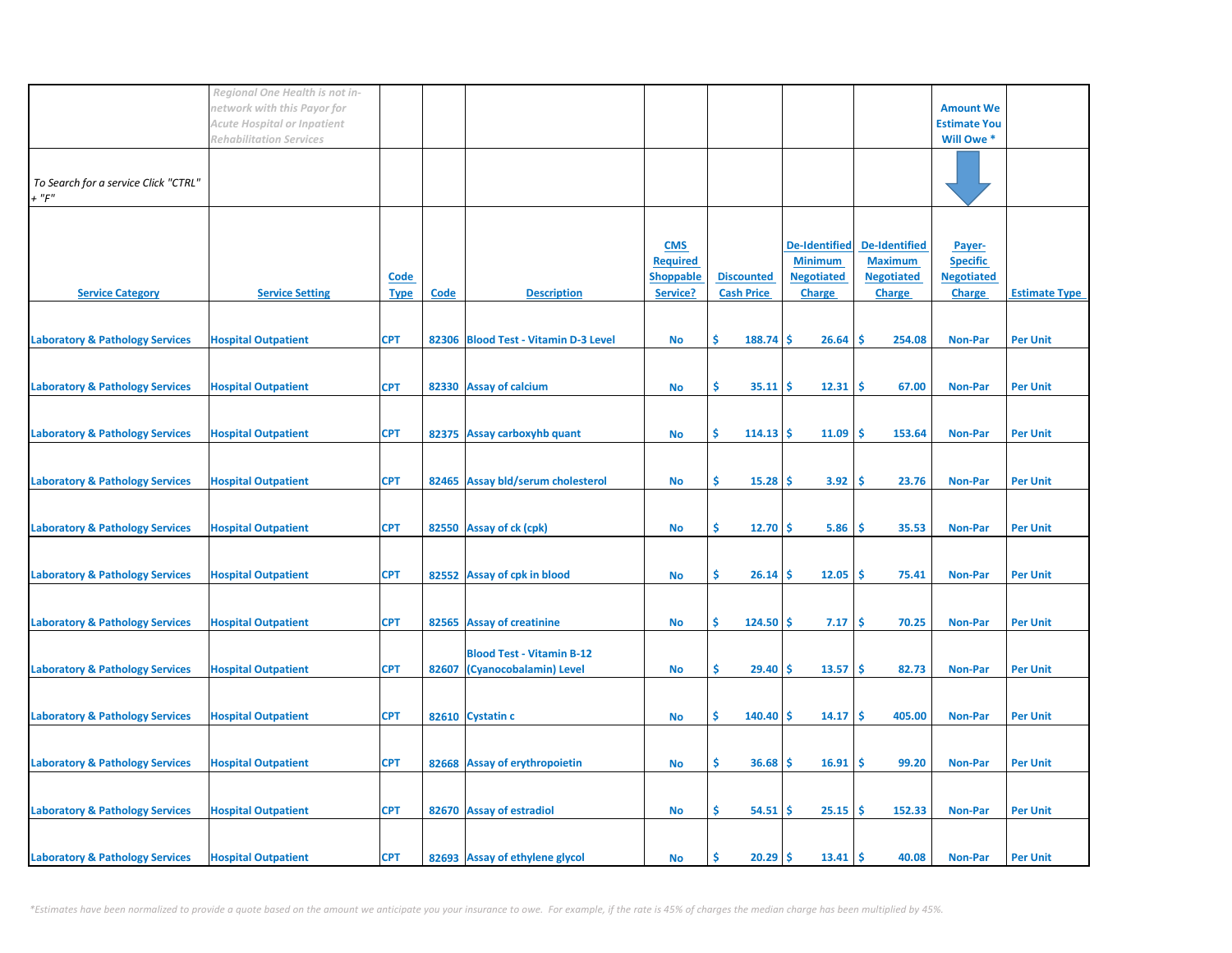|                                               | Regional One Health is not in-<br>network with this Payor for<br><b>Acute Hospital or Inpatient</b> |                     |             |                                                                     |                                                               |                                        |                                                                              |                                                                              | <b>Amount We</b><br><b>Estimate You</b>                         |                      |
|-----------------------------------------------|-----------------------------------------------------------------------------------------------------|---------------------|-------------|---------------------------------------------------------------------|---------------------------------------------------------------|----------------------------------------|------------------------------------------------------------------------------|------------------------------------------------------------------------------|-----------------------------------------------------------------|----------------------|
|                                               | <b>Rehabilitation Services</b>                                                                      |                     |             |                                                                     |                                                               |                                        |                                                                              |                                                                              | Will Owe *                                                      |                      |
| To Search for a service Click "CTRL"<br>+ "F" |                                                                                                     |                     |             |                                                                     |                                                               |                                        |                                                                              |                                                                              |                                                                 |                      |
| <b>Service Category</b>                       | <b>Service Setting</b>                                                                              | Code<br><b>Type</b> | Code        | <b>Description</b>                                                  | <b>CMS</b><br><b>Required</b><br><b>Shoppable</b><br>Service? | <b>Discounted</b><br><b>Cash Price</b> | <b>De-Identified</b><br><b>Minimum</b><br><b>Negotiated</b><br><b>Charge</b> | <b>De-Identified</b><br><b>Maximum</b><br><b>Negotiated</b><br><b>Charge</b> | Payer-<br><b>Specific</b><br><b>Negotiated</b><br><b>Charge</b> | <b>Estimate Type</b> |
| <b>Laboratory &amp; Pathology Services</b>    | <b>Hospital Outpatient</b>                                                                          | <b>CPT</b>          | 82728 Level | <b>Blood Test - Ferritin (Blood Protein)</b>                        | <b>No</b>                                                     | \$<br>$33.53$ \$                       | 19.09                                                                        | <b>S</b><br>96.63                                                            | <b>Non-Par</b>                                                  | <b>Per Unit</b>      |
| <b>Laboratory &amp; Pathology Services</b>    | <b>Hospital Outpatient</b>                                                                          | <b>CPT</b>          |             | 82746 Blood Test - Folic Acid Level                                 | No                                                            | \$.<br>$37.75$ \$                      | 13.23                                                                        | -Ś<br>79.52                                                                  | <b>Non-Par</b>                                                  | <b>Per Unit</b>      |
| <b>Laboratory &amp; Pathology Services</b>    | <b>Hospital Outpatient</b>                                                                          | <b>CPT</b>          |             | 82803 Blood gases any combination                                   | No                                                            | \$.<br>73.40                           | 20.17<br>-S                                                                  | -Ś<br>106.16                                                                 | <b>Non-Par</b>                                                  | <b>Per Unit</b>      |
| <b>Laboratory &amp; Pathology Services</b>    | <b>Hospital Outpatient</b>                                                                          | <b>CPT</b>          | 82947       | Assay glucose blood quant                                           | No                                                            | \$<br>34.04                            | 5.51<br>-S                                                                   | -\$<br>49.42                                                                 | <b>Non-Par</b>                                                  | <b>Per Unit</b>      |
| <b>Laboratory &amp; Pathology Services</b>    | <b>Hospital Outpatient</b>                                                                          | <b>CPT</b>          |             | 82962 Glucose blood test                                            | <b>No</b>                                                     | \$<br>$45.55$ \$                       | 3.89                                                                         | \$<br>61.82                                                                  | <b>Non-Par</b>                                                  | <b>Per Unit</b>      |
| <b>Laboratory &amp; Pathology Services</b>    | <b>Hospital Outpatient</b>                                                                          | <b>CPT</b>          |             | 83018 Heavy metal quant each nes                                    | <b>No</b>                                                     | \$<br>$172.97$ \$                      | 19.76                                                                        | -\$<br>498.96                                                                | <b>Non-Par</b>                                                  | <b>Per Unit</b>      |
| <b>Laboratory &amp; Pathology Services</b>    | <b>Hospital Outpatient</b>                                                                          | <b>CPT</b>          |             | <b>Blood Test - Blood Glucose Control</b><br>83036 (Hemoglobin A1C) | No                                                            | \$.<br>$71.27$ \$                      | 8.74                                                                         | \$<br>95.94                                                                  | <b>Non-Par</b>                                                  | <b>Per Unit</b>      |
| <b>Laboratory &amp; Pathology Services</b>    | <b>Hospital Outpatient</b>                                                                          | <b>CPT</b>          |             | 83088 Assay of histamine                                            | No                                                            | \$<br>75.84                            | 26.58<br>-S                                                                  | -\$<br>218.76                                                                | <b>Non-Par</b>                                                  | <b>Per Unit</b>      |
| <b>Laboratory &amp; Pathology Services</b>    | <b>Hospital Outpatient</b>                                                                          | <b>CPT</b>          |             | 83518 Immunoassay dipstick                                          | <b>No</b>                                                     | \$<br>147.09                           | 6.55<br>Ŝ.                                                                   | Ŝ<br>424.29                                                                  | <b>Non-Par</b>                                                  | <b>Per Unit</b>      |
| <b>Laboratory &amp; Pathology Services</b>    | <b>Hospital Outpatient</b>                                                                          | <b>CPT</b>          |             | 83540 Blood Test - Iron Level                                       | No                                                            | \$<br>$51.90$ \$                       | 9.06                                                                         | Ŝ<br>75.77                                                                   | <b>Non-Par</b>                                                  | <b>Per Unit</b>      |
| <b>Laboratory &amp; Pathology Services</b>    | <b>Hospital Outpatient</b>                                                                          | <b>CPT</b>          |             | 83605 Assay of lactic acid                                          | No                                                            | Ś<br>27.44                             | 10.41<br>-S                                                                  | Ŝ<br>58.05                                                                   | <b>Non-Par</b>                                                  | <b>Per Unit</b>      |
| <b>Laboratory &amp; Pathology Services</b>    | <b>Hospital Outpatient</b>                                                                          | <b>CPT</b>          | 83690 Level | <b>Blood Test - Lipase (fat enzyme)</b>                             | No                                                            | \$.<br>$69.47$ \$                      | 6.20                                                                         | Ŝ.<br>93.51                                                                  | <b>Non-Par</b>                                                  | <b>Per Unit</b>      |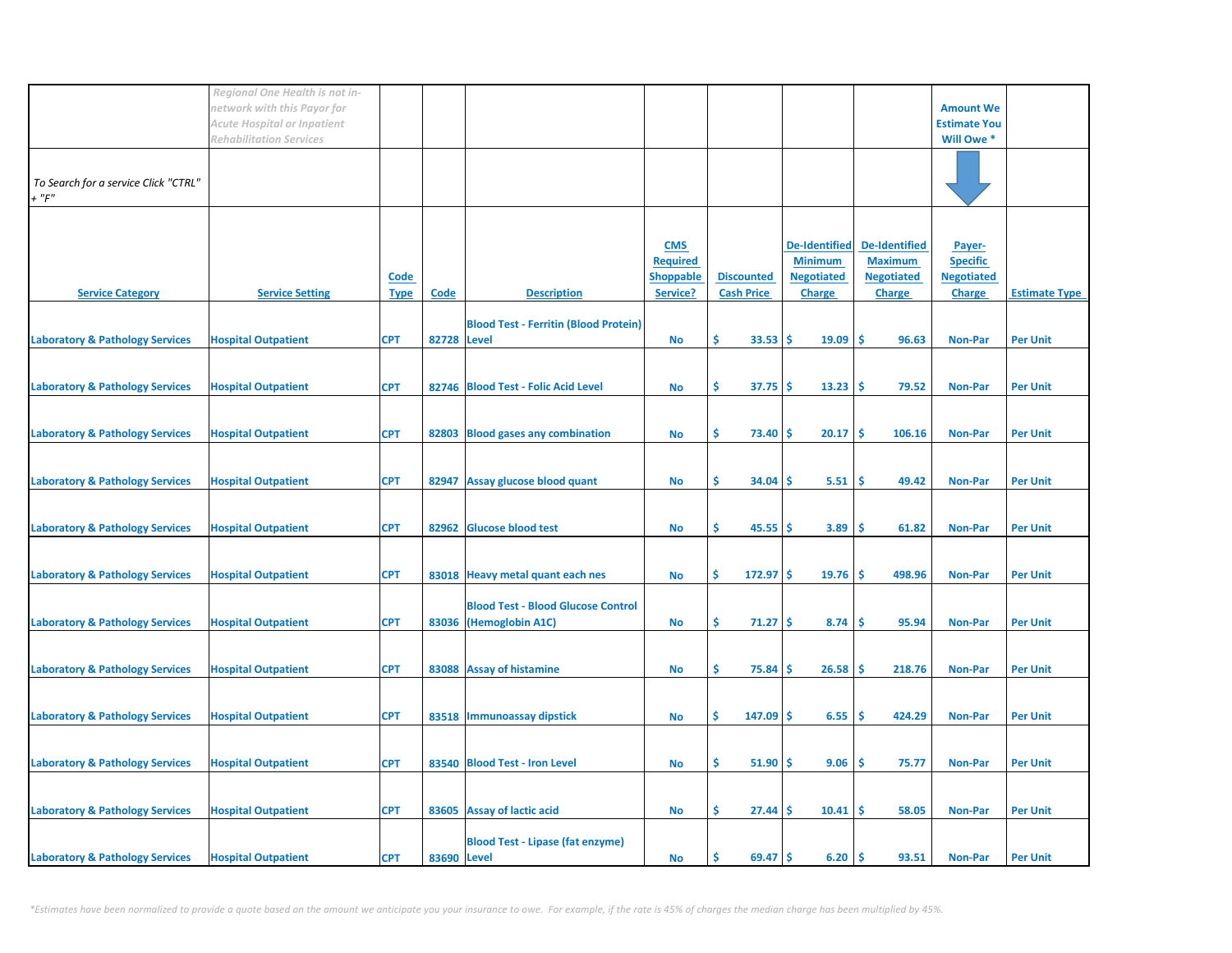|                                               | Regional One Health is not in-<br>network with this Payor for<br><b>Acute Hospital or Inpatient</b> |                     |       |                                                                       |                                                               |                                        |                                                                              |                                                                              | <b>Amount We</b><br><b>Estimate You</b>                         |                      |
|-----------------------------------------------|-----------------------------------------------------------------------------------------------------|---------------------|-------|-----------------------------------------------------------------------|---------------------------------------------------------------|----------------------------------------|------------------------------------------------------------------------------|------------------------------------------------------------------------------|-----------------------------------------------------------------|----------------------|
|                                               | <b>Rehabilitation Services</b>                                                                      |                     |       |                                                                       |                                                               |                                        |                                                                              |                                                                              | Will Owe *                                                      |                      |
| To Search for a service Click "CTRL"<br>+ "F" |                                                                                                     |                     |       |                                                                       |                                                               |                                        |                                                                              |                                                                              |                                                                 |                      |
| <b>Service Category</b>                       | <b>Service Setting</b>                                                                              | Code<br><b>Type</b> | Code  | <b>Description</b>                                                    | <b>CMS</b><br><b>Required</b><br><b>Shoppable</b><br>Service? | <b>Discounted</b><br><b>Cash Price</b> | <b>De-Identified</b><br><b>Minimum</b><br><b>Negotiated</b><br><b>Charge</b> | <b>De-Identified</b><br><b>Maximum</b><br><b>Negotiated</b><br><b>Charge</b> | Payer-<br><b>Specific</b><br><b>Negotiated</b><br><b>Charge</b> | <b>Estimate Type</b> |
| <b>Laboratory &amp; Pathology Services</b>    | <b>Hospital Outpatient</b>                                                                          | <b>CPT</b>          |       | 83735 Assay of magnesium                                              | No                                                            | Ś.<br>53.82                            | 9.38<br>Ŝ                                                                    | -\$<br>78.56                                                                 | <b>Non-Par</b>                                                  | <b>Per Unit</b>      |
| <b>Laboratory &amp; Pathology Services</b>    | <b>Hospital Outpatient</b>                                                                          | <b>CPT</b>          | 83880 | Assay of natriuretic peptide                                          | <b>No</b>                                                     | Ś<br>$172.55$ \$                       | 35.33                                                                        | Ŝ<br>232.27                                                                  | <b>Non-Par</b>                                                  | <b>Per Unit</b>      |
| <b>Laboratory &amp; Pathology Services</b>    | <b>Hospital Outpatient</b>                                                                          | <b>CPT</b>          | 84100 | <b>Assay of phosphorus</b>                                            | <b>No</b>                                                     | \$<br>$61.73$ \$                       | 6.64                                                                         | Ŝ<br>87.67                                                                   | <b>Non-Par</b>                                                  | <b>Per Unit</b>      |
| <b>Laboratory &amp; Pathology Services</b>    | <b>Hospital Outpatient</b>                                                                          | <b>CPT</b>          |       | 84132 Assay of serum potassium                                        | No                                                            | \$.<br>$43.23$ \$                      | 6.66                                                                         | Ŝ<br>62.65                                                                   | <b>Non-Par</b>                                                  | <b>Per Unit</b>      |
| <b>Laboratory &amp; Pathology Services</b>    | <b>Hospital Outpatient</b>                                                                          | <b>CPT</b>          |       | 84132 Assay of serum potassium                                        | <b>No</b>                                                     | \$<br>43.23                            | 6.66<br>-S                                                                   | \$.<br>62.65                                                                 | <b>Non-Par</b>                                                  | <b>Per Unit</b>      |
| <b>Laboratory &amp; Pathology Services</b>    | <b>Hospital Outpatient</b>                                                                          | <b>CPT</b>          |       | 84144 Assay of progesterone                                           | No                                                            | Ś<br>$52.59$ \$                        | 18.77                                                                        | -\$<br>96.68                                                                 | <b>Non-Par</b>                                                  | <b>Per Unit</b>      |
| <b>Laboratory &amp; Pathology Services</b>    | <b>Hospital Outpatient</b>                                                                          | <b>CPT</b>          |       | <b>Blood Test - Prostate Specific</b><br>84153 Antigen (PSA) Level    | Yes                                                           | \$.<br>$74.21$ \$                      | 25.75                                                                        | -Ś<br>116.68                                                                 | <b>Non-Par</b>                                                  | <b>Per Unit</b>      |
| <b>Laboratory &amp; Pathology Services</b>    | <b>Hospital Outpatient</b>                                                                          | <b>CPT</b>          |       | 84154 PSA (prostate specific antigen)                                 | Yes                                                           | \$<br>$106.34$ \$                      | 16.55                                                                        | -\$<br>143.15                                                                | <b>Non-Par</b>                                                  | <b>Per Unit</b>      |
| <b>Laboratory &amp; Pathology Services</b>    | <b>Hospital Outpatient</b>                                                                          | <b>CPT</b>          |       | 84182 Protein western blot test                                       | <b>No</b>                                                     | \$<br>$382.72$ \$                      | 18.76                                                                        | -\$<br>588.80                                                                | <b>Non-Par</b>                                                  | <b>Per Unit</b>      |
| <b>Laboratory &amp; Pathology Services</b>    | <b>Hospital Outpatient</b>                                                                          | <b>CPT</b>          |       | 84295 Assay of serum sodium                                           | No                                                            | \$<br>$42.10$ \$                       | 4.33                                                                         | -\$<br>56.67                                                                 | <b>Non-Par</b>                                                  | <b>Per Unit</b>      |
| <b>Laboratory &amp; Pathology Services</b>    | <b>Hospital Outpatient</b>                                                                          | <b>CPT</b>          |       | <b>Blood Test - Thyroxine (Thyroid</b><br>84439 Chemical) Level, Free | No                                                            | \$.<br>66.21                           | 8.12<br>-S                                                                   | -\$<br>89.13                                                                 | <b>Non-Par</b>                                                  | <b>Per Unit</b>      |
| <b>Laboratory &amp; Pathology Services</b>    | <b>Hospital Outpatient</b>                                                                          | <b>CPT</b>          |       | <b>Blood Test - Thyroid Stimulating</b><br>84443 Hormone (TSH) Level  | No                                                            | Ś<br>64.07                             | -\$<br>23.52                                                                 | -\$<br>119.09                                                                | <b>Non-Par</b>                                                  | <b>Per Unit</b>      |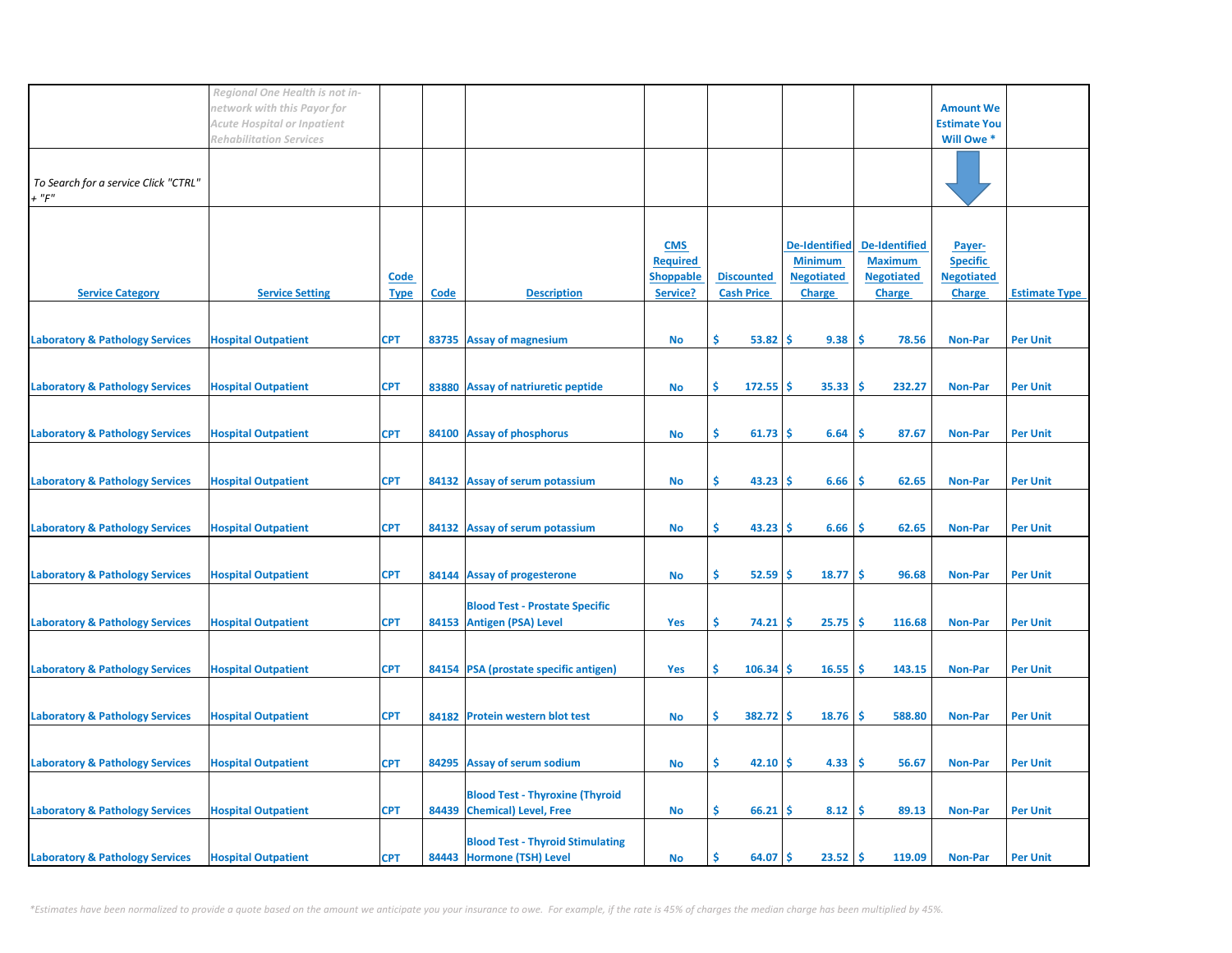|                                                     | Regional One Health is not in-<br>network with this Payor for        |                     |      |                                                                          |                                                               |                                        |                                                                              |                                                                              | <b>Amount We</b>                                                |                      |
|-----------------------------------------------------|----------------------------------------------------------------------|---------------------|------|--------------------------------------------------------------------------|---------------------------------------------------------------|----------------------------------------|------------------------------------------------------------------------------|------------------------------------------------------------------------------|-----------------------------------------------------------------|----------------------|
|                                                     | <b>Acute Hospital or Inpatient</b><br><b>Rehabilitation Services</b> |                     |      |                                                                          |                                                               |                                        |                                                                              |                                                                              | <b>Estimate You</b><br>Will Owe *                               |                      |
| To Search for a service Click "CTRL"<br>$+$ " $F$ " |                                                                      |                     |      |                                                                          |                                                               |                                        |                                                                              |                                                                              |                                                                 |                      |
| <b>Service Category</b>                             | <b>Service Setting</b>                                               | Code<br><u>Type</u> | Code | <b>Description</b>                                                       | <b>CMS</b><br><b>Required</b><br><b>Shoppable</b><br>Service? | <b>Discounted</b><br><b>Cash Price</b> | <b>De-Identified</b><br><b>Minimum</b><br><b>Negotiated</b><br><b>Charge</b> | <b>De-Identified</b><br><b>Maximum</b><br><b>Negotiated</b><br><b>Charge</b> | Payer-<br><b>Specific</b><br><b>Negotiated</b><br><b>Charge</b> | <b>Estimate Type</b> |
| <b>Laboratory &amp; Pathology Services</b>          | <b>Hospital Outpatient</b>                                           | <b>CPT</b>          |      | <b>Blood Test - Thyroid Stimulating</b><br>84443 Hormone (TSH) Level     | Yes                                                           | \$<br>64.07                            | 23.52<br>Ŝ.                                                                  | -Ś<br>119.09                                                                 | <b>Non-Par</b>                                                  | <b>Per Unit</b>      |
| <b>Laboratory &amp; Pathology Services</b>          | <b>Hospital Outpatient</b>                                           | <b>CPT</b>          |      | 84480 Assay triiodothyronine (t3)                                        | No                                                            | \$<br>$96.31$ \$                       | 12.76                                                                        | -\$<br>129.65                                                                | <b>Non-Par</b>                                                  | <b>Per Unit</b>      |
| <b>Laboratory &amp; Pathology Services</b>          | <b>Hospital Outpatient</b>                                           | <b>CPT</b>          |      | 84484 Assay of troponin quant                                            | <b>No</b>                                                     | \$.<br>$81.70$ \$                      | 10.26                                                                        | -\$<br>121.45                                                                | <b>Non-Par</b>                                                  | <b>Per Unit</b>      |
| <b>Laboratory &amp; Pathology Services</b>          | <b>Hospital Outpatient</b>                                           | <b>CPT</b>          |      | 84702 Chorionic gonadotropin test                                        | <b>No</b>                                                     | \$<br>$125.77$ \$                      | 11.54                                                                        | -\$<br>169.31                                                                | <b>Non-Par</b>                                                  | <b>Per Unit</b>      |
| <b>Laboratory &amp; Pathology Services</b>          | <b>Hospital Outpatient</b>                                           | <b>CPT</b>          |      | 85014 Hematocrit                                                         | No                                                            | \$<br>26.95                            | 2.13<br>-\$                                                                  | -\$<br>36.27                                                                 | <b>Non-Par</b>                                                  | <b>Per Unit</b>      |
| <b>Laboratory &amp; Pathology Services</b>          | <b>Hospital Outpatient</b>                                           | <b>CPT</b>          |      | <b>Blood Test - Complete Blood Cell</b><br>85025 Count and Automated WBC | Yes                                                           | \$<br>$77.98$ \$                       | 10.88                                                                        | -Ś<br>112.06                                                                 | <b>Non-Par</b>                                                  | <b>Per Unit</b>      |
| <b>Laboratory &amp; Pathology Services</b>          | <b>Hospital Outpatient</b>                                           | <b>CPT</b>          |      | <b>Blood Test - Complete Blood Cell</b><br>85027 Count (Hemoglobin)      | Yes                                                           | \$.<br>$60.79$ \$                      | 5.82                                                                         | -\$<br>81.83                                                                 | Non-Par                                                         | <b>Per Unit</b>      |
| <b>Laboratory &amp; Pathology Services</b>          | <b>Hospital Outpatient</b>                                           | <b>CPT</b>          |      | 85240 Clot factor viii ahg 1 stage                                       | No                                                            | \$.<br>45.97S                          | 16.11                                                                        | -\$<br>95.56                                                                 | Non-Par                                                         | <b>Per Unit</b>      |
| <b>Laboratory &amp; Pathology Services</b>          | <b>Hospital Outpatient</b>                                           | <b>CPT</b>          |      | 85378 Fibrin degrade semiquant                                           | <b>No</b>                                                     | \$<br>$53.57$ \$                       | 7.44                                                                         | \$<br>72.11                                                                  | <b>Non-Par</b>                                                  | <b>Per Unit</b>      |
| <b>Laboratory &amp; Pathology Services</b>          | <b>Hospital Outpatient</b>                                           | <b>CPT</b>          |      | 85610 Blood Test - Clotting Time                                         | Yes                                                           | \$<br>$44.81$ \$                       | 6.01                                                                         | -\$<br>64.27                                                                 | <b>Non-Par</b>                                                  | <b>Per Unit</b>      |
| <b>Laboratory &amp; Pathology Services</b>          | <b>Hospital Outpatient</b>                                           | <b>CPT</b>          |      | 85613 Russell viper venom diluted                                        | No                                                            | \$.<br>$24.61$ \$                      | 8.24                                                                         | -\$<br>70.98                                                                 | <b>Non-Par</b>                                                  | <b>Per Unit</b>      |
| <b>Laboratory &amp; Pathology Services</b>          | <b>Hospital Outpatient</b>                                           | <b>CPT</b>          |      | 85660 RBC SICKLE CELL TEST                                               | No                                                            | \$<br>$53.32$ \$                       | 4.96                                                                         | -\$<br>71.77                                                                 | Non-Par                                                         | <b>Per Unit</b>      |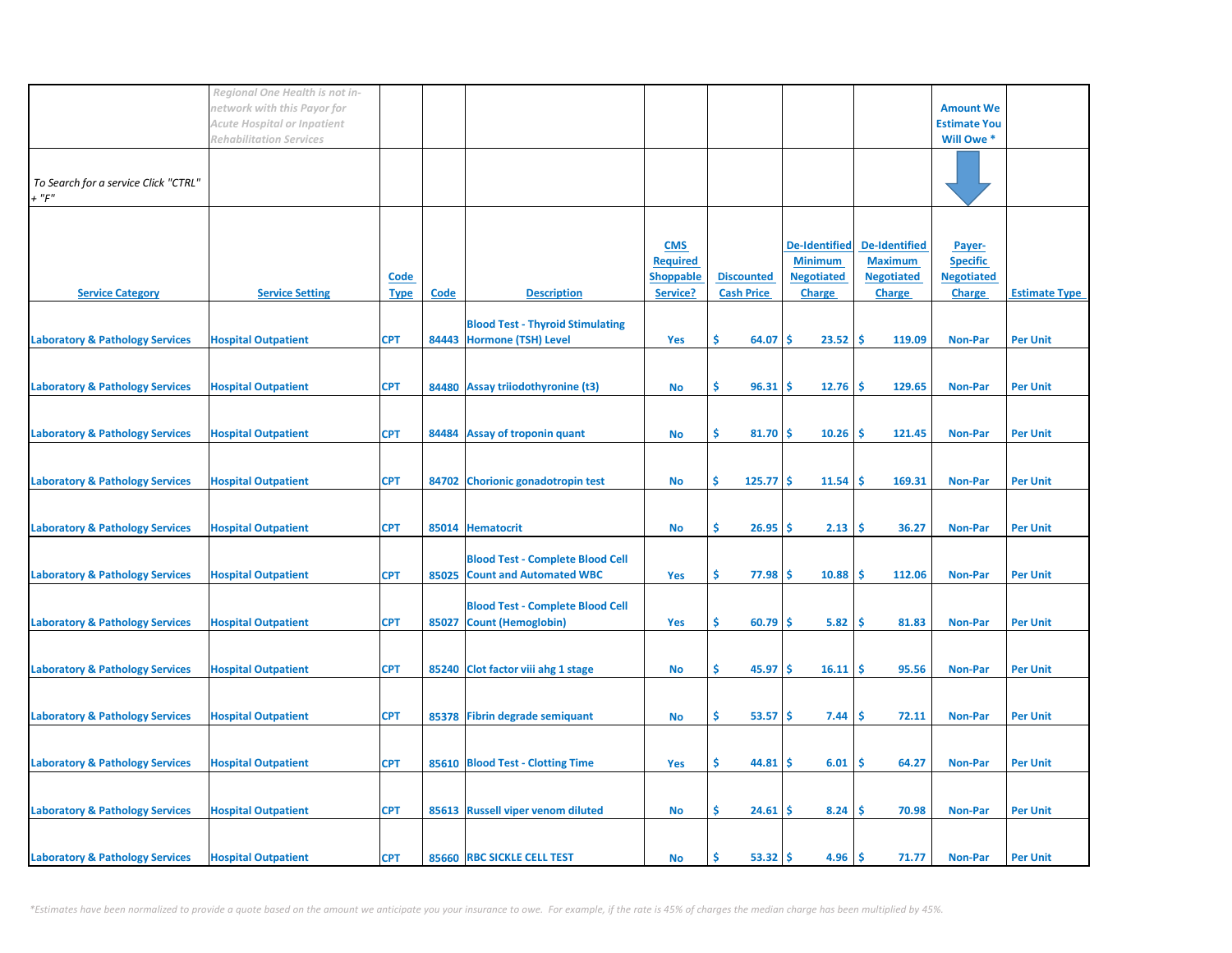|                                               | Regional One Health is not in-<br>network with this Payor for<br><b>Acute Hospital or Inpatient</b> |                     |       |                                                     |                                                               |                                        |                                                                              |                                                                       | <b>Amount We</b><br><b>Estimate You</b>                         |                      |
|-----------------------------------------------|-----------------------------------------------------------------------------------------------------|---------------------|-------|-----------------------------------------------------|---------------------------------------------------------------|----------------------------------------|------------------------------------------------------------------------------|-----------------------------------------------------------------------|-----------------------------------------------------------------|----------------------|
| To Search for a service Click "CTRL"<br>+ "F" | <b>Rehabilitation Services</b>                                                                      |                     |       |                                                     |                                                               |                                        |                                                                              |                                                                       | Will Owe *                                                      |                      |
| <b>Service Category</b>                       | <b>Service Setting</b>                                                                              | Code<br><b>Type</b> | Code  | <b>Description</b>                                  | <b>CMS</b><br><b>Required</b><br><b>Shoppable</b><br>Service? | <b>Discounted</b><br><b>Cash Price</b> | <b>De-Identified</b><br><b>Minimum</b><br><b>Negotiated</b><br><b>Charge</b> | De-Identified<br><b>Maximum</b><br><b>Negotiated</b><br><b>Charge</b> | Payer-<br><b>Specific</b><br><b>Negotiated</b><br><b>Charge</b> | <b>Estimate Type</b> |
| <b>Laboratory &amp; Pathology Services</b>    | <b>Hospital Outpatient</b>                                                                          | <b>CPT</b>          |       | <b>Blood Test - Coagulation</b><br>85730 Assessment | Yes                                                           | \$<br>46.01                            | Ŝ<br>5.41                                                                    | -\$<br>61.94                                                          | <b>Non-Par</b>                                                  | <b>Per Unit</b>      |
| <b>Laboratory &amp; Pathology Services</b>    | <b>Hospital Outpatient</b>                                                                          | <b>CPT</b>          | 85732 | Thromboplastin time partial                         | <b>No</b>                                                     | Ś.<br>12.63                            | 5.82<br>-S                                                                   | Ś<br>36.42                                                            | <b>Non-Par</b>                                                  | <b>Per Unit</b>      |
| <b>Laboratory &amp; Pathology Services</b>    | <b>Hospital Outpatient</b>                                                                          | <b>CPT</b>          |       | 86140 C-reactive protein                            | <b>No</b>                                                     | \$<br>48.49                            | 4.66<br>s                                                                    | \$.<br>65.28                                                          | <b>Non-Par</b>                                                  | <b>Per Unit</b>      |
| <b>Laboratory &amp; Pathology Services</b>    | <b>Hospital Outpatient</b>                                                                          | <b>CPT</b>          | 86360 | T cell absolute count/ratio                         | No                                                            | \$.<br>65.00                           | 42.28<br>-S                                                                  | -Ś<br>211.59                                                          | <b>Non-Par</b>                                                  | <b>Per Unit</b>      |
| <b>Laboratory &amp; Pathology Services</b>    | <b>Hospital Outpatient</b>                                                                          | <b>CPT</b>          | 86361 | T cell absolute count                               | <b>No</b>                                                     | \$<br>$132.78$ \$                      | 24.10                                                                        | -Ś<br>383.03                                                          | <b>Non-Par</b>                                                  | <b>Per Unit</b>      |
| <b>Laboratory &amp; Pathology Services</b>    | <b>Hospital Outpatient</b>                                                                          | <b>CPT</b>          | 86431 | <b>Rheumatoid factor quant</b>                      | No                                                            | \$<br>$52.70$ \$                       | 5.10                                                                         | -\$<br>70.95                                                          | <b>Non-Par</b>                                                  | <b>Per Unit</b>      |
| <b>Laboratory &amp; Pathology Services</b>    | <b>Hospital Outpatient</b>                                                                          | <b>CPT</b>          |       | 86592 Syphilis test non-trep qual                   | <b>No</b>                                                     | \$<br>$37.81 \;$ \$                    | 3.84                                                                         | \$<br>50.90                                                           | <b>Non-Par</b>                                                  | <b>Per Unit</b>      |
| <b>Laboratory &amp; Pathology Services</b>    | <b>Hospital Outpatient</b>                                                                          | <b>CPT</b>          |       | 86592 Syphilis test non-trep qual                   | No                                                            | \$<br>$37.81 \;$ \$                    | 3.84                                                                         | \$<br>50.90                                                           | <b>Non-Par</b>                                                  | <b>Per Unit</b>      |
| <b>Laboratory &amp; Pathology Services</b>    | <b>Hospital Outpatient</b>                                                                          | <b>CPT</b>          |       | 86611 Bartonella antibody                           | No                                                            | \$<br>$57.37$ \$                       | 9.16                                                                         | \$<br>165.50                                                          | <b>Non-Par</b>                                                  | <b>Per Unit</b>      |
| <b>Laboratory &amp; Pathology Services</b>    | <b>Hospital Outpatient</b>                                                                          | <b>CPT</b>          |       | 86615 Bordetella antibody                           | No                                                            | \$<br>$25.74$ \$                       | 11.87                                                                        | -\$<br>81.45                                                          | <b>Non-Par</b>                                                  | <b>Per Unit</b>      |
| <b>Laboratory &amp; Pathology Services</b>    | <b>Hospital Outpatient</b>                                                                          | <b>CPT</b>          |       | 86651 Encephalitis californ antbdy                  | No                                                            | \$<br>$25.74$ \$                       | 11.87                                                                        | \$<br>110.13                                                          | <b>Non-Par</b>                                                  | <b>Per Unit</b>      |
| <b>Laboratory &amp; Pathology Services</b>    | <b>Hospital Outpatient</b>                                                                          | <b>CPT</b>          |       | 86652 Encephaltis east eqne anbdy                   | No                                                            | Ś<br>25.74                             | -\$<br>11.87                                                                 | -\$<br>110.13                                                         | <b>Non-Par</b>                                                  | <b>Per Unit</b>      |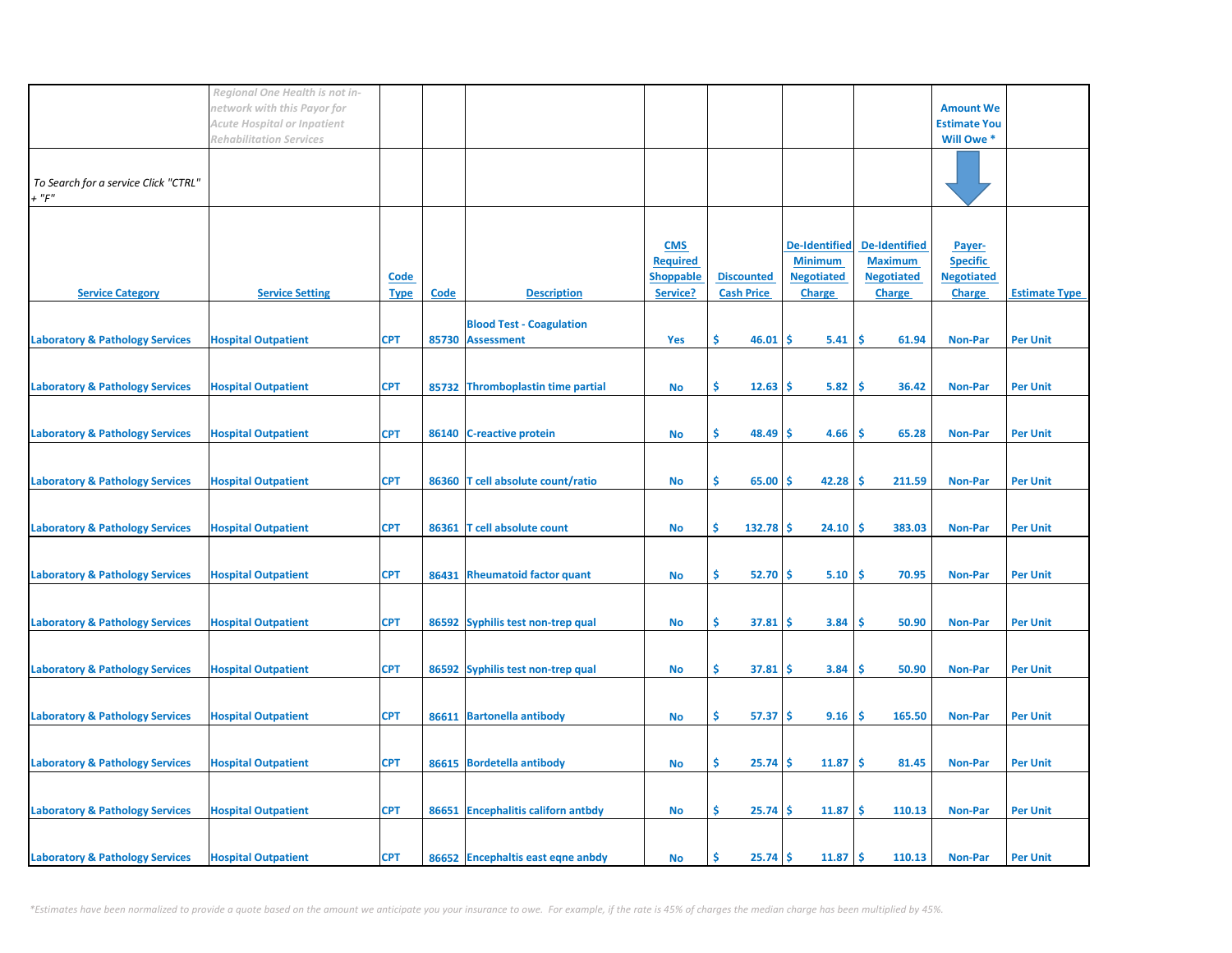|                                                     | Regional One Health is not in-<br>network with this Payor for<br><b>Acute Hospital or Inpatient</b> |                     |      |                                    |                                                               |                                        |                                                                              |                                                                       | <b>Amount We</b><br><b>Estimate You</b>                         |                      |
|-----------------------------------------------------|-----------------------------------------------------------------------------------------------------|---------------------|------|------------------------------------|---------------------------------------------------------------|----------------------------------------|------------------------------------------------------------------------------|-----------------------------------------------------------------------|-----------------------------------------------------------------|----------------------|
|                                                     | <b>Rehabilitation Services</b>                                                                      |                     |      |                                    |                                                               |                                        |                                                                              |                                                                       | Will Owe *                                                      |                      |
| To Search for a service Click "CTRL"<br>$+$ " $F$ " |                                                                                                     |                     |      |                                    |                                                               |                                        |                                                                              |                                                                       |                                                                 |                      |
| <b>Service Category</b>                             | <b>Service Setting</b>                                                                              | Code<br><b>Type</b> | Code | <b>Description</b>                 | <b>CMS</b><br><b>Required</b><br><b>Shoppable</b><br>Service? | <b>Discounted</b><br><b>Cash Price</b> | <b>De-Identified</b><br><b>Minimum</b><br><b>Negotiated</b><br><b>Charge</b> | De-Identified<br><b>Maximum</b><br><b>Negotiated</b><br><b>Charge</b> | Payer-<br><b>Specific</b><br><b>Negotiated</b><br><b>Charge</b> | <b>Estimate Type</b> |
| <b>Laboratory &amp; Pathology Services</b>          | <b>Hospital Outpatient</b>                                                                          | <b>CPT</b>          |      | 86653 Encephaltis st louis antbody | <b>No</b>                                                     | \$<br>25.74                            | -Ś<br>11.87                                                                  | -Ś<br>110.13                                                          | <b>Non-Par</b>                                                  | <b>Per Unit</b>      |
|                                                     |                                                                                                     |                     |      |                                    |                                                               |                                        |                                                                              |                                                                       |                                                                 |                      |
| <b>Laboratory &amp; Pathology Services</b>          | <b>Hospital Outpatient</b>                                                                          | <b>CPT</b>          |      | 86654 Encephaltis west eqne antbdy | No                                                            | \$<br>$25.74$ \$                       | 11.87                                                                        | -\$<br>110.13                                                         | <b>Non-Par</b>                                                  | <b>Per Unit</b>      |
| <b>Laboratory &amp; Pathology Services</b>          | <b>Hospital Outpatient</b>                                                                          | <b>CPT</b>          |      | 86663 Epstein-barr antibody        | No                                                            | \$.<br>$25.60$ \$                      | 11.81                                                                        | -\$<br>83.21                                                          | <b>Non-Par</b>                                                  | <b>Per Unit</b>      |
| <b>Laboratory &amp; Pathology Services</b>          | <b>Hospital Outpatient</b>                                                                          | <b>CPT</b>          |      | 86677 Helicobacter pylori antibody | <b>No</b>                                                     | \$<br>$30.68$ \$                       | $15.13$ \$                                                                   | 63.03                                                                 | <b>Non-Par</b>                                                  | <b>Per Unit</b>      |
| <b>Laboratory &amp; Pathology Services</b>          | <b>Hospital Outpatient</b>                                                                          | <b>CPT</b>          |      | 86692 Hepatitis delta agent antbdy | No                                                            | \$<br>$29.16$ \$                       | 15.44                                                                        | -\$<br>50.98                                                          | <b>Non-Par</b>                                                  | <b>Per Unit</b>      |
| <b>Laboratory &amp; Pathology Services</b>          | <b>Hospital Outpatient</b>                                                                          | <b>CPT</b>          |      | 86698 Histoplasma antibody         | No                                                            | \$<br>$79.65$ \$                       | 12.41                                                                        | -\$<br>107.23                                                         | <b>Non-Par</b>                                                  | <b>Per Unit</b>      |
| <b>Laboratory &amp; Pathology Services</b>          | <b>Hospital Outpatient</b>                                                                          | <b>CPT</b>          |      | 86704 HEP B CORE ANTIBODY TOTAL    | No                                                            | \$.<br>$86.11$ \$                      | 10.85                                                                        | -\$<br>115.92                                                         | <b>Non-Par</b>                                                  | <b>Per Unit</b>      |
| <b>Laboratory &amp; Pathology Services</b>          | <b>Hospital Outpatient</b>                                                                          | <b>CPT</b>          |      | 86705 HEP B CORE ANTIBODY IGM      | No                                                            | \$<br>$22.98$ \$                       | 10.59                                                                        | -\$<br>57.38                                                          | <b>Non-Par</b>                                                  | <b>Per Unit</b>      |
|                                                     |                                                                                                     |                     |      |                                    |                                                               |                                        |                                                                              |                                                                       |                                                                 |                      |
| <b>Laboratory &amp; Pathology Services</b>          | <b>Hospital Outpatient</b>                                                                          | <b>CPT</b>          |      | 86706 HEP B SURFACE ANTIBODY       | <b>No</b>                                                     | \$<br>$98.98$ \$                       | 9.67                                                                         | \$<br>133.25                                                          | <b>Non-Par</b>                                                  | <b>Per Unit</b>      |
| <b>Laboratory &amp; Pathology Services</b>          | <b>Hospital Outpatient</b>                                                                          | <b>CPT</b>          |      | 86707 Hepatitis be antibody        | No                                                            | \$.<br>$22.56$ \$                      | 10.41                                                                        | -\$<br>65.09                                                          | <b>Non-Par</b>                                                  | <b>Per Unit</b>      |
| <b>Laboratory &amp; Pathology Services</b>          | <b>Hospital Outpatient</b>                                                                          | <b>CPT</b>          |      | 86708 Hepatitis a antibody         | No                                                            | \$.<br>$22.71$ \$                      | 11.15                                                                        | ∣\$<br>56.71                                                          | <b>Non-Par</b>                                                  | <b>Per Unit</b>      |
|                                                     |                                                                                                     |                     |      |                                    |                                                               |                                        |                                                                              |                                                                       |                                                                 |                      |
| <b>Laboratory &amp; Pathology Services</b>          | <b>Hospital Outpatient</b>                                                                          | <b>CPT</b>          |      | 86762 Rubella antibody             | No                                                            | \$<br>$78.19$ \$                       | 12.95                                                                        | -\$<br>225.56                                                         | <b>Non-Par</b>                                                  | <b>Per Unit</b>      |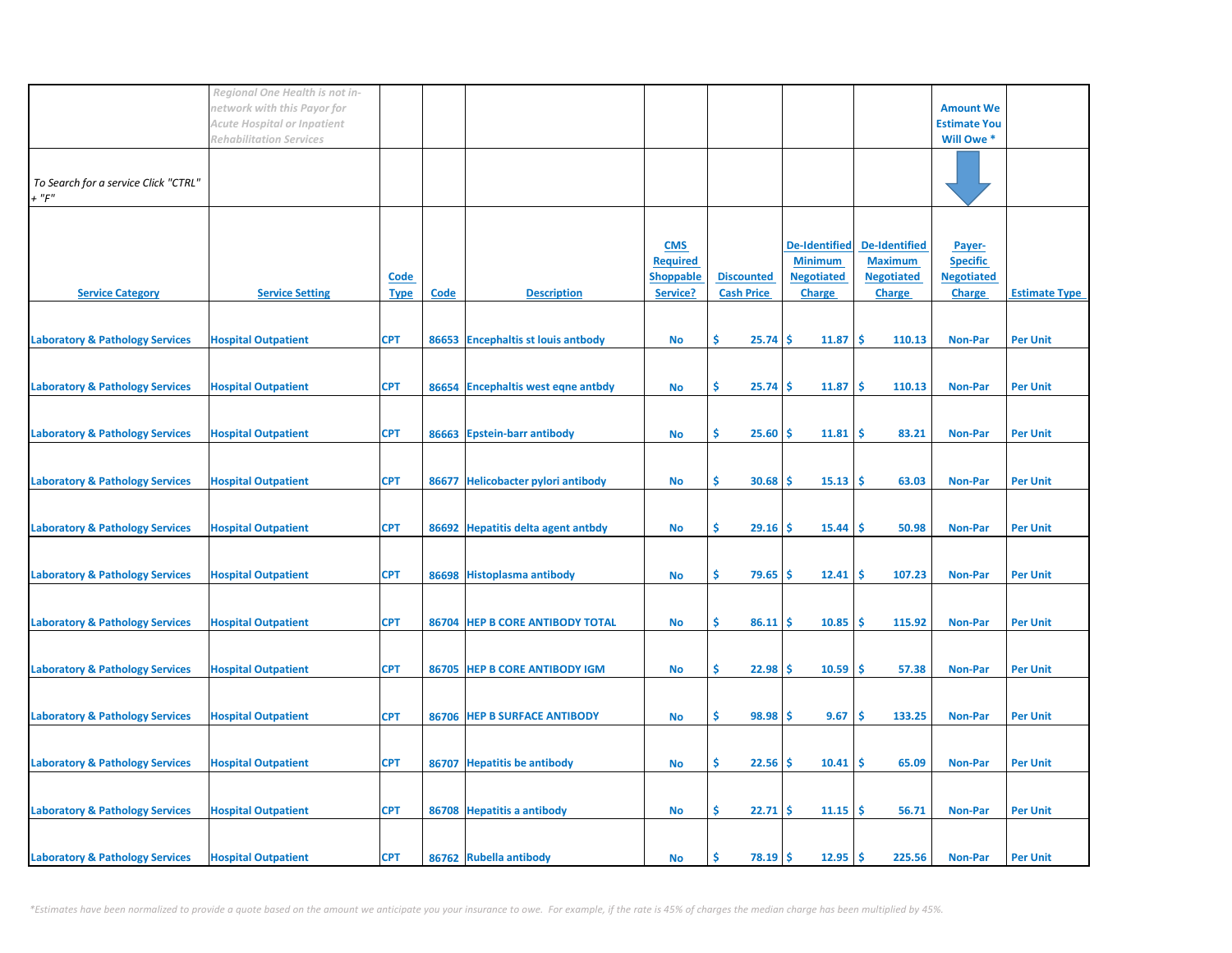|                                                     | Regional One Health is not in-<br>network with this Payor for        |                     |             |                                               |                                                               |                                               |                                                                              |                                                                       | <b>Amount We</b>                                                |                      |
|-----------------------------------------------------|----------------------------------------------------------------------|---------------------|-------------|-----------------------------------------------|---------------------------------------------------------------|-----------------------------------------------|------------------------------------------------------------------------------|-----------------------------------------------------------------------|-----------------------------------------------------------------|----------------------|
|                                                     | <b>Acute Hospital or Inpatient</b><br><b>Rehabilitation Services</b> |                     |             |                                               |                                                               |                                               |                                                                              |                                                                       | <b>Estimate You</b><br>Will Owe *                               |                      |
| To Search for a service Click "CTRL"<br>$+$ " $F$ " |                                                                      |                     |             |                                               |                                                               |                                               |                                                                              |                                                                       |                                                                 |                      |
| <b>Service Category</b>                             | <b>Service Setting</b>                                               | Code<br><u>Type</u> | Code        | <b>Description</b>                            | <b>CMS</b><br><b>Required</b><br><b>Shoppable</b><br>Service? | <b>Discounted</b><br><b>Cash Price</b>        | <b>De-Identified</b><br><b>Minimum</b><br><b>Negotiated</b><br><b>Charge</b> | De-Identified<br><b>Maximum</b><br><b>Negotiated</b><br><b>Charge</b> | Payer-<br><b>Specific</b><br><b>Negotiated</b><br><b>Charge</b> | <b>Estimate Type</b> |
| <b>Laboratory &amp; Pathology Services</b>          | <b>Hospital Outpatient</b>                                           | <b>CPT</b>          |             | 86765 Rubeola antibody                        | <b>No</b>                                                     | \$<br>$25.14$ \$                              | 11.59                                                                        | <b>S</b><br>72.53                                                     | <b>Non-Par</b>                                                  | <b>Per Unit</b>      |
| <b>Laboratory &amp; Pathology Services</b>          | <b>Hospital Outpatient</b>                                           | <b>CPT</b>          |             | 86769 - SARS-COV-2 COVID-19<br>86769 ANTIBODY | No                                                            | \$<br>$51.48$ \$                              | $\omega$                                                                     | \$<br>112.07                                                          | <b>Non-Par</b>                                                  | <b>Per Unit</b>      |
| <b>Laboratory &amp; Pathology Services</b>          | <b>Hospital Outpatient</b>                                           | <b>CPT</b>          |             | 86790 Virus antibody nos                      | <b>No</b>                                                     | \$.<br>$25.14$ \$                             | 11.59                                                                        | \$<br>76.53                                                           | <b>Non-Par</b>                                                  | <b>Per Unit</b>      |
| <b>Laboratory &amp; Pathology Services</b>          | <b>Hospital Outpatient</b>                                           | <b>CPT</b>          | 86803 Level | <b>Blood Test - Hepatitis C Antibody</b>      | No                                                            | \$<br>$67.64$ \$                              | 12.84                                                                        | -\$<br>91.06                                                          | <b>Non-Par</b>                                                  | <b>Per Unit</b>      |
| <b>Laboratory &amp; Pathology Services</b>          | <b>Hospital Outpatient</b>                                           | <b>CPT</b>          |             | 86804 Hep c ab test confirm                   | No                                                            | \$<br>23.09                                   | 13.94<br>\$.                                                                 | -\$<br>66.62                                                          | <b>Non-Par</b>                                                  | <b>Per Unit</b>      |
| <b>Laboratory &amp; Pathology Services</b>          | <b>Hospital Outpatient</b>                                           | <b>CPT</b>          |             | 86850 Rbc antibody screen                     | No                                                            | \$<br>$20.32$ \$                              | 5.00                                                                         | -\$<br>66.92                                                          | <b>Non-Par</b>                                                  | <b>Per Unit</b>      |
| <b>Laboratory &amp; Pathology Services</b>          | <b>Hospital Outpatient</b>                                           | <b>CPT</b>          |             | 86885 Coombs test indirect qual               | No                                                            | \$<br>$244.72$ \$                             | 5.65                                                                         | \$<br>329.43                                                          | <b>Non-Par</b>                                                  | <b>Per Unit</b>      |
| <b>Laboratory &amp; Pathology Services</b>          | <b>Hospital Outpatient</b>                                           | <b>CPT</b>          |             | 86900 Blood typing serologic abo              | No                                                            | \$<br>$198.99$ \$                             | 3.78                                                                         | -\$<br>267.88                                                         | <b>Non-Par</b>                                                  | <b>Per Unit</b>      |
| <b>Laboratory &amp; Pathology Services</b>          | <b>Hospital Outpatient</b>                                           | <b>CPT</b>          |             | 86900 Blood typing serologic abo              | <b>No</b>                                                     | \$<br>$198.99$ \$                             | 3.78                                                                         | -\$<br>267.88                                                         | <b>Non-Par</b>                                                  | <b>Per Unit</b>      |
| <b>Laboratory &amp; Pathology Services</b>          | <b>Hospital Outpatient</b>                                           | <b>CPT</b>          | 86901       | Blood typing serologic rh(d)                  | No                                                            | \$.<br>$60.24$ \$                             | 3.78                                                                         | -\$<br>81.10                                                          | <b>Non-Par</b>                                                  | <b>Per Unit</b>      |
| <b>Laboratory &amp; Pathology Services</b>          | <b>Hospital Outpatient</b>                                           | <b>CPT</b>          |             | 86901 Blood typing serologic rh(d)            | <b>No</b>                                                     | \$<br>$60.24$ \$                              | 3.78                                                                         | -\$<br>81.10                                                          | <b>Non-Par</b>                                                  | <b>Per Unit</b>      |
| <b>Laboratory &amp; Pathology Services</b>          | <b>Hospital Outpatient</b>                                           | <b>CPT</b>          |             | 86902 BLOOD TYPE ANTIGEN DONOR EA             | No                                                            | \$.<br>$5.82 \, \cancel{\hspace{1.5pt}}\,$ \$ | 4.84                                                                         | -\$<br>383.37                                                         | <b>Non-Par</b>                                                  | <b>Per Unit</b>      |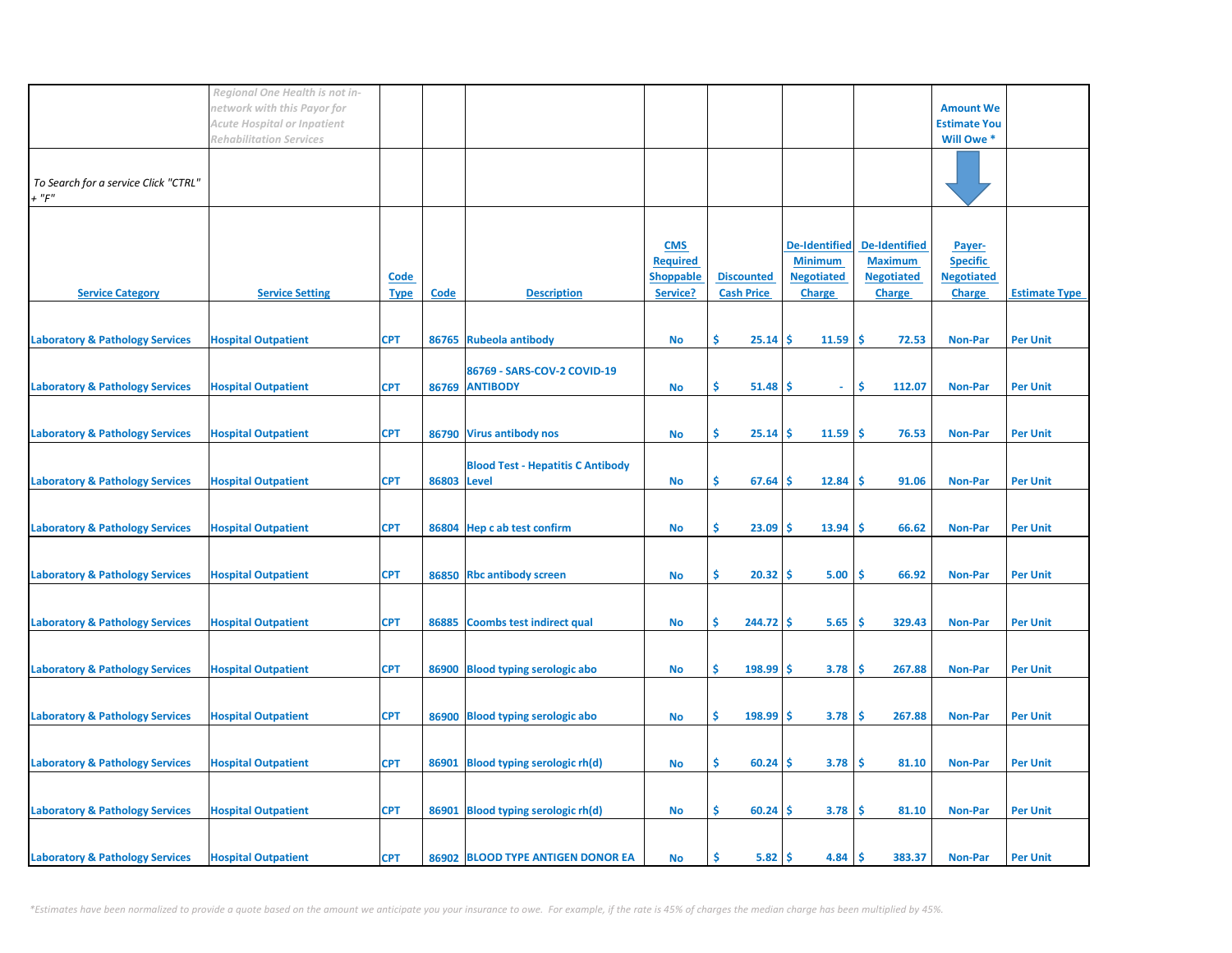|                                               | Regional One Health is not in-<br>network with this Payor for<br><b>Acute Hospital or Inpatient</b> |                     |       |                                                                                                          |                                                               |                                        |                                                                              |                                                                              | <b>Amount We</b><br><b>Estimate You</b>                         |                      |
|-----------------------------------------------|-----------------------------------------------------------------------------------------------------|---------------------|-------|----------------------------------------------------------------------------------------------------------|---------------------------------------------------------------|----------------------------------------|------------------------------------------------------------------------------|------------------------------------------------------------------------------|-----------------------------------------------------------------|----------------------|
|                                               | <b>Rehabilitation Services</b>                                                                      |                     |       |                                                                                                          |                                                               |                                        |                                                                              |                                                                              | Will Owe *                                                      |                      |
| To Search for a service Click "CTRL"<br>+ "F" |                                                                                                     |                     |       |                                                                                                          |                                                               |                                        |                                                                              |                                                                              |                                                                 |                      |
| <b>Service Category</b>                       | <b>Service Setting</b>                                                                              | Code<br><b>Type</b> | Code  | <b>Description</b>                                                                                       | <b>CMS</b><br><b>Required</b><br><b>Shoppable</b><br>Service? | <b>Discounted</b><br><b>Cash Price</b> | <b>De-Identified</b><br><b>Minimum</b><br><b>Negotiated</b><br><b>Charge</b> | <b>De-Identified</b><br><b>Maximum</b><br><b>Negotiated</b><br><b>Charge</b> | Payer-<br><b>Specific</b><br><b>Negotiated</b><br><b>Charge</b> | <b>Estimate Type</b> |
| <b>Laboratory &amp; Pathology Services</b>    | <b>Hospital Outpatient</b>                                                                          | <b>CPT</b>          | 86920 | <b>COMPATIBILITY TEST SPIN</b>                                                                           | No                                                            | Ŝ<br>$244.72$ \$                       | 13.44                                                                        | Ś<br>344.22                                                                  | <b>Non-Par</b>                                                  | <b>Per Unit</b>      |
| <b>Laboratory &amp; Pathology Services</b>    | <b>Hospital Outpatient</b>                                                                          | <b>CPT</b>          | 87040 | <b>Blood culture for bacteria</b>                                                                        | <b>No</b>                                                     | Ś<br>$133.90$ \$                       | 9.29                                                                         | Ŝ<br>180.25                                                                  | <b>Non-Par</b>                                                  | <b>Per Unit</b>      |
| <b>Laboratory &amp; Pathology Services</b>    | <b>Hospital Outpatient</b>                                                                          | <b>CPT</b>          |       | 87070 Bacterial Culture - Swab                                                                           | No                                                            | \$<br>$138.63$ \$                      | 7.76                                                                         | \$.<br>186.61                                                                | <b>Non-Par</b>                                                  | <b>Per Unit</b>      |
| <b>Laboratory &amp; Pathology Services</b>    | <b>Hospital Outpatient</b>                                                                          | <b>CPT</b>          | 87077 | <b>Bacterial Culture - Aerobic Isolates</b>                                                              | No                                                            | Ś<br>60.43                             | 7.27<br><b>S</b>                                                             | Ŝ<br>81.35                                                                   | <b>Non-Par</b>                                                  | <b>Per Unit</b>      |
| <b>Laboratory &amp; Pathology Services</b>    | <b>Hospital Outpatient</b>                                                                          | <b>CPT</b>          | 87081 | <b>Test for Disease-Causing</b><br>(Pathogenic) Organisms, Not<br><b>Limited to a Specific Condition</b> | No                                                            | \$<br>81.17S                           | 5.97                                                                         | Ŝ<br>109.26                                                                  | <b>Non-Par</b>                                                  | <b>Per Unit</b>      |
| <b>Laboratory &amp; Pathology Services</b>    | <b>Hospital Outpatient</b>                                                                          | <b>CPT</b>          |       | <b>Urine Test - Bacterial Culture,</b><br>87086 Quantitative Colony Count                                | No                                                            | Ś<br>$82.16$ \$                        | 7.26                                                                         | Ŝ<br>110.60                                                                  | <b>Non-Par</b>                                                  | <b>Per Unit</b>      |
| <b>Laboratory &amp; Pathology Services</b>    | <b>Hospital Outpatient</b>                                                                          | <b>CPT</b>          |       | 87088 Urine Test - Bacterial Culture                                                                     | <b>No</b>                                                     | \$.<br>$15.80$ \$                      | 7.28                                                                         | -Ś<br>43.86                                                                  | <b>Non-Par</b>                                                  | <b>Per Unit</b>      |
| <b>Laboratory &amp; Pathology Services</b>    | <b>Hospital Outpatient</b>                                                                          | <b>CPT</b>          |       | 87110 Chlamydia culture                                                                                  | No                                                            | \$<br>$130.74$ \$                      | 17.64                                                                        | -\$<br>175.99                                                                | <b>Non-Par</b>                                                  | <b>Per Unit</b>      |
| <b>Laboratory &amp; Pathology Services</b>    | <b>Hospital Outpatient</b>                                                                          | <b>CPT</b>          |       | <b>Evaluation of Antimicrobial Drug</b><br>87186 (antibiotic, antifungal, antiviral)                     | No                                                            | \$<br>69.16                            | 7.79<br>-S                                                                   | \$<br>93.10                                                                  | <b>Non-Par</b>                                                  | <b>Per Unit</b>      |
| <b>Laboratory &amp; Pathology Services</b>    | <b>Hospital Outpatient</b>                                                                          | <b>CPT</b>          |       | 87205 Lab Test - Smear for Microorganism                                                                 | No                                                            | \$<br>49.93                            | 3.84<br>-S                                                                   | \$<br>67.21                                                                  | <b>Non-Par</b>                                                  | <b>Per Unit</b>      |
| <b>Laboratory &amp; Pathology Services</b>    | <b>Hospital Outpatient</b>                                                                          | <b>CPT</b>          |       | <b>Lab Test - Detection test for</b><br>87340 Hepatitis B Surface Antigen                                | No                                                            | \$<br>$63.55$ \$                       | 9.30                                                                         | -\$<br>85.55                                                                 | <b>Non-Par</b>                                                  | <b>Per Unit</b>      |
| <b>Laboratory &amp; Pathology Services</b>    | <b>Hospital Outpatient</b>                                                                          | <b>CPT</b>          |       | Lab Test - Detection test for HIV-1<br>87389 and HIV-2                                                   | No                                                            | Ś<br>$110.43$ \$                       | 21.67                                                                        | -\$<br>148.66                                                                | <b>Non-Par</b>                                                  | <b>Per Unit</b>      |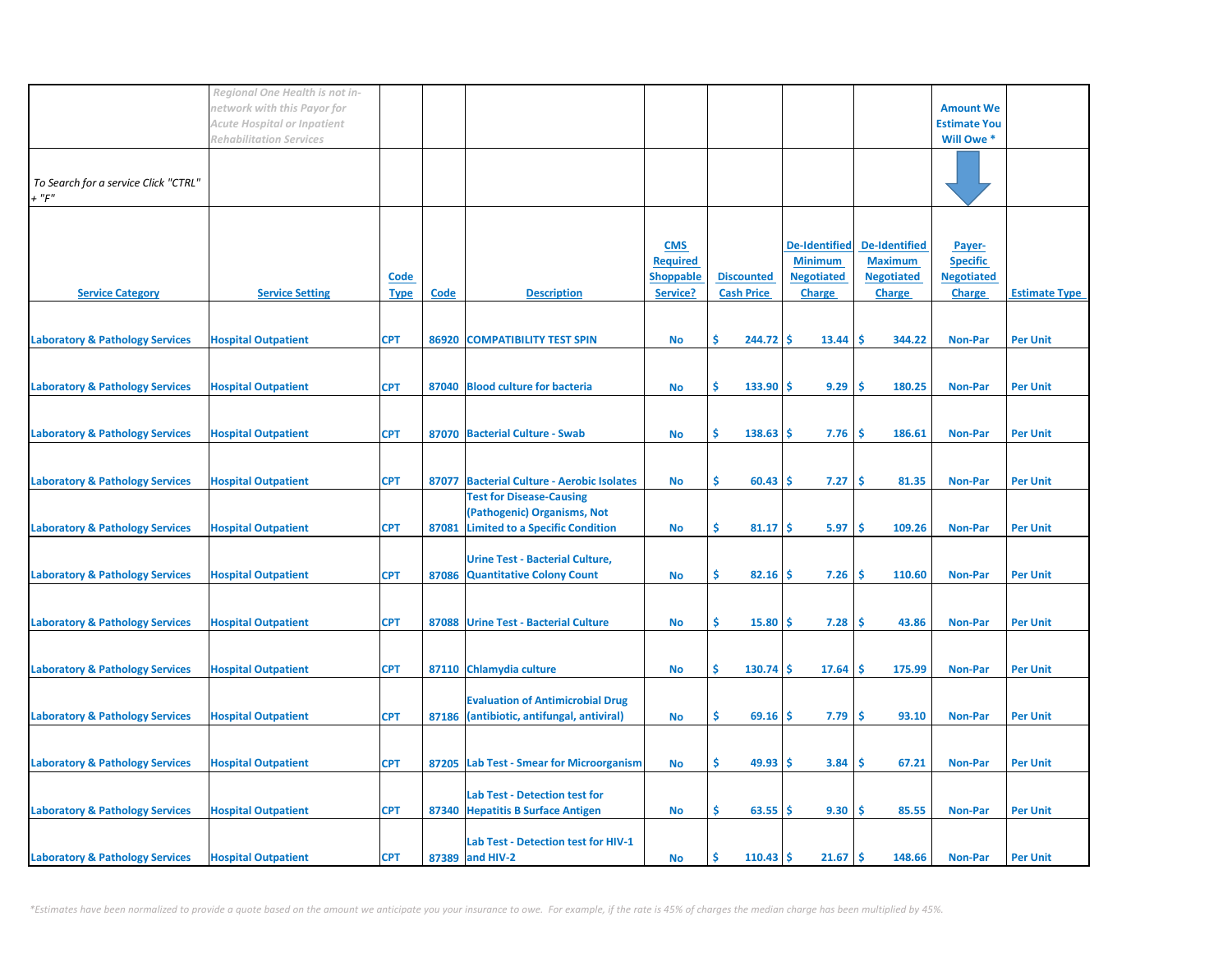|                                                         | Regional One Health is not in-                                    |                            |       |                                           |                              |                                        |                                    |                                    |                                         |                      |
|---------------------------------------------------------|-------------------------------------------------------------------|----------------------------|-------|-------------------------------------------|------------------------------|----------------------------------------|------------------------------------|------------------------------------|-----------------------------------------|----------------------|
|                                                         | network with this Payor for<br><b>Acute Hospital or Inpatient</b> |                            |       |                                           |                              |                                        |                                    |                                    | <b>Amount We</b><br><b>Estimate You</b> |                      |
|                                                         | <b>Rehabilitation Services</b>                                    |                            |       |                                           |                              |                                        |                                    |                                    | Will Owe *                              |                      |
|                                                         |                                                                   |                            |       |                                           |                              |                                        |                                    |                                    |                                         |                      |
| To Search for a service Click "CTRL"<br>$\cdot$ " $F$ " |                                                                   |                            |       |                                           |                              |                                        |                                    |                                    |                                         |                      |
|                                                         |                                                                   |                            |       |                                           |                              |                                        |                                    |                                    |                                         |                      |
|                                                         |                                                                   |                            |       |                                           | <b>CMS</b>                   |                                        | <b>De-Identified</b>               | <b>De-Identified</b>               | Payer-                                  |                      |
|                                                         |                                                                   |                            |       |                                           | <b>Required</b>              |                                        | <b>Minimum</b>                     | <b>Maximum</b>                     | <b>Specific</b>                         |                      |
| <b>Service Category</b>                                 | <b>Service Setting</b>                                            | <b>Code</b><br><b>Type</b> | Code  | <b>Description</b>                        | <b>Shoppable</b><br>Service? | <b>Discounted</b><br><b>Cash Price</b> | <b>Negotiated</b><br><b>Charge</b> | <b>Negotiated</b><br><b>Charge</b> | <b>Negotiated</b><br><b>Charge</b>      | <b>Estimate Type</b> |
|                                                         |                                                                   |                            |       |                                           |                              |                                        |                                    |                                    |                                         |                      |
| <b>Laboratory &amp; Pathology Services</b>              | <b>Hospital Outpatient</b>                                        | <b>CPT</b>                 |       | 87425 Rotavirus ag ia                     | <b>No</b>                    | \$<br>37.44                            | 10.78<br><b>S</b>                  | -\$<br>108.00                      | <b>Non-Par</b>                          | <b>Per Unit</b>      |
|                                                         |                                                                   |                            |       |                                           |                              |                                        |                                    |                                    |                                         |                      |
| <b>Laboratory &amp; Pathology Services</b>              | <b>Hospital Outpatient</b>                                        | <b>CPT</b>                 | 87491 | <b>Urine Test - Chlamydia</b>             | No                           | \$<br>108.43                           | -S<br>31.58                        | -\$<br>171.03                      | <b>Non-Par</b>                          | <b>Per Unit</b>      |
|                                                         |                                                                   |                            |       | <b>Urine Test - Gonorrhoeae</b>           |                              |                                        |                                    |                                    |                                         |                      |
| <b>Laboratory &amp; Pathology Services</b>              | <b>Hospital Outpatient</b>                                        | <b>CPT</b>                 | 87591 | (Neisseria Gonorrhoeae Bacteria)          | No                           | \$.<br>$90.13$ \$                      | 31.58                              | -Ś<br>171.03                       | Non-Par                                 | <b>Per Unit</b>      |
|                                                         |                                                                   |                            |       | 87635 - SARS-COV-2 COVID-19               |                              |                                        |                                    |                                    |                                         |                      |
| <b>Laboratory &amp; Pathology Services</b>              | <b>Hospital Outpatient</b>                                        | <b>CPT</b>                 |       | 87635 AMP PRB                             | No                           | \$<br>$53.36$ \$                       | $\sim$                             | \$<br>136.48                       | <b>Non-Par</b>                          | <b>Per Unit</b>      |
|                                                         |                                                                   |                            |       |                                           |                              |                                        |                                    |                                    |                                         |                      |
| <b>Laboratory &amp; Pathology Services</b>              | <b>Hospital Outpatient</b>                                        | <b>CPT</b>                 |       | 87798 Detect agent nos dna amp            | No                           | \$<br>$90.13$ \$                       | 31.58                              | Ŝ<br>171.03                        | <b>Non-Par</b>                          | <b>Per Unit</b>      |
|                                                         |                                                                   |                            |       | <b>Lab Test - Detection test for</b>      |                              |                                        |                                    |                                    |                                         |                      |
| <b>Laboratory &amp; Pathology Services</b>              | <b>Hospital Outpatient</b>                                        | <b>CPT</b>                 |       | 87804 Influenza Virus                     | No                           | \$.<br>$37.58$ \$                      | 19.82                              | ۱\$<br>70.50                       | <b>Non-Par</b>                          | <b>Per Unit</b>      |
|                                                         |                                                                   |                            |       |                                           |                              |                                        |                                    |                                    |                                         |                      |
| <b>Laboratory &amp; Pathology Services</b>              | <b>Hospital Outpatient</b>                                        | <b>CPT</b>                 |       | 87880 Strep Test (Streptococcus, group A) | No                           | \$<br>$101.56$ \$                      | 19.87                              | \$<br>143.48                       | <b>Non-Par</b>                          | <b>Per Unit</b>      |
|                                                         |                                                                   |                            |       |                                           |                              |                                        |                                    |                                    |                                         |                      |
| <b>Laboratory &amp; Pathology Services</b>              | <b>Hospital Outpatient</b>                                        | <b>CPT</b>                 |       | 88185 Flowcytometry/tc add-on             | <b>No</b>                    | \$.<br>68.81                           | -S<br>$\omega$                     | \$<br>120.30                       | <b>Non-Par</b>                          | <b>Per Unit</b>      |
|                                                         |                                                                   |                            |       | <b>Immunization Administration First</b>  |                              |                                        |                                    |                                    |                                         |                      |
| <b>Vaccinations</b>                                     | <b>Physician Office</b>                                           | <b>CPT</b>                 |       | 90460 Component                           | No                           | \$<br>$40.10$ \$                       | 11.68                              | -\$<br>75.93                       | \$13.44                                 | <b>Per Unit</b>      |
|                                                         |                                                                   |                            |       | <b>Immunization Administration Each</b>   |                              |                                        |                                    |                                    |                                         |                      |
| <b>Vaccinations</b>                                     | <b>Physician Office</b>                                           | <b>CPT</b>                 |       | 90461 Additional Component                | No                           | \$.<br>$25.13$ \$                      | 10.49                              | ۱\$<br>38.51                       | \$12.07                                 | <b>Per Unit</b>      |
|                                                         |                                                                   |                            |       |                                           |                              |                                        |                                    |                                    |                                         |                      |
| <b>Vaccinations</b>                                     | <b>Hospital Outpatient</b>                                        | <b>CPT</b>                 | 90471 | <b>Immunization Administration</b>        | No                           | \$.<br>$44.49$ \$                      | 7.02                               | -\$<br>81.80                       | <b>Non-Par</b>                          | <b>Per Unit</b>      |
|                                                         |                                                                   |                            |       | <b>Immunization Administration Each</b>   |                              |                                        |                                    |                                    |                                         |                      |
| <b>Vaccinations</b>                                     | <b>Hospital Outpatient</b>                                        | <b>CPT</b>                 |       | 90472 Additional Component                | No                           | \$<br>$12.56 \, \text{S}$              | $\sim$                             | \$<br>38.51                        | Non-Par                                 | <b>Per Unit</b>      |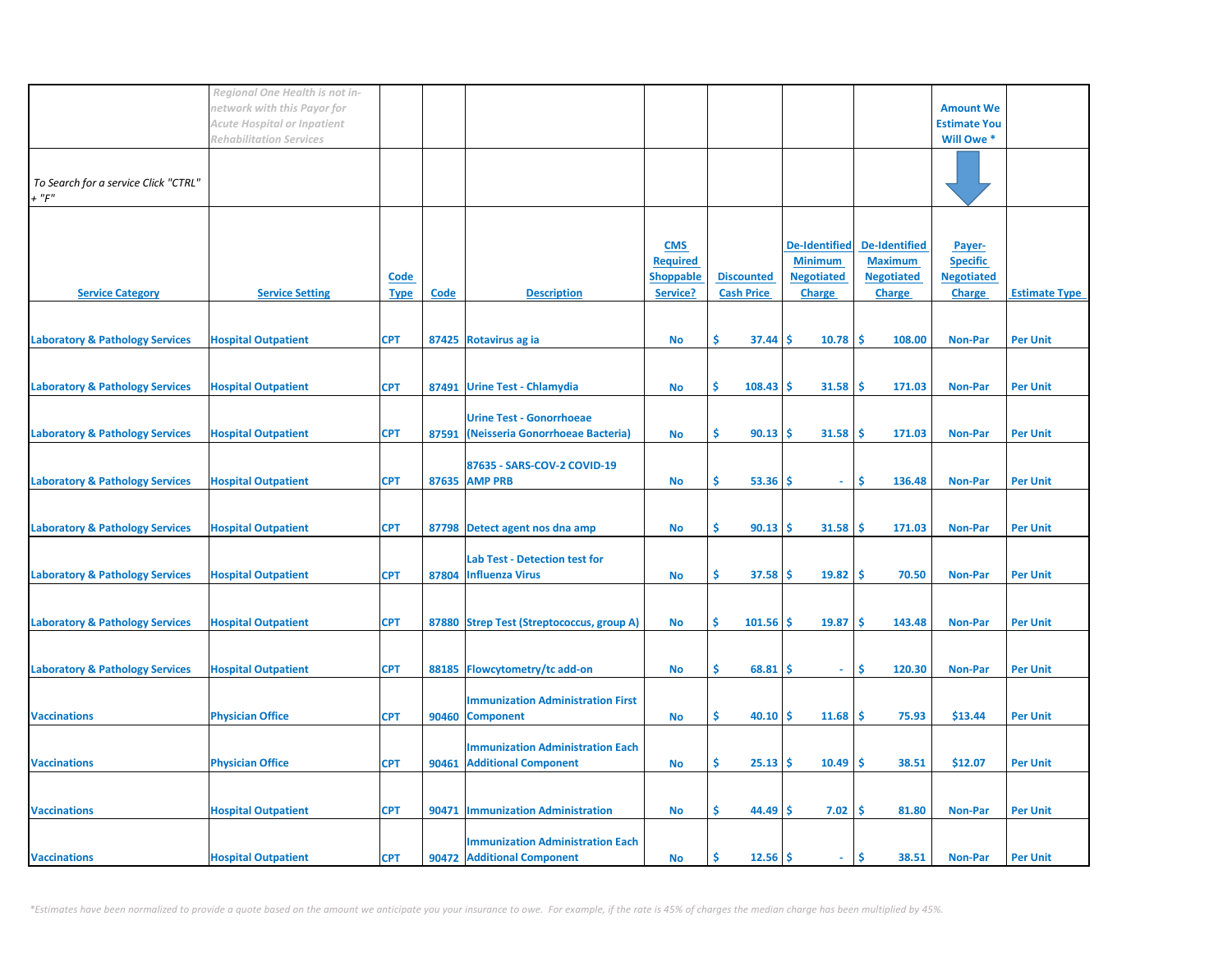|                                                                   | Regional One Health is not in-<br>network with this Payor for        |             |             |                                                     |                  |                                      |                      |                          | <b>Amount We</b>                  |                      |
|-------------------------------------------------------------------|----------------------------------------------------------------------|-------------|-------------|-----------------------------------------------------|------------------|--------------------------------------|----------------------|--------------------------|-----------------------------------|----------------------|
|                                                                   | <b>Acute Hospital or Inpatient</b><br><b>Rehabilitation Services</b> |             |             |                                                     |                  |                                      |                      |                          | <b>Estimate You</b><br>Will Owe * |                      |
| To Search for a service Click "CTRL"<br>$+$ " $F$ "               |                                                                      |             |             |                                                     |                  |                                      |                      |                          |                                   |                      |
|                                                                   |                                                                      |             |             |                                                     | <b>CMS</b>       |                                      | <b>De-Identified</b> | <b>De-Identified</b>     | Payer-                            |                      |
|                                                                   |                                                                      |             |             |                                                     | <b>Required</b>  |                                      | <b>Minimum</b>       | <b>Maximum</b>           | <b>Specific</b>                   |                      |
|                                                                   |                                                                      | Code        |             |                                                     | <b>Shoppable</b> | <b>Discounted</b>                    | <b>Negotiated</b>    | <b>Negotiated</b>        | <b>Negotiated</b>                 |                      |
| <b>Service Category</b>                                           | <b>Service Setting</b>                                               | <b>Type</b> | <b>Code</b> | <b>Description</b>                                  | Service?         | <b>Cash Price</b>                    | <b>Charge</b>        | <b>Charge</b>            | <b>Charge</b>                     | <b>Estimate Type</b> |
|                                                                   |                                                                      |             |             |                                                     |                  |                                      |                      |                          |                                   |                      |
| <b>Vaccinations</b>                                               | <b>Hospital Outpatient</b>                                           | <b>CPT</b>  |             | 90651 9V HPV Vaccine 2/3 Dose                       | <b>No</b>        | Ŝ.<br>$142.32 \mid \mathsf{S}$       | 9.56                 | Ŝ<br>227.93              | <b>Non-Par</b>                    | <b>Per Unit</b>      |
|                                                                   |                                                                      |             |             | <b>Vaccine - Pneumococcal Conjugate</b>             |                  |                                      |                      |                          |                                   |                      |
| <b>Vaccination</b>                                                | <b>Hospital Outpatient</b>                                           | <b>CPT</b>  |             | 90670 for Injection into Muscle                     | <b>No</b>        | Ś.<br>285.59                         | 9.56<br>Ŝ            | Ŝ<br>345.21              | <b>Non-Par</b>                    | <b>Per Unit</b>      |
|                                                                   |                                                                      |             |             | Vaccine - Tetanus, Diptheria                        |                  |                                      |                      |                          |                                   |                      |
|                                                                   |                                                                      |             |             | <b>Toxoids, and Acellular Pertussis</b>             |                  |                                      |                      |                          |                                   |                      |
| <b>Vaccination</b>                                                | <b>Hospital Outpatient</b>                                           | <b>CPT</b>  |             | (Whooping Cough) for Injection<br>90715 into Muscle | <b>No</b>        | \$<br>$57.74$ \$                     | $\omega$ .           | Ŝ.<br>77.73              | <b>Non-Par</b>                    | <b>Per Unit</b>      |
|                                                                   |                                                                      |             |             |                                                     |                  |                                      |                      |                          |                                   |                      |
|                                                                   |                                                                      |             |             |                                                     |                  |                                      |                      |                          |                                   |                      |
| <b>Evaluation &amp; Management Services Professional Services</b> |                                                                      | <b>CPT</b>  |             | 90791 Psychiatric Diagnostic Evaluation             | No               | Ŝ.<br>308.81                         | -S<br>118.93         | -Ś<br>198.74             | \$124.21                          | <b>Per Unit</b>      |
|                                                                   |                                                                      |             |             |                                                     |                  |                                      |                      |                          |                                   |                      |
| <b>Evaluation &amp; Management Services Professional Services</b> |                                                                      | <b>CPT</b>  |             | 90832 Psychotherapy - 30 Minutes                    | Yes              | $\left  \mathsf{s} \right $<br>88.03 | 57.92<br>-S          | Ŝ<br>99.25               | \$62.03                           | <b>Per Unit</b>      |
|                                                                   |                                                                      |             |             |                                                     |                  |                                      |                      |                          |                                   |                      |
| <b>Evaluation &amp; Management Services Professional Services</b> |                                                                      | <b>CPT</b>  |             | 90834 Psychotherapy - 45 Minutes                    | Yes              | Ŝ.<br>$116.77$ \$                    | 77.37                | -Ś<br>132.34             | \$82.71                           | <b>Per Unit</b>      |
|                                                                   |                                                                      |             |             |                                                     |                  |                                      |                      |                          |                                   |                      |
|                                                                   |                                                                      |             |             |                                                     |                  |                                      |                      |                          |                                   |                      |
| <b>Evaluation &amp; Management Services Professional Services</b> |                                                                      | <b>CPT</b>  | 90837       | <b>Psychotherapy - 60 Minutes</b>                   | Yes              | S.<br>$174.90$ \$                    | 116.00               | -Ś<br>198.22             | \$123.89                          | <b>Per Unit</b>      |
|                                                                   |                                                                      |             |             |                                                     |                  | N/A No<br><b>Service</b>             |                      | N/A No<br><b>Service</b> | N/A No<br><b>Service</b>          |                      |
| <b>Evaluation &amp; Management Services Professional Services</b> |                                                                      | <b>CPT</b>  |             | 90846 Family psytx w/o pt 50 min                    | Yes              | <b>Volume</b>                        | \$                   | <b>Volume</b>            | <b>Volume</b>                     | <b>Per Unit</b>      |
|                                                                   |                                                                      |             |             |                                                     |                  |                                      |                      |                          |                                   |                      |
| <b>Evaluation &amp; Management Services Professional Services</b> |                                                                      | <b>CPT</b>  |             | 90847 Psychotherapy - Family Session                | Yes              | Ŝ.<br>146.15                         | Ŝ.<br>97.13          | Ŝ.<br>166.18             | \$103.86                          | <b>Per Unit</b>      |
|                                                                   |                                                                      |             |             |                                                     |                  | N/A No                               |                      | N/A No                   | N/A No                            |                      |
|                                                                   |                                                                      |             |             |                                                     |                  | <b>Service</b>                       |                      | <b>Service</b>           | <b>Service</b>                    |                      |
| <b>Evaluation &amp; Management Services Professional Services</b> |                                                                      | <b>CPT</b>  |             | 90853 Psychotherapy - Group Session                 | Yes              | <b>Volume</b>                        | \$                   | <b>Volume</b>            | <b>Volume</b>                     | <b>Per Unit</b>      |
|                                                                   |                                                                      |             |             |                                                     |                  |                                      |                      |                          |                                   |                      |
| <b>Medicine Speech Therapy</b>                                    | <b>Hospital Outpatient</b>                                           | <b>CPT</b>  |             | 92507 SPEECH/HEARING THERAPY                        | No               | Ś.<br>52.00                          | -\$<br>17.40         | Ŝ.<br>251.43             | <b>Non-Par</b>                    | <b>Per Unit</b>      |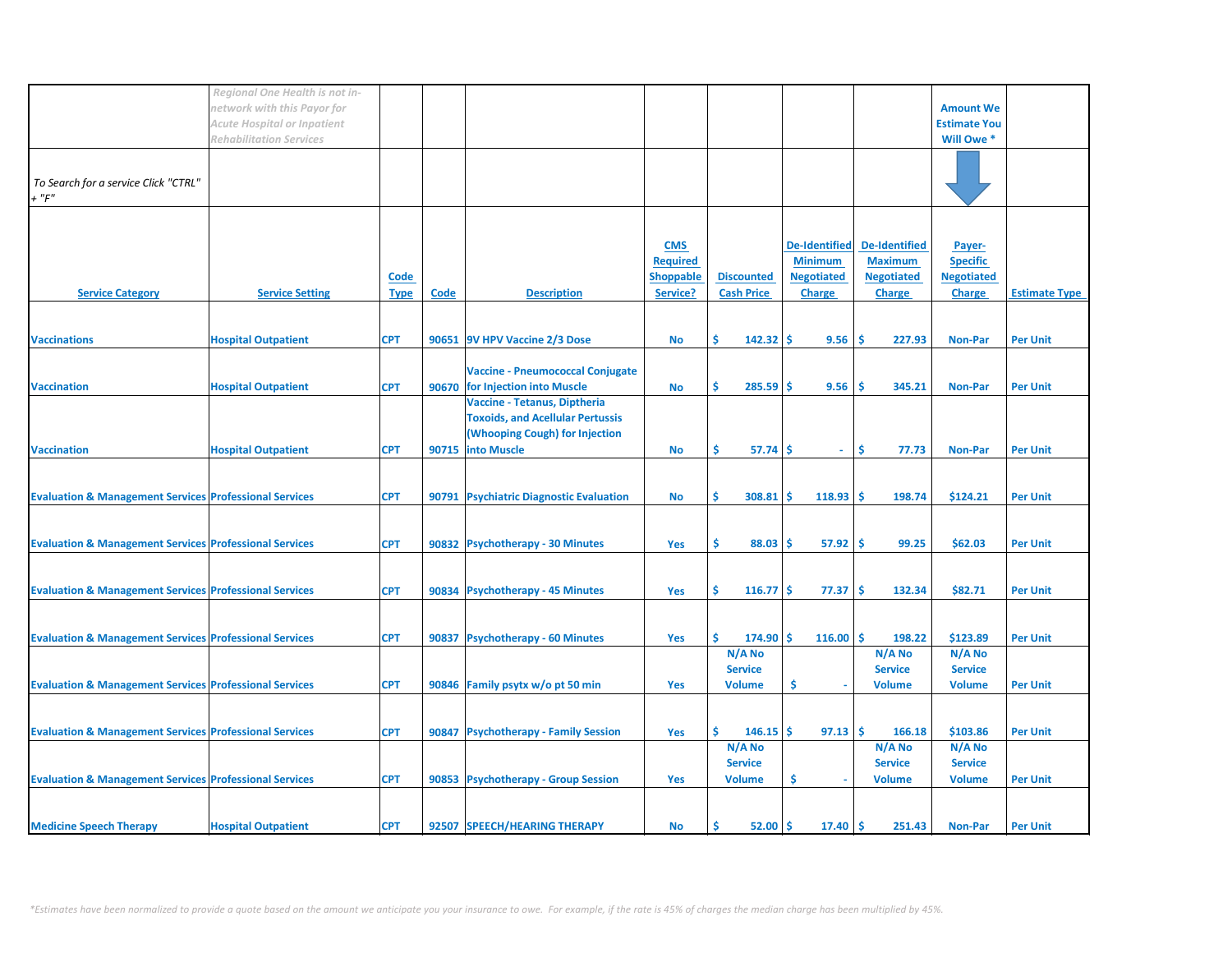| Regional One Health is not in-                                                                                                                                                            |                     |                      |
|-------------------------------------------------------------------------------------------------------------------------------------------------------------------------------------------|---------------------|----------------------|
| network with this Payor for                                                                                                                                                               | <b>Amount We</b>    |                      |
|                                                                                                                                                                                           |                     |                      |
| <b>Acute Hospital or Inpatient</b>                                                                                                                                                        | <b>Estimate You</b> |                      |
| <b>Rehabilitation Services</b>                                                                                                                                                            | Will Owe *          |                      |
|                                                                                                                                                                                           |                     |                      |
|                                                                                                                                                                                           |                     |                      |
| To Search for a service Click "CTRL"                                                                                                                                                      |                     |                      |
| $+$ " $F$ "                                                                                                                                                                               |                     |                      |
|                                                                                                                                                                                           |                     |                      |
|                                                                                                                                                                                           |                     |                      |
| <b>De-Identified</b><br><b>De-Identified</b><br><b>CMS</b>                                                                                                                                | Payer-              |                      |
| <b>Maximum</b><br><b>Required</b><br><b>Minimum</b>                                                                                                                                       | <b>Specific</b>     |                      |
| <b>Shoppable</b><br><b>Discounted</b><br><b>Negotiated</b><br><b>Negotiated</b><br>Code                                                                                                   | <b>Negotiated</b>   |                      |
| <b>Description</b><br><b>Cash Price</b><br><b>Service Category</b><br><b>Service Setting</b><br><b>Code</b><br>Service?<br><b>Charge</b><br><b>Charge</b><br><b>Type</b>                  | <b>Charge</b>       | <b>Estimate Type</b> |
|                                                                                                                                                                                           |                     |                      |
|                                                                                                                                                                                           |                     |                      |
| Electrocardiogram, routine, with                                                                                                                                                          |                     |                      |
| \$<br>\$.<br><b>Medicine Cardiovascular</b><br><b>Professional Services</b><br><b>CPT</b><br>interpretation and report<br>36.27<br>Ŝ<br>28.12<br>95.52<br>93000<br>Yes                    | \$15.89             | <b>Per Unit</b>      |
|                                                                                                                                                                                           |                     |                      |
|                                                                                                                                                                                           |                     |                      |
| <b>CPT</b><br>Ŝ.<br>$142.29$ \$<br>\$<br><b>Medicine Other</b><br><b>Hospital Outpatient</b><br>93005 Electrocardiogram (ECG or EKG)<br><b>No</b><br>295.26<br>$\sim$                     | <b>Non-Par</b>      | <b>Per Unit</b>      |
|                                                                                                                                                                                           |                     |                      |
|                                                                                                                                                                                           |                     |                      |
| 471.40<br>61.00<br>\$.<br>634.57<br><b>Medicine Cardiac Stress Test</b><br><b>Hospital Outpatient</b><br><b>CPT</b><br><b>CARDIOVASCULAR STRESS TEST</b><br>Ŝ.<br>Ŝ<br>93017<br><b>No</b> | <b>Non-Par</b>      | <b>Per Unit</b>      |
|                                                                                                                                                                                           |                     |                      |
|                                                                                                                                                                                           |                     |                      |
| 93306 Tte w/doppler complete<br>\$.<br>Ŝ.<br><b>Medicine Other</b><br><b>Hospital Outpatient</b><br><b>CPT</b><br>1,404.83<br>Ŝ.<br>322.26<br>1,593.05<br><b>No</b>                       | <b>Non-Par</b>      | <b>Per Unit</b>      |
|                                                                                                                                                                                           |                     |                      |
|                                                                                                                                                                                           |                     |                      |
| <b>Insertion of catheter into left heart</b>                                                                                                                                              |                     |                      |
| <b>CPT</b><br>93452 for diagnosis<br>579.93 \$ 12,920.92<br><b>Hospital Outpatient Procedure</b><br><b>Hospital Outpatient</b><br>Yes<br>\$8,847.45<br>\$.                                | <b>Non-Par</b>      | <b>Case Rate</b>     |
|                                                                                                                                                                                           |                     |                      |
|                                                                                                                                                                                           |                     |                      |
| <b>CPT</b><br>Ŝ.<br>240.64<br>92.64<br>-Ś<br><b>Medicine Other</b><br><b>Hospital Outpatient</b><br>-S<br>400.67<br>93971<br><b>Extremity study</b><br><b>No</b>                          | <b>Non-Par</b>      | <b>Per Unit</b>      |
|                                                                                                                                                                                           |                     |                      |
|                                                                                                                                                                                           |                     |                      |
| \$<br>$189.82$ \$<br>\$.<br>1,229.53<br><b>Medicine Other</b><br><b>Hospital Outpatient</b><br><b>CPT</b><br>95044 Allergy patch tests<br><b>No</b>                                       | <b>Non-Par</b>      | <b>Per Unit</b>      |
| N/A No<br>N/A No<br>N/A No                                                                                                                                                                | N/A No              |                      |
| <b>Service</b><br><b>Service</b><br><b>Medicine Neurology and</b><br><b>Service</b>                                                                                                       | <b>Service</b>      |                      |
| <b>Neuromuscular</b><br><b>CPT</b><br>95810 Sleep study<br>Yes<br><b>Hospital Outpatient</b><br><b>Volume</b><br><b>Volume</b><br><b>Volume</b>                                           | <b>Volume</b>       | <b>Per Unit</b>      |
|                                                                                                                                                                                           |                     |                      |
|                                                                                                                                                                                           |                     |                      |
|                                                                                                                                                                                           |                     |                      |
| Ŝ.<br>110.26<br>\$<br>66.86<br>\$.<br><b>Hospital Outpatient</b><br><b>CPT</b><br>96402 Chemo hormon antineopl sq/im<br>196.20<br><b>Injections</b><br><b>No</b>                          | <b>Non-Par</b>      | <b>Case Rate</b>     |
| <b>Physical Therapy - Manual</b>                                                                                                                                                          |                     |                      |
| <b>Electrical Stimulation Therapy, 15</b><br><b>Medicine Physical Medicine and</b>                                                                                                        |                     |                      |
| <b>Rehabilitation</b><br>-\$<br><b>Hospital Outpatient</b><br><b>CPT</b><br>97032 minutes<br>\$.<br>31.26<br>-S<br>12.56<br>59.90<br><b>No</b>                                            | <b>Non-Par</b>      | <b>Per Unit</b>      |
|                                                                                                                                                                                           |                     |                      |
| <b>Medicine Physical Medicine and</b><br><b>Physical Therapy - Ultrasound</b>                                                                                                             |                     |                      |
| <b>CPT</b><br>$11.95$ \$<br>Rehabilitation<br><b>Hospital Outpatient</b><br>97035 Therapy<br>\$<br>$26.92$ \$<br>40.29<br><b>No</b>                                                       | Non-Par             | <b>Per Unit</b>      |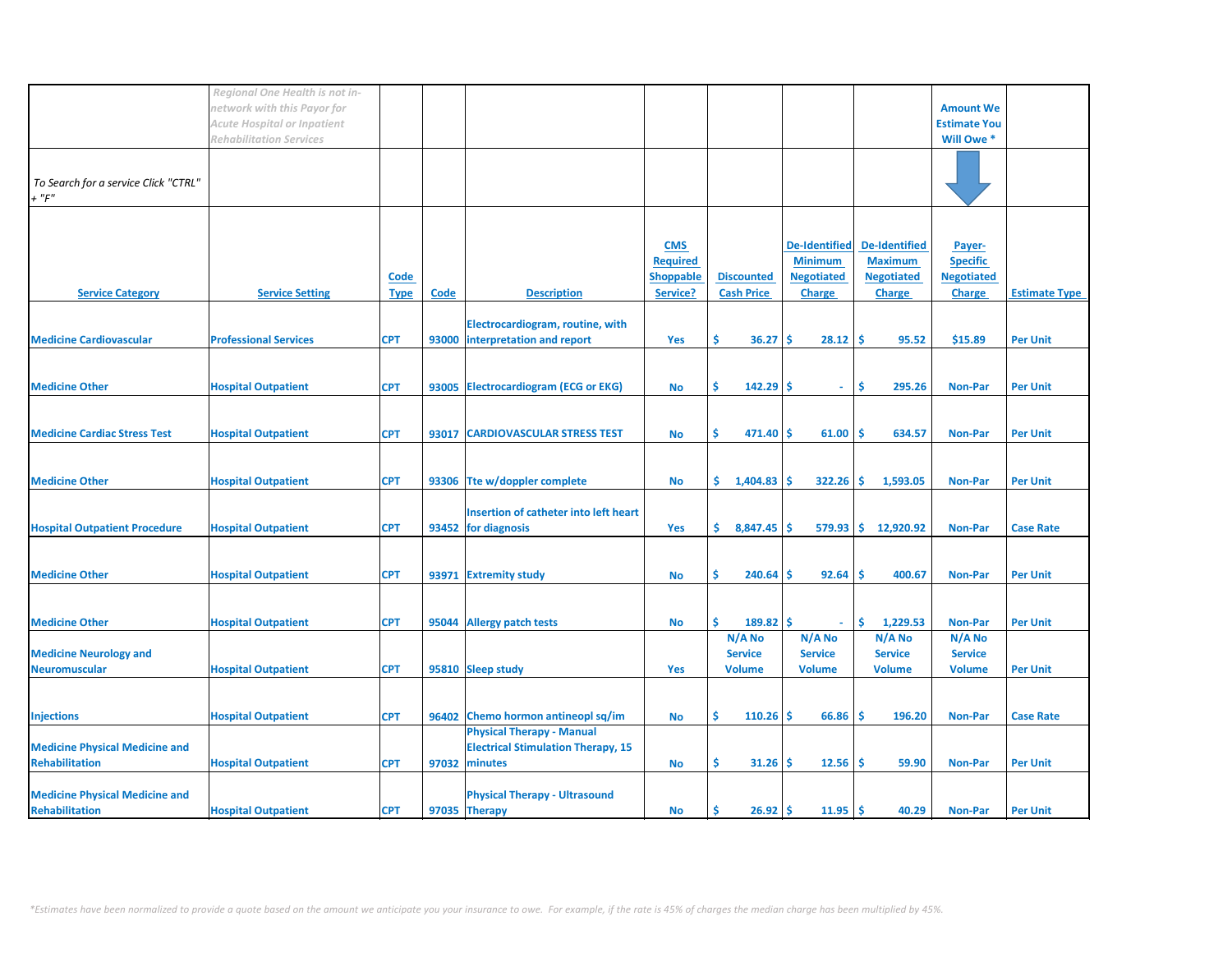|                                       | Regional One Health is not in- |             |      |                                                          |                  |                   |                      |                      |                     |                      |
|---------------------------------------|--------------------------------|-------------|------|----------------------------------------------------------|------------------|-------------------|----------------------|----------------------|---------------------|----------------------|
|                                       | network with this Payor for    |             |      |                                                          |                  |                   |                      |                      | <b>Amount We</b>    |                      |
|                                       | Acute Hospital or Inpatient    |             |      |                                                          |                  |                   |                      |                      | <b>Estimate You</b> |                      |
|                                       | <b>Rehabilitation Services</b> |             |      |                                                          |                  |                   |                      |                      | Will Owe *          |                      |
|                                       |                                |             |      |                                                          |                  |                   |                      |                      |                     |                      |
|                                       |                                |             |      |                                                          |                  |                   |                      |                      |                     |                      |
| To Search for a service Click "CTRL"  |                                |             |      |                                                          |                  |                   |                      |                      |                     |                      |
| $+$ " $F$ "                           |                                |             |      |                                                          |                  |                   |                      |                      |                     |                      |
|                                       |                                |             |      |                                                          |                  |                   |                      |                      |                     |                      |
|                                       |                                |             |      |                                                          |                  |                   |                      |                      |                     |                      |
|                                       |                                |             |      |                                                          | <b>CMS</b>       |                   | <b>De-Identified</b> | <b>De-Identified</b> | Payer-              |                      |
|                                       |                                |             |      |                                                          | <b>Required</b>  |                   | <b>Minimum</b>       | <b>Maximum</b>       | <b>Specific</b>     |                      |
|                                       |                                | Code        |      |                                                          | <b>Shoppable</b> | <b>Discounted</b> | <b>Negotiated</b>    | <b>Negotiated</b>    | <b>Negotiated</b>   |                      |
| <b>Service Category</b>               | <b>Service Setting</b>         | <b>Type</b> | Code | <b>Description</b>                                       | Service?         | <b>Cash Price</b> | <b>Charge</b>        | <b>Charge</b>        | <b>Charge</b>       | <b>Estimate Type</b> |
|                                       |                                |             |      |                                                          |                  |                   |                      |                      |                     |                      |
| <b>Medicine Physical Medicine and</b> |                                |             |      |                                                          |                  |                   |                      |                      |                     |                      |
| <b>Rehabilitation</b>                 |                                | <b>CPT</b>  |      | <b>Physical Therapy - Therapeutic</b><br>97110 Exercises |                  | \$.<br>88.74      | Ŝ.<br>17.40          | -Ś<br>119.46         | <b>Non-Par</b>      | <b>Per Unit</b>      |
|                                       | <b>Hospital Outpatient</b>     |             |      |                                                          | Yes              |                   |                      |                      |                     |                      |
| <b>Medicine Physical Medicine and</b> |                                |             |      | <b>Physical Therapy - Neuromuscular</b>                  |                  |                   |                      |                      |                     |                      |
| <b>Rehabilitation</b>                 | <b>Hospital Outpatient</b>     | <b>CPT</b>  |      | 97112 Reeducation                                        | No               | \$.<br>69.93      | \$.<br>26.14         | -Ś<br>104.78         | <b>Non-Par</b>      | <b>Per Unit</b>      |
|                                       |                                |             |      |                                                          |                  |                   |                      |                      |                     |                      |
| <b>Medicine Physical Medicine and</b> |                                |             |      |                                                          |                  |                   |                      |                      |                     |                      |
| <b>Rehabilitation</b>                 | <b>Hospital Outpatient</b>     | <b>CPT</b>  |      | 97116 GAIT TRAINING THERAPY                              | No               | \$.<br>77.61      | 22.90<br>'\$         | -\$<br>104.48        | <b>Non-Par</b>      | <b>Per Unit</b>      |
|                                       |                                |             |      |                                                          |                  |                   |                      |                      |                     |                      |
|                                       |                                |             |      |                                                          |                  |                   |                      |                      |                     |                      |
| <b>Medicine Physical Medicine and</b> |                                |             |      |                                                          |                  |                   |                      |                      |                     |                      |
| <b>Rehabilitation</b>                 | <b>Hospital Outpatient</b>     | <b>CPT</b>  |      | 97140 Physical Therapy - Manual Therapy                  | No               | \$.<br>56.20      | \$<br>23.73          | ۱\$.<br>93.92        | <b>Non-Par</b>      | <b>Per Unit</b>      |
|                                       |                                |             |      |                                                          |                  |                   |                      |                      |                     |                      |
| <b>Medicine Physical Medicine and</b> |                                |             |      | <b>Physical Therapy - Low Complexity</b>                 |                  |                   |                      |                      |                     |                      |
| <b>Rehabilitation</b>                 | <b>Hospital Outpatient</b>     | <b>CPT</b>  |      | 97161 Evaluation                                         | No               | \$<br>168.06      | 71.97<br><b>S</b>    | -\$<br>252.78        | <b>Non-Par</b>      | <b>Per Unit</b>      |
|                                       |                                |             |      |                                                          |                  |                   |                      |                      |                     |                      |
| <b>Medicine Physical Medicine and</b> |                                |             |      | <b>Physical Therapy - Moderate</b>                       |                  |                   |                      |                      |                     |                      |
| <b>Rehabilitation</b>                 | <b>Hospital Outpatient</b>     | <b>CPT</b>  |      | 97162 Complexity Evaluation                              | <b>No</b>        | \$<br>62.40       | '\$<br>71.97         | -\$<br>252.78        | <b>Non-Par</b>      | <b>Per Unit</b>      |
|                                       |                                |             |      |                                                          |                  |                   |                      |                      |                     |                      |
| <b>Medicine Physical Medicine and</b> |                                |             |      | <b>Physical Therapy - High Complexity</b>                |                  |                   |                      |                      |                     |                      |
| <b>Rehabilitation</b>                 | <b>Hospital Outpatient</b>     | <b>CPT</b>  |      | 97163 Evaluation                                         | No               | \$<br>168.06      | 71.97<br>Ŝ.          | -\$<br>252.78        | <b>Non-Par</b>      | <b>Per Unit</b>      |
|                                       |                                |             |      |                                                          |                  |                   |                      |                      |                     |                      |
| <b>Medicine Physical Medicine and</b> |                                |             |      |                                                          |                  |                   |                      |                      |                     |                      |
| <b>Rehabilitation</b>                 | <b>Hospital Outpatient</b>     | <b>CPT</b>  |      | 97164 Physical Therapy - Re-Evaluation                   | No               | \$<br>113.34      | 48.67<br>\$.         | -\$<br>170.97        | <b>Non-Par</b>      | <b>Per Unit</b>      |
|                                       |                                |             |      |                                                          |                  |                   |                      |                      |                     |                      |
|                                       |                                |             |      |                                                          |                  |                   |                      |                      |                     |                      |
| <b>Medicine Occupational Therapy</b>  | <b>Hospital Outpatient</b>     | <b>CPT</b>  |      | 97165 OT EVAL LOW COMPLEX 30 MIN                         | <b>No</b>        | \$<br>180.88      | 77.05<br><b>S</b>    | -\$<br>245.32        | <b>Non-Par</b>      | <b>Per Unit</b>      |
|                                       |                                |             |      |                                                          |                  |                   |                      |                      |                     |                      |
|                                       |                                |             |      |                                                          |                  |                   |                      |                      |                     |                      |
| <b>Medicine Occupational Therapy</b>  | <b>Hospital Outpatient</b>     | <b>CPT</b>  |      | 97166 OT EVAL MOD COMPLEX 45 MIN                         | No               | \$<br>62.40       | 72.00<br>\$.         | -\$<br>245.32        | <b>Non-Par</b>      | <b>Per Unit</b>      |
|                                       |                                |             |      |                                                          |                  |                   |                      |                      |                     |                      |
|                                       |                                |             |      |                                                          |                  |                   |                      |                      |                     |                      |
| <b>Medicine Physical Medicine and</b> |                                |             |      | <b>Physical Therapy - Therapeutic</b>                    |                  |                   |                      |                      |                     |                      |
| Rehabilitation                        | <b>Hospital Outpatient</b>     | <b>CPT</b>  |      | 97530 Activities                                         | No               | Ś.<br>92.45       | $17.40 \,$ \$<br>\$. | 124.45               | <b>Non-Par</b>      | <b>Per Unit</b>      |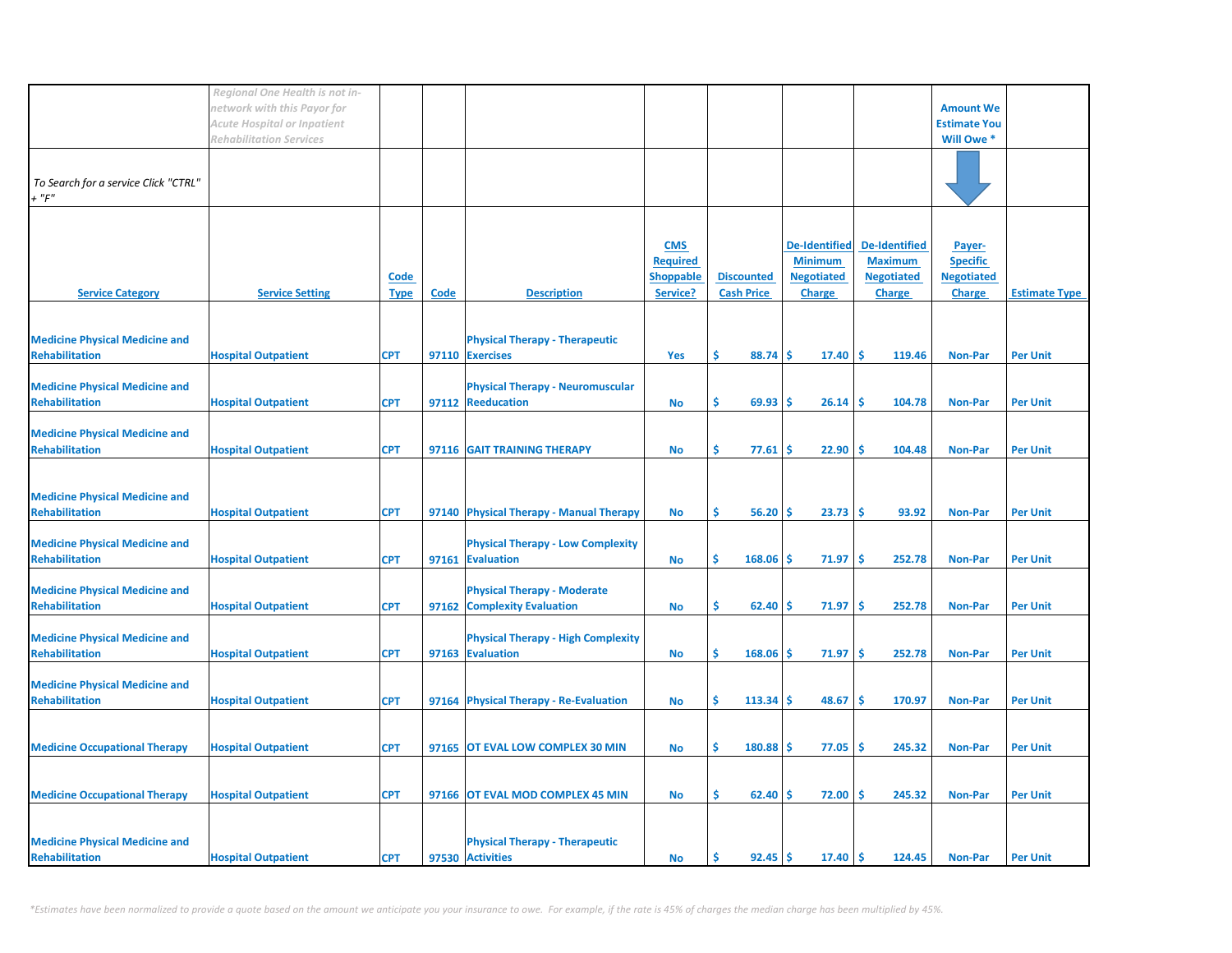|                                                                   | Regional One Health is not in-     |             |             |                                            |                  |                         |                      |                      |                     |                      |
|-------------------------------------------------------------------|------------------------------------|-------------|-------------|--------------------------------------------|------------------|-------------------------|----------------------|----------------------|---------------------|----------------------|
|                                                                   | network with this Payor for        |             |             |                                            |                  |                         |                      |                      | <b>Amount We</b>    |                      |
|                                                                   |                                    |             |             |                                            |                  |                         |                      |                      |                     |                      |
|                                                                   | <b>Acute Hospital or Inpatient</b> |             |             |                                            |                  |                         |                      |                      | <b>Estimate You</b> |                      |
|                                                                   | <b>Rehabilitation Services</b>     |             |             |                                            |                  |                         |                      |                      | Will Owe *          |                      |
|                                                                   |                                    |             |             |                                            |                  |                         |                      |                      |                     |                      |
|                                                                   |                                    |             |             |                                            |                  |                         |                      |                      |                     |                      |
| To Search for a service Click "CTRL"                              |                                    |             |             |                                            |                  |                         |                      |                      |                     |                      |
| $+$ " $F$ "                                                       |                                    |             |             |                                            |                  |                         |                      |                      |                     |                      |
|                                                                   |                                    |             |             |                                            |                  |                         |                      |                      |                     |                      |
|                                                                   |                                    |             |             |                                            |                  |                         |                      |                      |                     |                      |
|                                                                   |                                    |             |             |                                            | <b>CMS</b>       |                         | <b>De-Identified</b> | <b>De-Identified</b> | Payer-              |                      |
|                                                                   |                                    |             |             |                                            | <b>Required</b>  |                         | <b>Minimum</b>       | <b>Maximum</b>       | <b>Specific</b>     |                      |
|                                                                   |                                    | Code        |             |                                            | <b>Shoppable</b> | <b>Discounted</b>       | <b>Negotiated</b>    | <b>Negotiated</b>    | <b>Negotiated</b>   |                      |
| <b>Service Category</b>                                           | <b>Service Setting</b>             | <b>Type</b> | <b>Code</b> | <b>Description</b>                         | Service?         | <b>Cash Price</b>       | <b>Charge</b>        | <b>Charge</b>        | <b>Charge</b>       | <b>Estimate Type</b> |
|                                                                   |                                    |             |             |                                            |                  |                         |                      |                      |                     |                      |
|                                                                   |                                    |             |             |                                            |                  |                         |                      |                      |                     |                      |
| <b>Medicine Physical Medicine and</b>                             |                                    |             |             | <b>Physical Therapy - Self-care or</b>     |                  |                         |                      |                      |                     |                      |
| <b>Rehabilitation</b>                                             | <b>Hospital Outpatient</b>         | <b>CPT</b>  |             | 97535 Home Management Training             |                  | Ś.<br>68.89             | Ŝ<br>$\omega$        | Ŝ.<br>109.03         | <b>Non-Par</b>      | <b>Per Unit</b>      |
|                                                                   |                                    |             |             |                                            | No               |                         |                      |                      |                     |                      |
|                                                                   |                                    |             |             |                                            |                  |                         |                      |                      |                     |                      |
|                                                                   |                                    |             |             |                                            |                  |                         |                      |                      |                     |                      |
| <b>Evaluation &amp; Management Services Professional Services</b> |                                    | <b>CPT</b>  |             | 99024 Postop follow-up visit               | <b>No</b>        | Ś<br>÷.                 | \$.<br>$\sim$        | Ś<br>14.27           | \$0.00              | <b>Per Unit</b>      |
|                                                                   |                                    |             |             |                                            |                  |                         |                      |                      |                     |                      |
|                                                                   |                                    |             |             |                                            |                  |                         |                      |                      |                     |                      |
| <b>Evaluation &amp; Management Services Professional Services</b> |                                    | <b>CPT</b>  |             | 99202 Office Visit - New Patient, Minor    | <b>No</b>        | Ŝ.<br>167.93            | 90.34<br>Ŝ.          | -Ś<br>200.08         | \$48.49             | <b>Per Unit</b>      |
|                                                                   |                                    |             |             |                                            |                  |                         |                      |                      |                     |                      |
|                                                                   |                                    |             |             | <b>Office Visit - New Patient, Low</b>     |                  |                         |                      |                      |                     |                      |
| <b>Evaluation &amp; Management Services Professional Services</b> |                                    | <b>CPT</b>  |             | 99203 Complexity                           | Yes              | \$.<br>182.06           | 132.54<br>\$.        | -Ś<br>273.99         | \$72.73             | <b>Per Unit</b>      |
|                                                                   |                                    |             |             |                                            |                  |                         |                      |                      |                     |                      |
|                                                                   |                                    |             |             | <b>Office Visit - New Patient,</b>         |                  |                         |                      |                      |                     |                      |
|                                                                   |                                    | <b>CPT</b>  |             | 99204 Moderate Complexity                  | Yes              | \$.<br>250.69           | 177.01<br>-S         | -\$<br>432.49        | \$124.44            | <b>Per Unit</b>      |
| <b>Evaluation &amp; Management Services Professional Services</b> |                                    |             |             |                                            |                  |                         |                      |                      |                     |                      |
|                                                                   |                                    |             |             |                                            |                  |                         |                      |                      |                     |                      |
|                                                                   |                                    |             |             | New patient office of other                |                  |                         |                      |                      |                     |                      |
| <b>Evaluation &amp; Management Services Professional Services</b> |                                    | <b>CPT</b>  |             | 99205 outpatient visit, typically 60 min   | Yes              | Ŝ.<br>448.04            | Ŝ.<br>156.38         | <b>S</b><br>553.76   | \$162.60            | <b>Per Unit</b>      |
|                                                                   |                                    |             |             |                                            |                  |                         |                      |                      |                     |                      |
|                                                                   |                                    |             |             |                                            |                  |                         |                      |                      |                     |                      |
| <b>Evaluation &amp; Management Services Professional Services</b> |                                    | <b>CPT</b>  |             | 99212 Office Visit - Basic                 | No               | Ś.<br>58.74             | 46.41<br>Ŝ           | Ŝ<br>133.24          | \$24.72             | <b>Per Unit</b>      |
|                                                                   |                                    |             |             |                                            |                  |                         |                      |                      |                     |                      |
|                                                                   |                                    |             |             | <b>Office Visit - Established Patient,</b> |                  |                         |                      |                      |                     |                      |
| <b>Evaluation &amp; Management Services Professional Services</b> |                                    | <b>CPT</b>  |             | 99213 Low Complexity                       | <b>No</b>        | \$<br>99.67             | 81.71<br>-S          | -Ś<br>201.59         | \$49.43             | <b>Per Unit</b>      |
|                                                                   |                                    |             |             |                                            |                  |                         |                      |                      |                     |                      |
|                                                                   |                                    |             |             | <b>Office Visit - Established Patient,</b> |                  |                         |                      |                      |                     |                      |
| <b>Evaluation &amp; Management Services Professional Services</b> |                                    | <b>CPT</b>  |             | 99214 Moderate Complexity                  | <b>No</b>        | Ŝ.<br>151.19            | 140.90<br>-S         | Ŝ<br>279.47          | \$76.23             | <b>Per Unit</b>      |
|                                                                   |                                    |             |             |                                            |                  |                         |                      |                      |                     |                      |
|                                                                   |                                    |             |             | <b>Office Visit - Established Patient,</b> |                  |                         |                      |                      |                     |                      |
|                                                                   |                                    |             |             |                                            |                  |                         |                      | Ŝ                    |                     |                      |
| <b>Evaluation &amp; Management Services Professional Services</b> |                                    | <b>CPT</b>  |             | 99215 High Complexity                      | No               | 315.87<br>Ś.            | 192.33<br>-S         | 385.34               | \$107.72            | <b>Per Unit</b>      |
|                                                                   |                                    |             |             |                                            |                  |                         |                      |                      |                     |                      |
| <b>Professional Services Associated</b>                           |                                    |             |             |                                            |                  |                         |                      |                      |                     |                      |
| with Inpatient Stay                                               | <b>Professional Services</b>       | <b>CPT</b>  |             | 99232 Subsequent hospital care             | <b>No</b>        | $159.88$ \$<br><b>S</b> | $50.60$ \$           | 111.92               | \$69.95             | <b>Per Unit</b>      |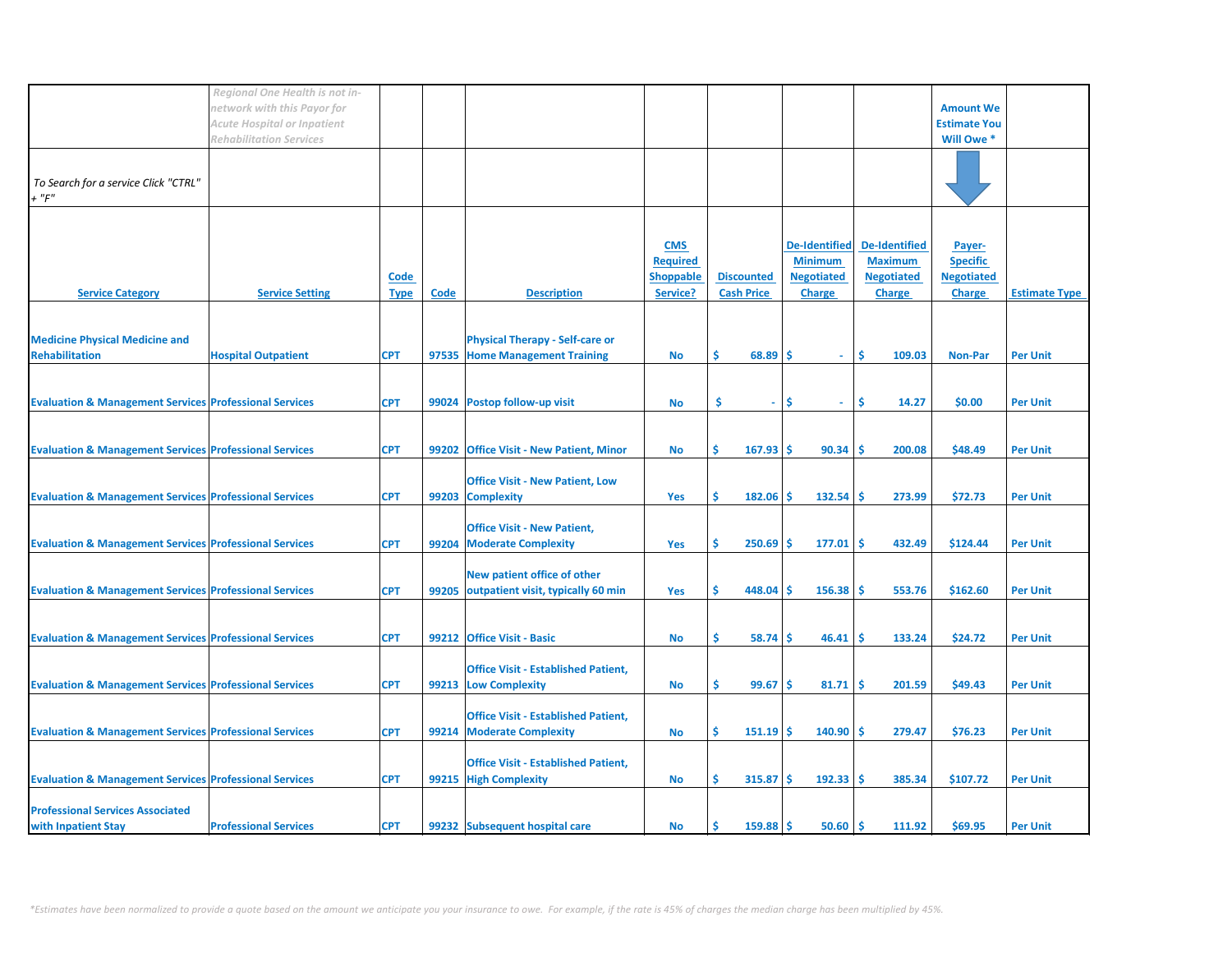|                                                                   | Regional One Health is not in- |             |       |                                          |                  |                       |                      |                      |                     |                      |
|-------------------------------------------------------------------|--------------------------------|-------------|-------|------------------------------------------|------------------|-----------------------|----------------------|----------------------|---------------------|----------------------|
|                                                                   | network with this Payor for    |             |       |                                          |                  |                       |                      |                      | <b>Amount We</b>    |                      |
|                                                                   | Acute Hospital or Inpatient    |             |       |                                          |                  |                       |                      |                      | <b>Estimate You</b> |                      |
|                                                                   |                                |             |       |                                          |                  |                       |                      |                      |                     |                      |
|                                                                   | <b>Rehabilitation Services</b> |             |       |                                          |                  |                       |                      |                      | Will Owe *          |                      |
|                                                                   |                                |             |       |                                          |                  |                       |                      |                      |                     |                      |
|                                                                   |                                |             |       |                                          |                  |                       |                      |                      |                     |                      |
| To Search for a service Click "CTRL"                              |                                |             |       |                                          |                  |                       |                      |                      |                     |                      |
| + "F"                                                             |                                |             |       |                                          |                  |                       |                      |                      |                     |                      |
|                                                                   |                                |             |       |                                          |                  |                       |                      |                      |                     |                      |
|                                                                   |                                |             |       |                                          |                  |                       |                      |                      |                     |                      |
|                                                                   |                                |             |       |                                          |                  |                       |                      |                      |                     |                      |
|                                                                   |                                |             |       |                                          | <b>CMS</b>       |                       | <b>De-Identified</b> | <b>De-Identified</b> | Payer-              |                      |
|                                                                   |                                |             |       |                                          | <b>Required</b>  |                       | <b>Minimum</b>       | <b>Maximum</b>       | <b>Specific</b>     |                      |
|                                                                   |                                | Code        |       |                                          | <b>Shoppable</b> | <b>Discounted</b>     | <b>Negotiated</b>    | <b>Negotiated</b>    | <b>Negotiated</b>   |                      |
| <b>Service Category</b>                                           | <b>Service Setting</b>         | <b>Type</b> | Code  | <b>Description</b>                       | Service?         | <b>Cash Price</b>     | <b>Charge</b>        | <b>Charge</b>        | <b>Charge</b>       | <b>Estimate Type</b> |
|                                                                   |                                |             |       |                                          |                  |                       |                      |                      |                     |                      |
|                                                                   |                                |             |       |                                          |                  |                       |                      |                      |                     |                      |
|                                                                   |                                |             |       | <b>Patient office consultation,</b>      |                  |                       |                      |                      |                     |                      |
| <b>Evaluation &amp; Management Services Professional Services</b> |                                | <b>CPT</b>  |       | 99243 typically 40 min                   | Yes              | \$.<br>212.43         | \$-                  | \$.<br>142.18        | \$0.00              | <b>Per Unit</b>      |
|                                                                   |                                |             |       |                                          |                  |                       |                      |                      |                     |                      |
|                                                                   |                                |             |       | <b>Patient office consultation,</b>      |                  |                       |                      |                      |                     |                      |
|                                                                   |                                |             |       |                                          |                  |                       |                      |                      |                     |                      |
| <b>Evaluation &amp; Management Services Professional Services</b> |                                | <b>CPT</b>  | 99244 | typically 60 min                         | <b>Yes</b>       | Ś.<br>338.80          | -\$-                 | \$<br>226.38         | \$0.00              | <b>Per Unit</b>      |
|                                                                   |                                |             |       |                                          |                  |                       |                      |                      |                     |                      |
|                                                                   |                                |             |       | <b>Emergency Department Visit -</b>      |                  |                       |                      |                      |                     |                      |
| <b>Emergency Room Visit</b>                                       | <b>Hospital Outpatient</b>     | <b>CPT</b>  |       | 99281 Minor (outpatient)                 | No               | \$.<br>230.81         | 74.98<br>-S          | Ŝ.<br>689.88         | <b>Non-Par</b>      | <b>Case Rate</b>     |
|                                                                   |                                |             |       |                                          |                  |                       |                      |                      |                     |                      |
|                                                                   |                                |             |       |                                          |                  |                       |                      |                      |                     |                      |
|                                                                   |                                |             |       | <b>Emergency Department Visit - Low</b>  |                  |                       |                      |                      |                     |                      |
| <b>Emergency Room Visit</b>                                       | <b>Hospital Outpatient</b>     | <b>CPT</b>  |       | 99282 Complexity (outpatient)            | No               | \$<br>430.38          | -Ś<br>93.52          | \$<br>1,114.22       | <b>Non-Par</b>      | <b>Case Rate</b>     |
|                                                                   |                                |             |       |                                          |                  |                       |                      |                      |                     |                      |
|                                                                   |                                |             |       | <b>Emergency Department Visit -</b>      |                  |                       |                      |                      |                     |                      |
|                                                                   |                                |             |       |                                          |                  |                       |                      |                      |                     |                      |
| <b>Emergency Room Visit</b>                                       | <b>Hospital Outpatient</b>     | <b>CPT</b>  |       | 99283 Moderate Complexity (outpatient)   | No               | \$.<br>932.99         | -Ś<br>182.62         | ∣\$.<br>2,714.83     | <b>Non-Par</b>      | <b>Case Rate</b>     |
|                                                                   |                                |             |       |                                          |                  |                       |                      |                      |                     |                      |
|                                                                   |                                |             |       | <b>Emergency Department Visit -</b>      |                  |                       |                      |                      |                     |                      |
| <b>Emergency Room Visit</b>                                       | <b>Hospital Outpatient</b>     | <b>CPT</b>  | 99284 | <b>Higher Complexity (outpatient)</b>    | No               | \$<br>2,400.69        | \$<br>270.43         | \$<br>4,475.48       | <b>Non-Par</b>      | <b>Case Rate</b>     |
|                                                                   |                                |             |       |                                          |                  |                       |                      |                      |                     |                      |
|                                                                   |                                |             |       | <b>Emergency Department Visit - High</b> |                  |                       |                      |                      |                     |                      |
|                                                                   |                                |             |       |                                          |                  |                       |                      |                      |                     |                      |
| <b>Emergency Room Visit</b>                                       | <b>Hospital Outpatient</b>     | <b>CPT</b>  | 99285 | <b>Complexity (outpatient)</b>           | No               | \$.<br>3,149.91       | $458.20$ \$<br>-S    | 5,806.95             | <b>Non-Par</b>      | <b>Case Rate</b>     |
|                                                                   |                                |             |       |                                          |                  |                       |                      |                      |                     |                      |
|                                                                   |                                |             |       | <b>Emergency Department Visit -</b>      |                  |                       |                      |                      |                     |                      |
| <b>Emergency Room Visit</b>                                       | <b>Hospital Outpatient</b>     | <b>CPT</b>  | 99291 | <b>Critical Care (outpatient)</b>        | <b>No</b>        | \$17,860.61           | Ŝ<br>425.50          | ۱Ś.<br>6,308.07      | <b>Non-Par</b>      | <b>Case Rate</b>     |
|                                                                   |                                |             |       |                                          |                  |                       |                      |                      |                     |                      |
|                                                                   |                                |             |       |                                          |                  |                       |                      |                      |                     |                      |
|                                                                   |                                |             |       | <b>Office Visit - Comprehensive</b>      |                  |                       |                      |                      |                     |                      |
|                                                                   |                                |             |       | <b>Preventive Medicine Evaluation</b>    |                  |                       |                      |                      |                     |                      |
|                                                                   |                                |             |       | and Management, New Patient,             |                  |                       |                      |                      |                     |                      |
| <b>Evaluation &amp; Management Services Professional Services</b> |                                | <b>CPT</b>  | 99381 | <b>Younger than 1 Year Old</b>           | No               | \$<br>$156.75$ \$     | $\sim$               | \$<br>225.38         | \$0.00              | <b>Per Unit</b>      |
|                                                                   |                                |             |       | <b>Office Visit - Comprehensive</b>      |                  |                       |                      |                      |                     |                      |
|                                                                   |                                |             |       |                                          |                  |                       |                      |                      |                     |                      |
|                                                                   |                                |             |       | <b>Preventive Medicine Evaluation</b>    |                  |                       |                      |                      |                     |                      |
|                                                                   |                                |             |       | and Management, New Patient, 1-          |                  |                       |                      |                      |                     |                      |
| <b>Evaluation &amp; Management Services Professional Services</b> |                                | <b>CPT</b>  |       | 99382 4 Years Old                        | <b>No</b>        | \$<br>$163.82 \mid 5$ | ÷.                   | Ŝ.<br>236.91         | \$0.00              | <b>Per Unit</b>      |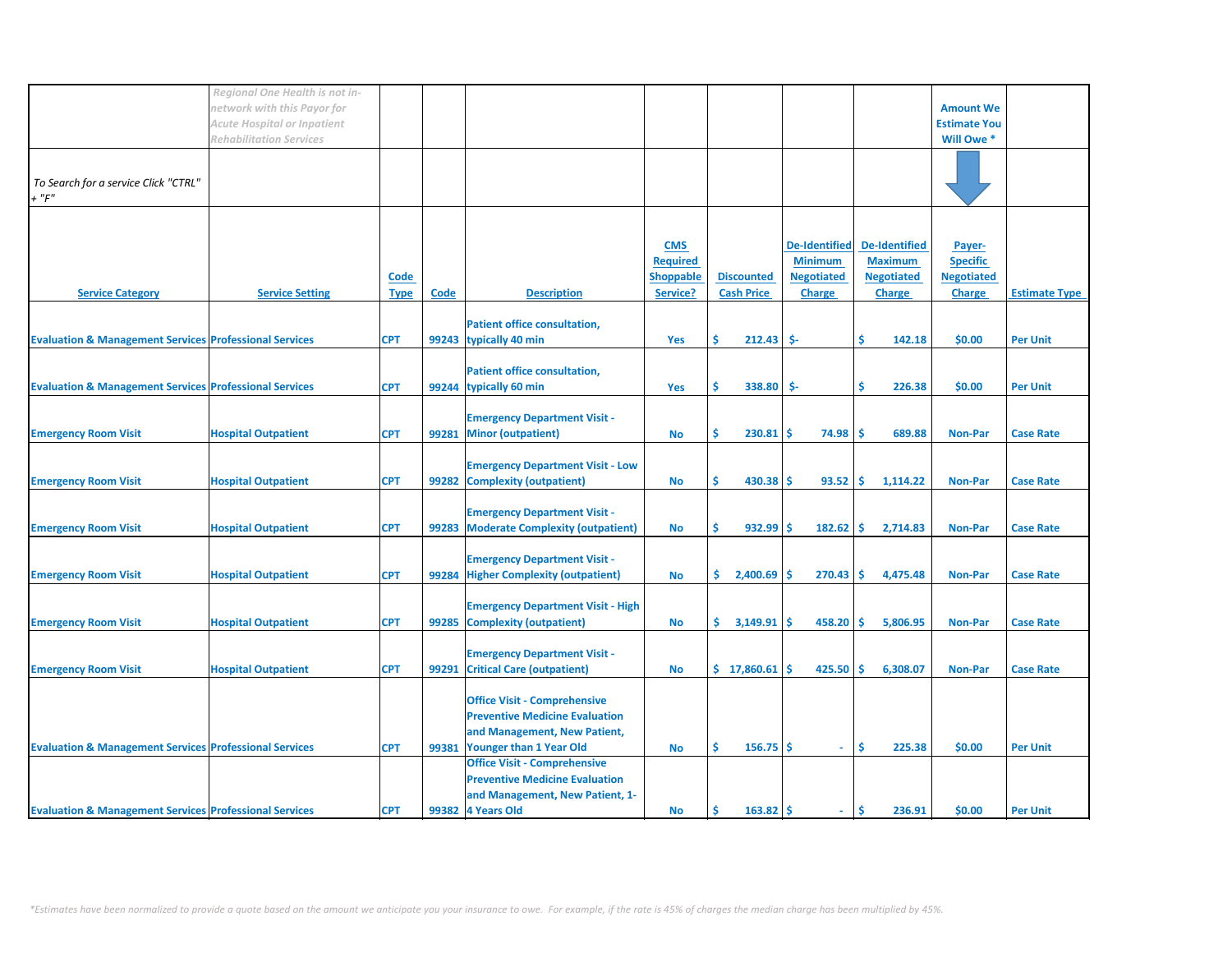|                                                                   | Regional One Health is not in-     |             |             |                                         |                  |                   |                      |                      |                     |                      |
|-------------------------------------------------------------------|------------------------------------|-------------|-------------|-----------------------------------------|------------------|-------------------|----------------------|----------------------|---------------------|----------------------|
|                                                                   | network with this Payor for        |             |             |                                         |                  |                   |                      |                      | <b>Amount We</b>    |                      |
|                                                                   | <b>Acute Hospital or Inpatient</b> |             |             |                                         |                  |                   |                      |                      | <b>Estimate You</b> |                      |
|                                                                   |                                    |             |             |                                         |                  |                   |                      |                      | Will Owe *          |                      |
|                                                                   | <b>Rehabilitation Services</b>     |             |             |                                         |                  |                   |                      |                      |                     |                      |
|                                                                   |                                    |             |             |                                         |                  |                   |                      |                      |                     |                      |
|                                                                   |                                    |             |             |                                         |                  |                   |                      |                      |                     |                      |
| To Search for a service Click "CTRL"                              |                                    |             |             |                                         |                  |                   |                      |                      |                     |                      |
| $+$ " $F$ "                                                       |                                    |             |             |                                         |                  |                   |                      |                      |                     |                      |
|                                                                   |                                    |             |             |                                         |                  |                   |                      |                      |                     |                      |
|                                                                   |                                    |             |             |                                         |                  |                   |                      |                      |                     |                      |
|                                                                   |                                    |             |             |                                         |                  |                   |                      |                      |                     |                      |
|                                                                   |                                    |             |             |                                         | <b>CMS</b>       |                   | <b>De-Identified</b> | <b>De-Identified</b> | Payer-              |                      |
|                                                                   |                                    |             |             |                                         | <b>Required</b>  |                   | <b>Minimum</b>       | <b>Maximum</b>       | <b>Specific</b>     |                      |
|                                                                   |                                    |             |             |                                         |                  |                   |                      |                      |                     |                      |
|                                                                   |                                    | Code        |             |                                         | <b>Shoppable</b> | <b>Discounted</b> | <b>Negotiated</b>    | <b>Negotiated</b>    | <b>Negotiated</b>   |                      |
| <b>Service Category</b>                                           | <b>Service Setting</b>             | <b>Type</b> | <b>Code</b> | <b>Description</b>                      | Service?         | <b>Cash Price</b> | Charge               | <b>Charge</b>        | <b>Charge</b>       | <b>Estimate Type</b> |
|                                                                   |                                    |             |             | <b>Office Visit - Comprehensive</b>     |                  |                   |                      |                      |                     |                      |
|                                                                   |                                    |             |             | <b>Preventive Medicine Evaluation</b>   |                  |                   |                      |                      |                     |                      |
|                                                                   |                                    |             |             |                                         |                  |                   |                      |                      |                     |                      |
|                                                                   |                                    |             |             | and Management, New Patient, 5-         |                  |                   |                      |                      |                     |                      |
| <b>Evaluation &amp; Management Services Professional Services</b> |                                    | <b>CPT</b>  | 99383       | 11 Years Old                            | No               | $170.96$ \$<br>Ś  | $\omega$             | \$.<br>413.46        | \$0.00              | <b>Per Unit</b>      |
|                                                                   |                                    |             |             | <b>Office Visit - Comprehensive</b>     |                  |                   |                      |                      |                     |                      |
|                                                                   |                                    |             |             |                                         |                  |                   |                      |                      |                     |                      |
|                                                                   |                                    |             |             | <b>Preventive Medicine Evaluation</b>   |                  |                   |                      |                      |                     |                      |
|                                                                   |                                    |             |             | and Management, New Patient, 12-        |                  |                   |                      |                      |                     |                      |
| <b>Evaluation &amp; Management Services Professional Services</b> |                                    | <b>CPT</b>  |             | 99384 17 Years Old                      | No               | Ś<br>$193.58$ \$  | ÷.                   | Ŝ<br>280.75          | \$0.00              | <b>Per Unit</b>      |
|                                                                   |                                    |             |             | <b>Office Visit - Comprehensive</b>     |                  |                   |                      |                      |                     |                      |
|                                                                   |                                    |             |             |                                         |                  |                   |                      |                      |                     |                      |
|                                                                   |                                    |             |             | <b>Preventive Medicine Evaluation</b>   |                  |                   |                      |                      |                     |                      |
|                                                                   |                                    |             |             | and Management, New Patient, 18-        |                  |                   |                      |                      |                     |                      |
| <b>Evaluation &amp; Management Services Professional Services</b> |                                    | <b>CPT</b>  |             | 99385 39 Years Old                      | Yes              | Ś.<br>$187.80$ \$ | 59.23                | Ŝ<br>347.60          | \$68.65             | <b>Per Unit</b>      |
|                                                                   |                                    |             |             |                                         |                  |                   |                      |                      |                     |                      |
|                                                                   |                                    |             |             | <b>Office Visit - Comprehensive</b>     |                  |                   |                      |                      |                     |                      |
|                                                                   |                                    |             |             | <b>Preventive Medicine Evaluation</b>   |                  |                   |                      |                      |                     |                      |
|                                                                   |                                    |             |             | and Management, New Patient, 40-        |                  |                   |                      |                      |                     |                      |
|                                                                   |                                    |             |             | 99386 64 Years Old                      |                  | Ś                 |                      | l\$                  |                     |                      |
| <b>Evaluation &amp; Management Services Professional Services</b> |                                    | <b>CPT</b>  |             |                                         | Yes              | $217.32$ \$       | 91.72                | 1,293.56             | \$91.72             | <b>Per Unit</b>      |
|                                                                   |                                    |             |             |                                         |                  |                   |                      |                      |                     |                      |
|                                                                   |                                    |             |             | <b>Office Visit - Comprehensive</b>     |                  |                   |                      |                      |                     |                      |
|                                                                   |                                    |             |             | <b>Preventive Medicine Reevaluation</b> |                  |                   |                      |                      |                     |                      |
|                                                                   |                                    |             |             |                                         |                  |                   |                      |                      |                     |                      |
|                                                                   |                                    |             |             | and Management, Younger than 1          |                  |                   |                      |                      |                     |                      |
| <b>Evaluation &amp; Management Services Professional Services</b> |                                    | <b>CPT</b>  | 99391       | <b>Year Old</b>                         | <b>No</b>        | Ś<br>$141.19$ \$  | ÷.                   | Ŝ<br>267.83          | \$0.00              | <b>Per Unit</b>      |
|                                                                   |                                    |             |             |                                         |                  |                   |                      |                      |                     |                      |
|                                                                   |                                    |             |             | <b>Office Visit - Comprehensive</b>     |                  |                   |                      |                      |                     |                      |
|                                                                   |                                    |             |             |                                         |                  |                   |                      |                      |                     |                      |
|                                                                   |                                    |             |             | <b>Preventive Medicine Reevaluation</b> |                  |                   |                      |                      |                     |                      |
| <b>Evaluation &amp; Management Services Professional Services</b> |                                    | <b>CPT</b>  |             | 99392 and Management, 1-4 Years Old     | <b>No</b>        | $150.93$ S<br>Ś.  | $\omega$             | Ŝ<br>305.91          | \$0.00              | <b>Per Unit</b>      |
|                                                                   |                                    |             |             |                                         |                  |                   |                      |                      |                     |                      |
|                                                                   |                                    |             |             | <b>Office Visit - Comprehensive</b>     |                  |                   |                      |                      |                     |                      |
|                                                                   |                                    |             |             |                                         |                  |                   |                      |                      |                     |                      |
|                                                                   |                                    |             |             | <b>Preventive Medicine Reevaluation</b> |                  |                   |                      |                      |                     |                      |
| <b>Evaluation &amp; Management Services Professional Services</b> |                                    | <b>CPT</b>  |             | 99393 and Management, 5-11 Years Old    | <b>No</b>        | Ś.<br>$150.44$ \$ | $\omega$             | \$.<br>305.91        | \$0.00              | <b>Per Unit</b>      |
|                                                                   |                                    |             |             |                                         |                  |                   |                      |                      |                     |                      |
|                                                                   |                                    |             |             |                                         |                  |                   |                      |                      |                     |                      |
|                                                                   |                                    |             |             | <b>Office Visit - Comprehensive</b>     |                  |                   |                      |                      |                     |                      |
|                                                                   |                                    |             |             | <b>Preventive Medicine Reevaluation</b> |                  |                   |                      |                      |                     |                      |
| <b>Evaluation &amp; Management Services Professional Services</b> |                                    | <b>CPT</b>  |             | 99394 and Management, 12-17 Years Old   | No               | Ŝ<br>$165.14$ \$  | ÷.                   | \$<br>398.57         | \$0.00              | <b>Per Unit</b>      |
|                                                                   |                                    |             |             |                                         |                  |                   |                      |                      |                     |                      |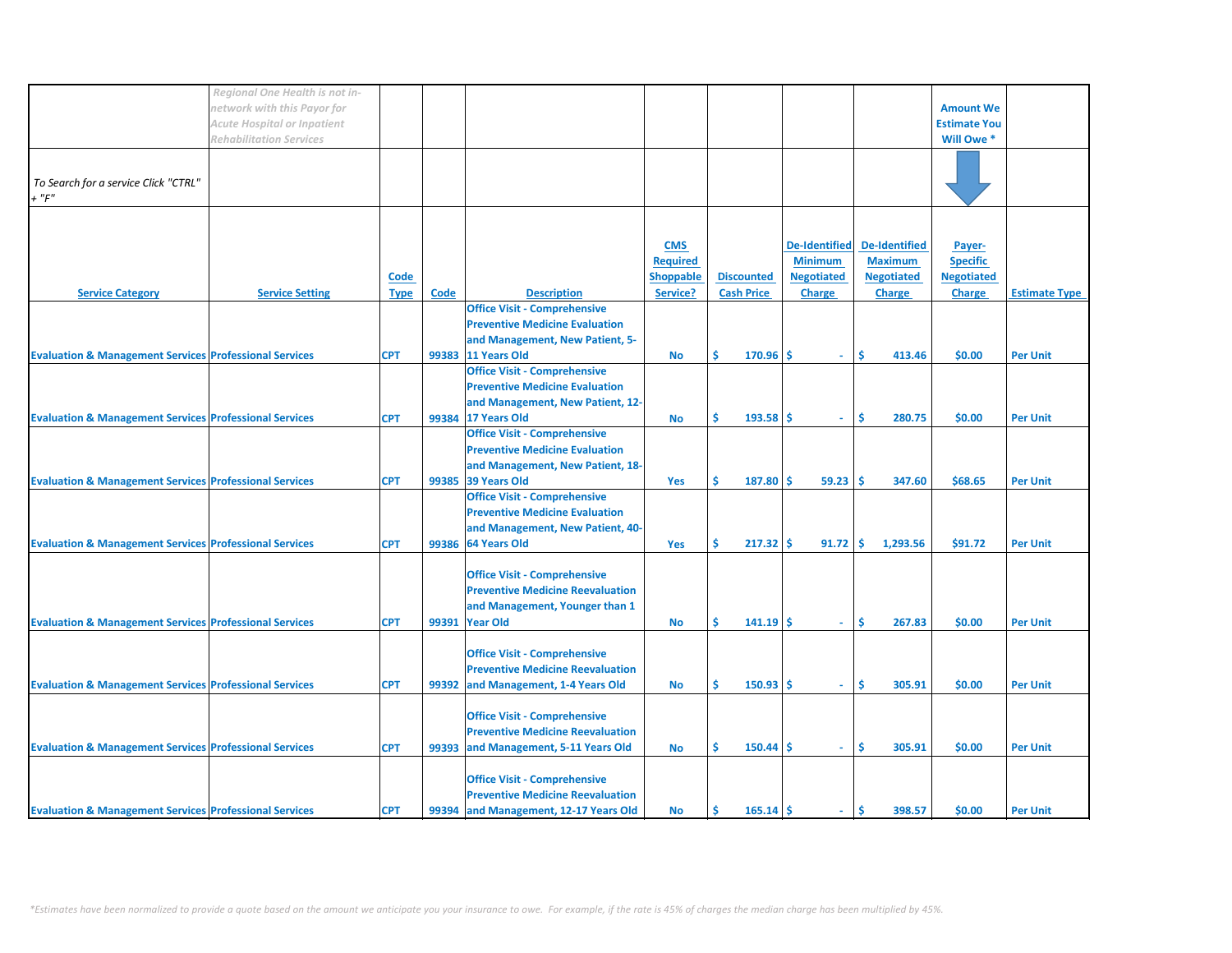|                                                                                                                                        | Regional One Health is not in-<br>network with this Payor for<br><b>Acute Hospital or Inpatient</b><br><b>Rehabilitation Services</b> |                            |             |                                                                                                                                                            |                                                               |                                        |                                                                       |                                                                              | <b>Amount We</b><br><b>Estimate You</b><br>Will Owe *           |                      |
|----------------------------------------------------------------------------------------------------------------------------------------|---------------------------------------------------------------------------------------------------------------------------------------|----------------------------|-------------|------------------------------------------------------------------------------------------------------------------------------------------------------------|---------------------------------------------------------------|----------------------------------------|-----------------------------------------------------------------------|------------------------------------------------------------------------------|-----------------------------------------------------------------|----------------------|
| To Search for a service Click "CTRL"<br>$+$ " $F$ "                                                                                    |                                                                                                                                       |                            |             |                                                                                                                                                            |                                                               |                                        |                                                                       |                                                                              |                                                                 |                      |
| <b>Service Category</b>                                                                                                                | <b>Service Setting</b>                                                                                                                | <b>Code</b><br><b>Type</b> | <b>Code</b> | <b>Description</b>                                                                                                                                         | <b>CMS</b><br><b>Required</b><br><b>Shoppable</b><br>Service? | <b>Discounted</b><br><b>Cash Price</b> | <b>De-Identified</b><br><b>Minimum</b><br><b>Negotiated</b><br>Charge | <b>De-Identified</b><br><b>Maximum</b><br><b>Negotiated</b><br><b>Charge</b> | Payer-<br><b>Specific</b><br><b>Negotiated</b><br><b>Charge</b> | <b>Estimate Type</b> |
|                                                                                                                                        |                                                                                                                                       |                            |             | <b>Office Visit - Comprehensive</b><br><b>Preventive Medicine Reevaluation</b>                                                                             |                                                               | Ŝ.<br>168.81                           | Ŝ.<br>37.07                                                           | -Ś<br>304.60                                                                 | \$37.07                                                         | <b>Per Unit</b>      |
| <b>Evaluation &amp; Management Services Professional Services</b><br><b>Evaluation &amp; Management Services Professional Services</b> |                                                                                                                                       | <b>CPT</b><br><b>CPT</b>   | 99395       | and Management, 18-39 Years Old<br><b>Office Visit - Comprehensive</b><br><b>Preventive Medicine Reevaluation</b><br>99396 and Management, 40-64 Years Old | <b>No</b><br>No                                               | Ŝ.<br>$180.12$ \$                      | 64.57                                                                 | <b>S</b><br>429.79                                                           | \$64.57                                                         | <b>Per Unit</b>      |
|                                                                                                                                        |                                                                                                                                       |                            |             |                                                                                                                                                            |                                                               |                                        |                                                                       |                                                                              |                                                                 |                      |
| <b>Exablate</b>                                                                                                                        | <b>Hospital Outpatient</b>                                                                                                            | <b>CPT</b>                 |             | 0398T Focused Ultrasound                                                                                                                                   | No                                                            |                                        |                                                                       | $\frac{1}{2}$ 32,139.56 $\frac{1}{2}$ 11,272.90 $\frac{1}{2}$ 11,272.90      | <b>Non-Par</b>                                                  | <b>Case Rate</b>     |
| <b>Vaccinations</b>                                                                                                                    | <b>Hospital Outpatient</b>                                                                                                            | <b>CPT</b>                 |             | G0008 Admin influenza virus vaccine                                                                                                                        | <b>No</b>                                                     | \$<br>$70.15$ \$                       | $\mathcal{L}_{\mathcal{A}}$                                           | \$.<br>126.95                                                                | <b>Non-Par</b>                                                  | <b>Per Unit</b>      |
| <b>Vaccinations</b>                                                                                                                    | <b>Hospital Outpatient</b>                                                                                                            | <b>CPT</b>                 | G0009       | <b>Admin pneumococcal vaccine</b>                                                                                                                          | No                                                            | \$.<br>$27.43 \, \text{S}$             | ÷.                                                                    | -\$                                                                          | <b>Non-Par</b>                                                  | <b>Per Unit</b>      |
| <b>Medicine Hyberbaric</b>                                                                                                             | <b>Hospital Outpatient</b>                                                                                                            | <b>CPT</b>                 |             | G0277 Hbot, full body chamber, 30m                                                                                                                         | No                                                            | \$.<br>773.99                          | 46.24<br>S.                                                           | \$.<br>1,424.46                                                              | <b>Non-Par</b>                                                  | <b>Per Unit</b>      |
| <b>Hospital Observation Per Hour</b>                                                                                                   | <b>Hospital Outpatient</b>                                                                                                            | <b>CPT</b>                 |             | G0378 Hospital observation per hr                                                                                                                          | <b>No</b>                                                     | $$15,685.71$ \$                        |                                                                       | $605.00$ \$ 24,131.86                                                        | <b>Non-Par</b>                                                  | <b>Per Unit</b>      |
| <b>Evaluation &amp; Management Services Hospital Outpatient</b>                                                                        |                                                                                                                                       | <b>CPT</b>                 |             | G0463 Hospital outpt clinic visit                                                                                                                          | No                                                            | Ŝ.<br>$130.00$ \$                      | 74.02                                                                 | -\$<br>200.00                                                                | <b>Non-Par</b>                                                  | <b>Per Unit</b>      |
| <b>Laboratory &amp; Pathology Services</b>                                                                                             | <b>Hospital Outpatient</b>                                                                                                            | <b>CPT</b>                 |             | G0480 Drug test def 1-7 classes                                                                                                                            | No                                                            | Ŝ.<br>$476.03$ \$                      | $\sim$                                                                | Ŝ.<br>732.35                                                                 | Non-Par                                                         | <b>Per Unit</b>      |